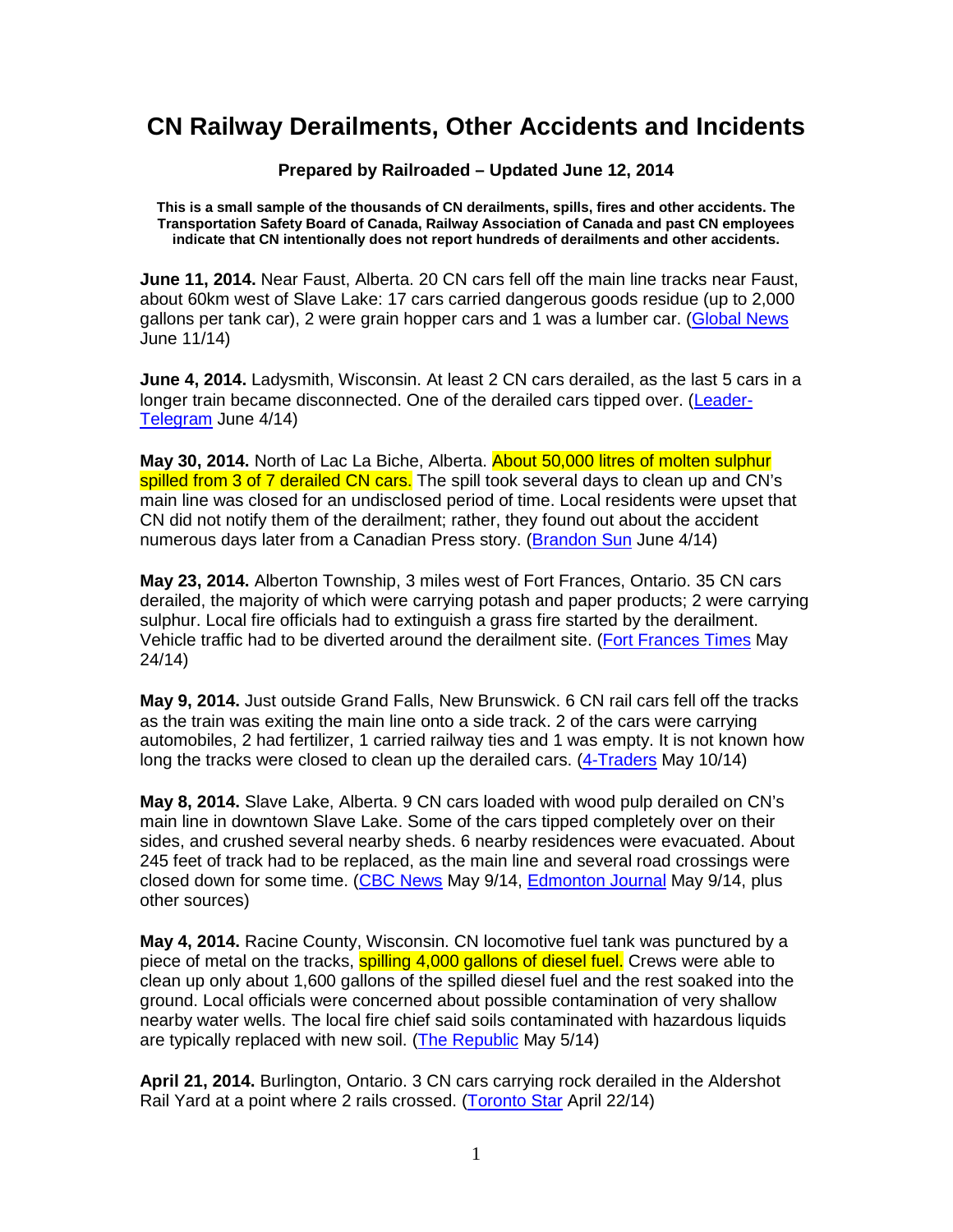**April 20, 2014.** St. Norbert, Winnipeg, Manitoba. 7 CN cars carrying plastic, wood products and pipes fell off the tracks not far from several homes along Highway 75. The line where the derailment occurred was flagged for trains to slow to 16 km/h due to track and surface conditions. A day later, 2 derailed cars still hadn't been removed; there was no word from CN when the track would be back in service. (Global News April 22/14)

**March 16, 2014.** Saint-Laurent, Montreal, Quebec. A CN worker was crushed to death between 2 railway cars in the Taschereau Yards after one of the cars on the moving train he was on derailed. (Montreal Gazette March 17/14)

**March 5, 2014.** Beaver County, Alberta. Two empty CN grain cars derailed and sustained damage along a stretch of track adjacent to Highway 14. (Alberta Police Report March 5/14)

**Feb 24, 2014.** Between Prince George and Tumbler Ridge, British Columbia. 24 loaded coal cars derailed, forcing the closing of CN's main line. The spilled coal caused an undisclosed amount of environmental damage. (250 News Feb 25/14)

**Feb 24, 2014.** Fairbanks, St. Louis County, Minnesota. 50 CN cars plus 2 locomotives derailed. The train had a total of 116 cars. The train was loaded with iron ore pellets and was bound for Two Harbors. 2 engineers on the train were taken to a local hospital. (Duluth News Tribune Feb 25/14)

**Feb 23, 2014.** Saint-Henri, Montreal, Quebec. 2 CN locomotives and 2 cars carrying grain fell off the rails on a CN main line close to homes, community organizations and schools. About 3,500 litres of diesel fuel spilled from one of the locomotives and caused an undisclosed amount of environmental damage. (Global News Feb 24/14, Globe and Mail Feb 23/14)

**Feb 9, 2014.** New Lenox, Illinois. 3 to 4 CN cars derailed near Lincoln-Way High School and one of the cars hit and damaged a locomotive that was stopped on an adjacent track. One of the derailed cars was carrying plastic; the others were apparently empty. Traffic was blocked and had to be rerouted. This particular area is contentious among New Lenox residents because when CN bought the former EJ&E tracks, they announced plans to quadruple the number of freight trains. Local officials tried to get CN to build an overpass at one of the major crossings to mitigate the additional train traffic, but CN refused. (CBS Chicago Feb 10/14)

**Jan 31, 2014.** Outside New Augusta, Mississippi. 19 CN cars fell off the tracks, **spilling** 50,000 gallons of crude oil, 17,000 gallons of fertilizer and 10,000 gallons of petroleum distillate. Other hazardous goods reported spilled included undisclosed volumes of fuel oil, methanol and ethanol. Most of the hazardous goods spilled from 3 of the derailed tank cars, although other derailed cars were also spilling hazardous products. About 50 nearby Perry County residents were evacuated for over 2 days and sheltered in a special Red Cross facility set up for those affected by the derailment. About 100 railroad employees and 50 government officials, firemen and police officers were on site assisting with clean up efforts which were estimated to take about a week to complete. The extent of environmental damage was not disclosed. (The Republic Jan 31/14, Hattiesburg American 1 Jan 31/14, Hattiesburg American 2 Feb 4/14)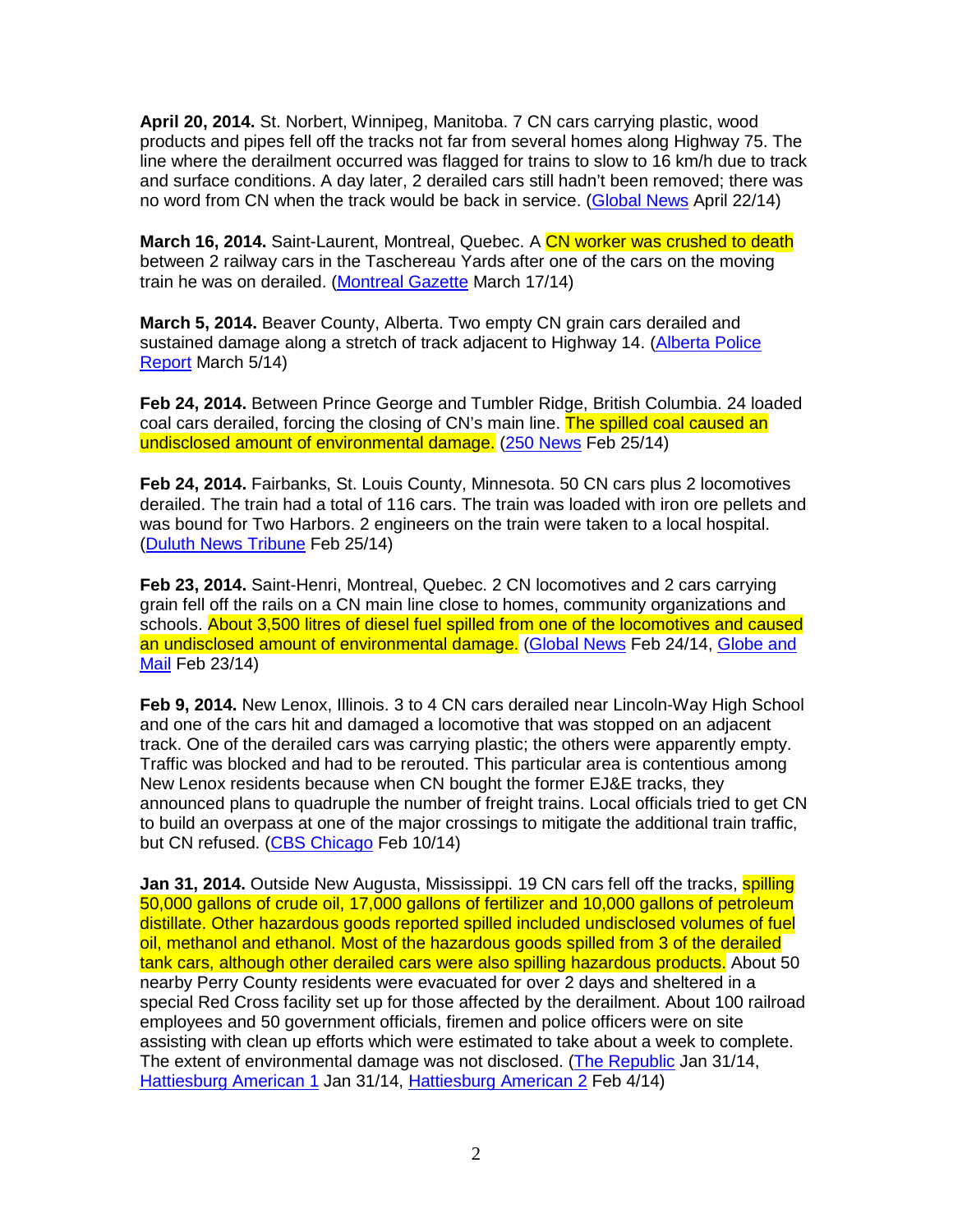**Jan 28, 2014.** Mundelein, Illinois. A CN freight train derailed and forced Metra commuters on the North Central Services to make other transportation plans for at least a day. The cold hampered CN from repairing the tracks and moving the derailed cars, one of which was carrying plastic pellets. Several other CN freight trains were halted on the single track and had to be moved before the Metra service could be restored. (Daily Herald Jan 28/14)

**Jan 26, 2014.** Saint-Basile, Edmundston, New Brunswick. 5 CN freight cars jumped the tracks; 3 were carrying automobiles, one was carrying clay and the 5<sup>th</sup> car was carrying flammable liquefied petroleum gas. The cars tipped over and were lying on their side in a ditch. A local farmer had warned CN last summer that repairs were required at the site of the derailment. This was the second derailment on the same farmer's property. About 15-20 years ago, fuel cars derailed and were upside down in the local brook, spilling hazardous product. (CBC News 1 Jan 27/14, CBC News 2 Jan 28/14)

**Jan 16, 2014.** Crystal Springs, Mississippi. A CN train hauling coal caught fire. 2 men were able to escape from the locomotive which sustained major damage from the fire. (WJTV Jan 17/14)

**Jan 15, 2014.** Edmonton, Alberta. 3 moving CN trains collided. 3 locomotives, 2 tank cars loaded with dangerous goods and 1 empty flat car fell off the tracks. One of the locomotives spilled an undisclosed amount of diesel fuel. CN told the Edmonton Journal they did not know what dangerous goods were in the derailed tank cars, whereas CN contacted Edmonton Fire Rescue about 1 of the derailed tank cars possibly containing propane. Municipalities across Canada are concerned because CN and other rail companies are not required to provide municipalities with real-time information on what dangerous goods are travelling through their communities and when. (Edmonton Journal Jan 16/14)

**Jan 11, 2014.** Burnaby, British Columbia. 7 cars loaded with coal from a 152-car CP train operated by a CN crew went off the CN tracks. 3 of the cars tipped over and spilled about 270 tons of coal, much of it into Silver Creek which is sensitive fish habitat. A substantial amount of coal was also carried downstream into Brunette River and Burnaby Lake. Government officials were concerned about the negative effects of the coal on salmon eggs and eggs of the endangered Western Painted Turtle. Turtles and their eggs had to be removed from the clean-up area, and a turtle beach had to be restored and basking logs cleaned. Chum salmon were observed spawning in the creek near where the coal was spilled. Coho salmon and rainbow trout were also in the area. Burnaby Lake Regional Park was negatively impacted. Local observers said Silver Creek turned black following the spill. B.C. Environment officials called CN's follow-up reports on the spill "deficient" and "unsatisfactory", citing significant types of information that was missing. Washed out ground under the CN tracks may be the cause of the derailment, as heavy rains had fallen in the area. Local residents were quick to denounce plans to expand coal export at the Neptune Terminals. They pointed to this derailment as proof that the recent decision by the port authority to expand coal exports was a poor one. (Vancouver Sun Jan 11/14, Globe and Mail Jan 11/14, The Straight Apr 17/14, Burnaby Now Apr 19/14)

**Jan 7, 2014.** Near Plaster Rock, New Brunswick. A 122-car CN train derailed, with 19 cars and an unmanned locomotive falling off the tracks. A cracked wheel and an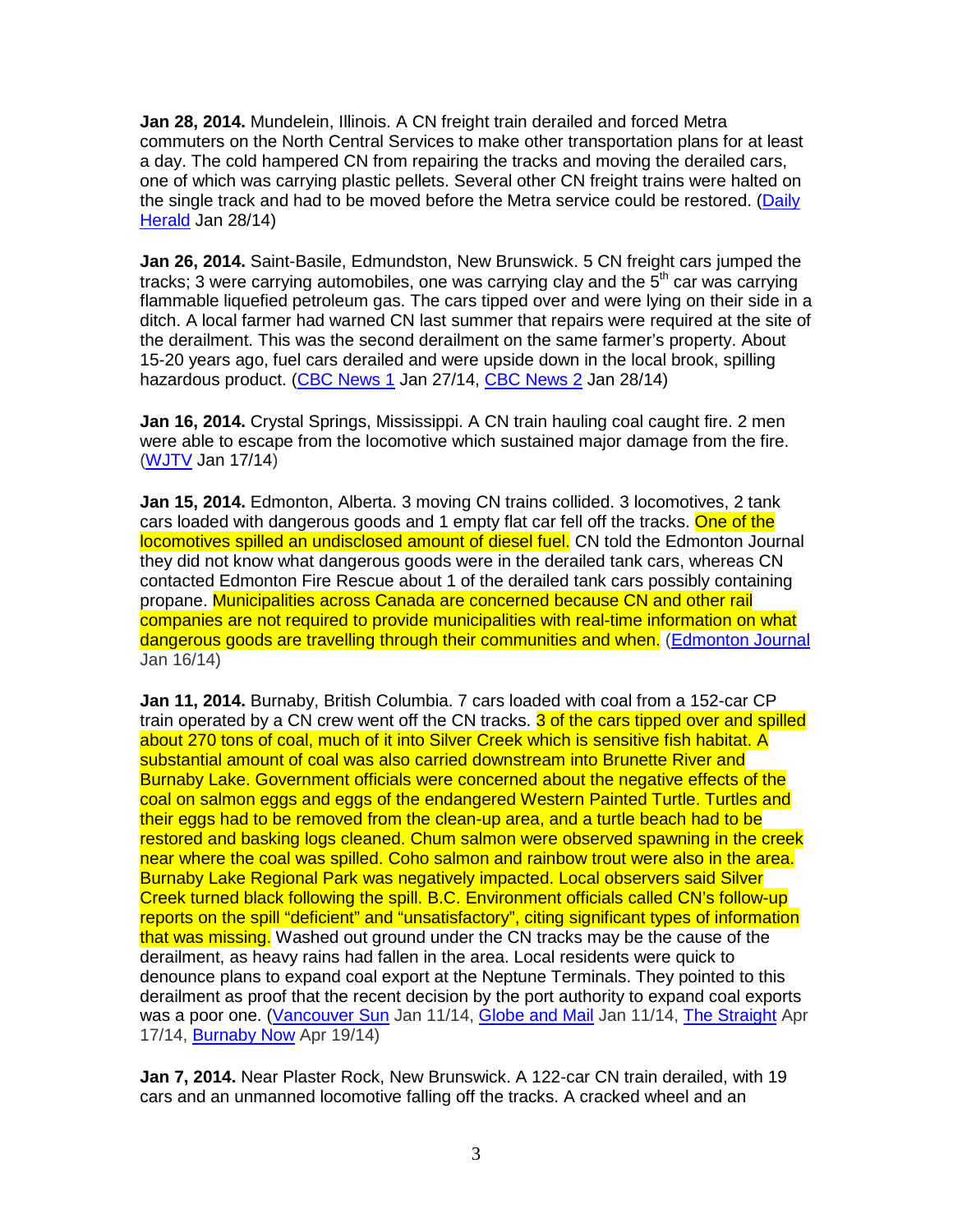emergency brake application likely contributed to the derailment. 9 of the derailed cars were loaded with hazardous goods  $-5$  with crude oil and 4 with propane. A significant fire resulted with huge clouds of orange smoke and flames billowing into the air. Fires continued burning 4 days following the derailment. About 50 households (150 people) were forced to evacuate within a 2-kilometre radius of the fire, and 4 days following the derailment were still not permitted to return to their homes. Firefighters, police, ambulances and a hazardous materials team were dispatched to the site. The volume of hazardous product spilled and the extent of environmental damage were not provided by CN. An earlier derailment near Plaster Rock unreported by CN was one of 2 unreported incidents that prompted the TSB to seek a summons in 2006 ordering CN to turn over all of its accident records. A subsequent in-depth CBC investigation in 2013 uncovered that CN did not report to authorities more than 1,840 derailments and other accidents over a 6-year period, including 44 on main rail lines. (Edmonton Journal Jan 8/14, CBC News Jan 7/14)

**Dec 29, 2013.** Killy, British Columbia. 5 CN cars derailed with 4 tipping over on their side in the Killy Yard. One of the derailed cars blocked the main track. (Vancouver Sun April 24/14)

**Dec 27, 2013.** Wainwright, Alberta. 7 cars derailed in the CN Rail yard. Although CN provided few details, apparently 3 grain cars flipped off the tracks while 4 other cars remained upright. Derailed cars were carrying grain and salt. There was damage to derailed cars. (Star News Dec 27/13)

**Dec 5, 2013.** Two Harbors, Minnesota. Three crew members were injured when a 107 car CN train carrying iron ore derailed as it entered the Two Harbors rail yard, sending 76 cars off the tracks. Another 17 cars parked next to the moving train were also pushed off the tracks. Trains were unable to operate in that portion of the yard for some time, interrupting shipment of iron ore. The attorney representing the 3 injured CN crew members blamed the incident on CN's failure to remove snow and ice from the tracks. He said CN had been informed earlier in the day of unsafe snow and ice conditions between the Highland siding and Waldo and the 4-mile descent into the Two Harbors rail yard. The same day, another runaway train had been reported on the same track, but fortunately that train's crew was able to regain control of the train. The attorney was quoted as saying, "The railroad had advance knowledge of the storm and information from knowledgeable railroaders about conditions. If attempts were made to clear the snow, they were inadequate. As a consequence, these guys were not going to be able to control that train. The railroad knew it, but they kept sending the train on the track with deep snow." He said CN's decision-making did not reflect a regard for the well-being of its employees. "When you put profits over safety, this is what happens", he said. Neighbouring business operators said they had never seen a train pileup of this magnitude, and a retired CN engineer said the derailment was one of the 2 most serious train-related incidents he had seen since he started working on railroads in 1974. (Lake County News Chronicle Dec 15/13, Northlands News Center Dec 6/13)

**Nov 18, 2013.** Near Tisdale, Saskatchewan. A CN crew member was killed during switching operations. CN would provide no further details, other than to suggest that CN's safety record is good (which is their standard response lately, following a recently heightened interest by Canadians in rail safety). (Reuters Nov 19/13)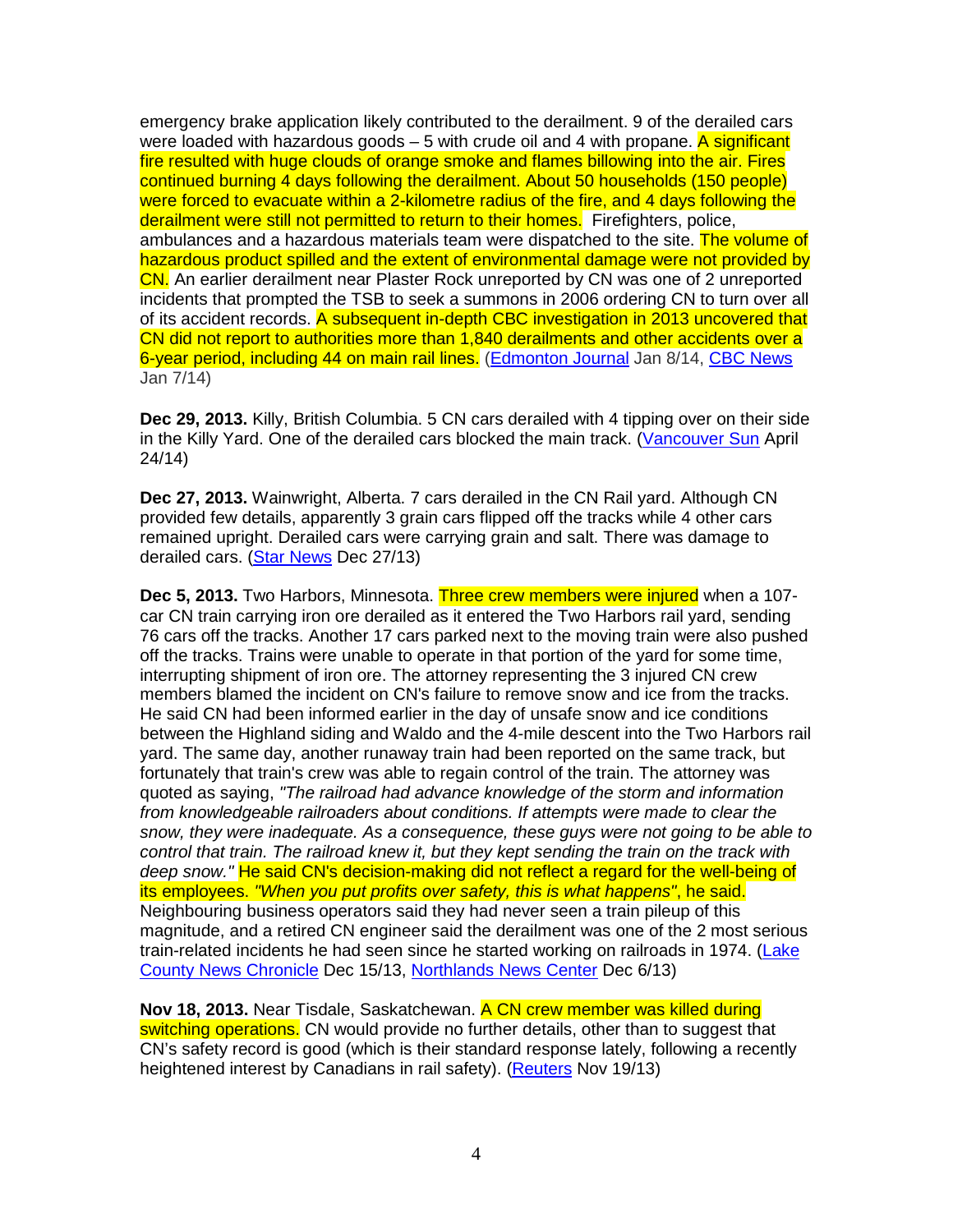**Nov 11, 2013.** Near Fort Frances, Ontario. A 184-car CN train derailed, spilling grain all over the tracks. A total of 39 freight cars fell off the tracks. It took several days for the spilled grain to be cleaned up and for the rail cars to be removed. (Fort Frances Times Nov 12/13)

**Nov 9, 2013.** Near Asquith, Saskatchewan. Six CN cars carrying lumber jumped the tracks. Nearby residents expressed concern not only about derailments close to their homes, but also about challenges getting compensation from CN for damages incurred by CN-started fires. (Global News Nov 10/13)

**Nov 3, 2013.** Near Peers, Alberta. 13 CN cars derailed. 12 of the derailed cars were loaded with lumber and 1 was carrying sulphur dioxide. CN rail traffic along its main line was shut down while mangled rail cars and spilled broken lumber were cleaned off the tracks. (CTV News Nov 3/13)

**Oct 19, 2013.** Gainford, Alberta. A 134-car CN train carrying crude oil and liquefied petroleum gas (propane) derailed about 90 km west of Edmonton, **causing explosions** and a massive fire. 9 of the 13 derailed tank cars were carrying propane and 4 carried crude oil. 1 of the cars carrying propane exploded and 3 others also caught fire. The amount of petroleum product spilled and the extent of environmental and property damages were not disclosed. A state of emergency was ordered for the entire area. All 100 Gainford residents and another 25 people living within 2 km of the derailment site were evacuated for 4 days due to the fear of additional explosions, fires and noxious fumes. The intensity of the fire was so severe, firefighters were forced to let the fire burn itself out, which took 4 days. The main east-west highway (Yellowhead No. 16) and the main east-west rail line (Trans-Continental) through western Canada were closed for 5 days. Evacuated residents were upset they received very limited compensation from CN, restricted primarily to out-of-pocket expenses. Residents who claimed for lost wages due to the evacuation order were not compensated. Some residents described CN's small compensation payments as "reprehensible". (Chicago Tribune Oct 19/13, CBC News Oct 19/13, plus additional sources)

**Oct 16, 2013.** Sexsmith, Alberta. 4 CN tank cars carrying anhydrous ammonia derailed. One of the derailed tank cars was leaning and sinking. Anhydrous ammonia is a dangerous good. In the absence of receiving any information from CN, Sexsmith fire resources ordered an evacuation of about 150 homes. (Calgary Herald Oct 16/13)

**Oct 7, 2013.** Brampton, Ontario. The last 4 cars of a 73-car CN train derailed, sending one CN employee to the hospital with minor injuries. A CN public relations spokesperson suggested to the media there were no injuries, whereas the Peel Emergency Services reported the CN employee suffered minor injuries. The 4 derailed tank cars carried jet fuel residue. (Rail tank car "residue" can consist of up to several thousand gallons of dangerous goods per tank car. Rail companies erroneously refer to these cars as being empty.) The derailment held up numerous Kitchener GO trains. (Toronto Star Oct 7/13)

**Oct 2, 2013.** North Battleford, Saskatchewan. 3 CN tank cars derailed; 2 of the cars contained crude oil and the other contained asphalt. Human error likely caused the derailment when a wrong switch was aligned while connecting rail cars together. CN waited 5 hours before notifying North Battleford emergency crews about the derailment. Mayor Ian Hamilton says he was angry the City wasn't notified right away by CN. (Global News Oct 3/13)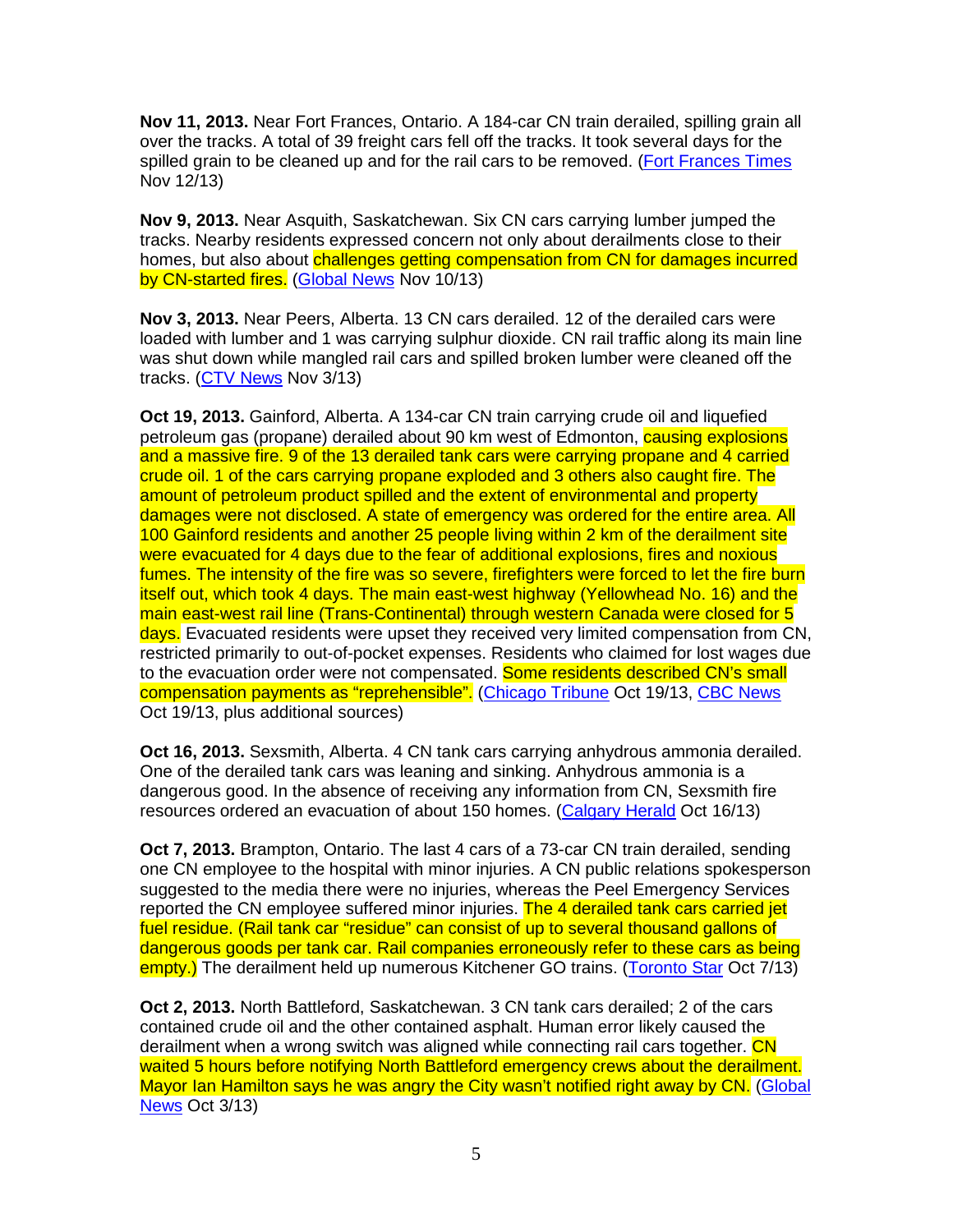**Sept 25, 2013.** Near Landis, Saskatchewan. 17 of 130 CN cars carrying oil, condensate, ethanol and mixed freight derailed. 1 tank car spilled an undisclosed amount of oil, and the derailment sparked a grass fire. The Landis school was evacuated for a day as a precaution. The extent of environmental damage was not disclosed. (Toronto Star Sept 25/13)

**Sept 16, 2013.** About 60 km south of North Bay near South River, Ontario. 11 CN freight cars derailed, of which 1 carried methanol, 3 carried sulphuric acid residue, and 7 were hauling general merchandise and consumer goods. The tracks were closed for about 2 days. (The Nugget Sept 17/13)

**Aug 27, 2013.** Watson Island, British Columbia. 2 CN locomotives derailed. (Vancouver Sun April 24/14)

**Aug 8, 2013.** Near Morey, British Columbia. An intermodal flat car derailed on the Albreda Subdivision after being struck by a rock slide. (Vancouver Sun April 24/14)

**Aug 1, 2013.** Near Tumbler Ridge, British Columbia. 15 CN cars loaded with ore derailed. (Vancouver Sun April 24/14)

**June 2, 2013.** Symington Rail Yard, Winnipeg, Manitoba. 6 empty CN lumber cars crashed off the tracks, damaging 2 power poles and knocking power out to 1,900 customers in the Windsor Park area. (CTV Winnipeg June 3/13)

**May 24, 2013.** Chetwynd, British Columbia. A bulkhead flat car derailed in the Chetwynd Yard. (Vancouver Sun April 24/14)

**May 24, 2013.** Quesnel, British Columbia. A CN locomotive derailed in the Quesnel Yard. (Vancouver Sun April 24/14)

**May 15, 2013.** Near Chetwynd, British Columbia. 12 CN cars carrying sulphur derailed. (Vancouver Sun April 24/14)

**April 30, 2013.** Near Pense, west of Regina, Saskatchewan. 11 CN cars fell off the tracks, blocking a grid road. Fertilizer spilled from some of the cars. (National Post May 1/13)

**April 28, 2013.** Togo, Saskatchewan. A Via Rail passenger train travelling on track owned and maintained by CN derailed at a washed out section of track, only hours after the tracks had been inspected. 2 locomotives, a baggage car and the first passenger train derailed but remained upright. The diesel fuel tanks of both locomotives ruptured, spilling diesel fuel and causing the train to catch on fire. The Via crew and passengers were evacuated from the train without any serious injuries. The TSB reported the main cause of the washout was a blocked culvert combined with a rapid melt of snow, which led to the ground being saturated and the embankment weakened. The TSB also noted that the CN track inspectors responsible for the location had not received "any significant" training" in identifying potential ground hazards. (CBC News June 11/14)

**April 19, 2013.** Near Cedarvale, British Columbia. 5 intermodal CN cars carrying household consumer goods derailed east of Terrace, causing the rail line to be shut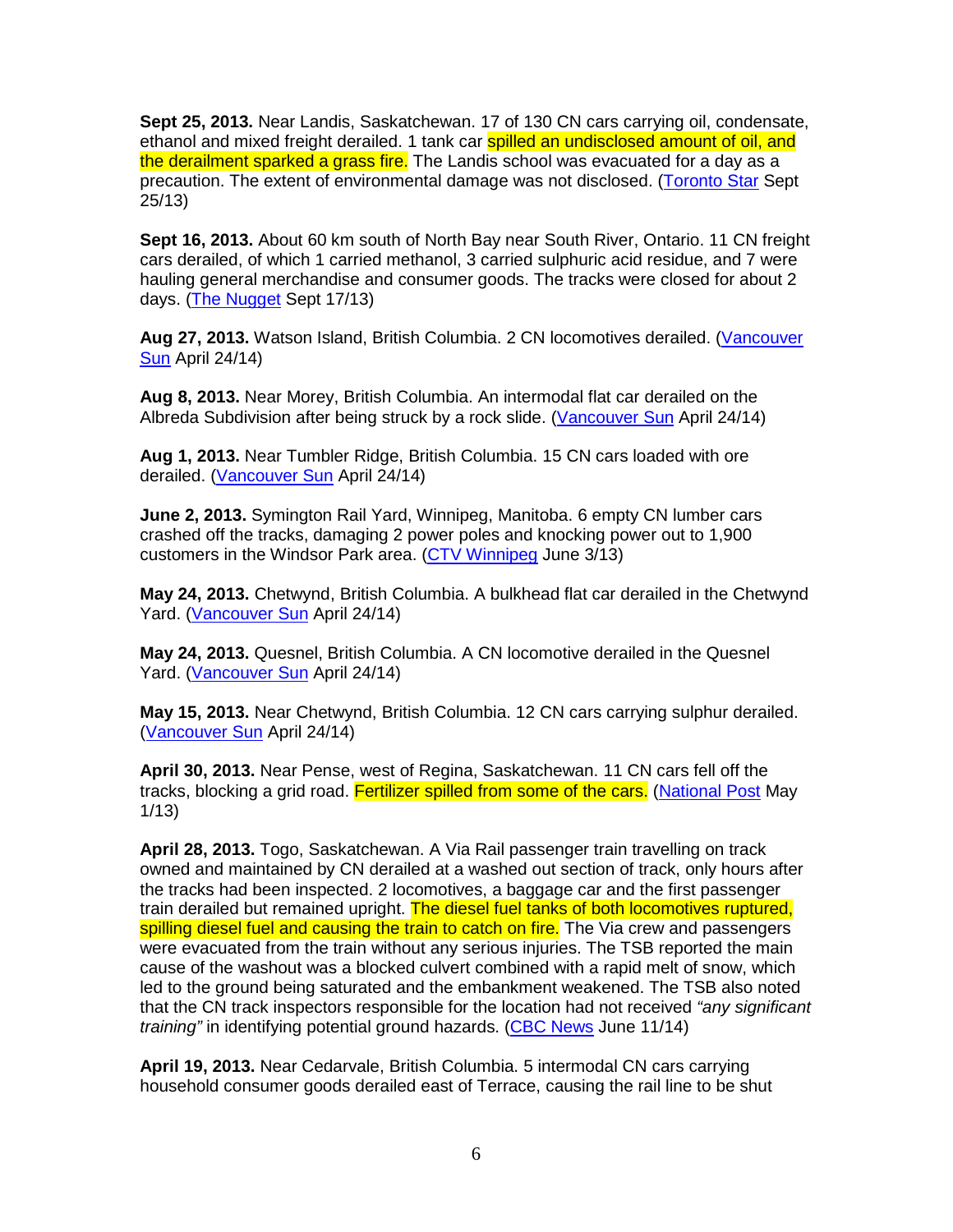down for an undisclosed length of time. There was track and signal damage. (CJFW April 19/13)

**March 31, 2013.** Near Matsqui, British Columbia. A CN gondola car derailed on the main Yale Subdivision track. (Vancouver Sun April 24/14)

**March 30, 2013.** Gary, Indiana. 35 cars of a 101-car CN freight train derailed. 3 of the derailed cars carried hazardous materials. The derailment also ruptured a 14-inch industrial gas line. Hazmat responded to the accident and directed that South Shore train service be halted until the gas rupture was cleaned up and the area was determined to be safe. (WSBT TV March 30/13 & Chicago Sun-Times March 30/13)

**March 25, 2013.** Kenner, Louisiana. 14 cars of a 141-car CN train derailed. 2 of the derailed cars carrying coal tipped over and another 5 leaned, looking close to toppling over. An undisclosed amount of coal was spilled. The derailment blocked Farm Avenue and Morey Street in Kenner. (The Times-Picayune March 25/13)

**March 19, 2013.** Williams Lake, British Columbia. 2 CN locomotives derailed in the Williams Lake Yard. (Vancouver Sun April 24/14)

**March 16, 2013.** Near Hatfield, Wisconsin. 19 CN cars loaded with sand plowed off the railway, spilling sand across the area. County Road K remained closed for at least a day. (La Cross Tribune March 17/13)

**March 15, 2013.** Fort Nelson, British Columbia. A tank car full of fuel oil residue derailed in the Fort Nelson Yard. (Vancouver Sun April 24/14)

**March 10, 2013.** North Vancouver, British Columbia. 3 cars derailed in the CN Lynn Creek Yard. (Vancouver Sun April 24/14)

**March 7, 2013.** Winnipeg, Manitoba. A CN locomotive and 1 intermodal car derailed in a rail yard, blocking traffic on the East Perimeter Highway for over 4 hours. It appeared that 2 CN trains collided, causing the derailment. (Metro Winnipeg March 7/13)

**Feb 22, 2013.** McComb Subdivision, Jackson, Mississippi. 18 CN cars derailed – 17 were loaded with grain and the other was empty. Some track was damaged and will need to be replaced. Rail traffic between Jackson and New Orleans was expected to be shut down for most of the day. As of April 4, 2013, 11 tons of the wheat spilled during the derailment was rotting and emitting a foul odour at the Hinds County Penal Farm in Raymond where it had been piled, and was causing concern to local residents. (WLBT Feb 22/13 & other sources)

**Feb 9, 2013.** Fort Rouge Rail Yard, Winnipeg, Manitoba. About 8 CN cars derailed, 6 of which flipped over on their sides. The cars were carrying household and consumer goods. (CBC News Feb 9/13)

**Feb 7, 2013.** Near Biggar, Saskatchewan. A CN locomotive and 17 containers derailed about 5 km west of Biggar. The cars were carrying consumer and household products. (Leader Post Feb 7/13)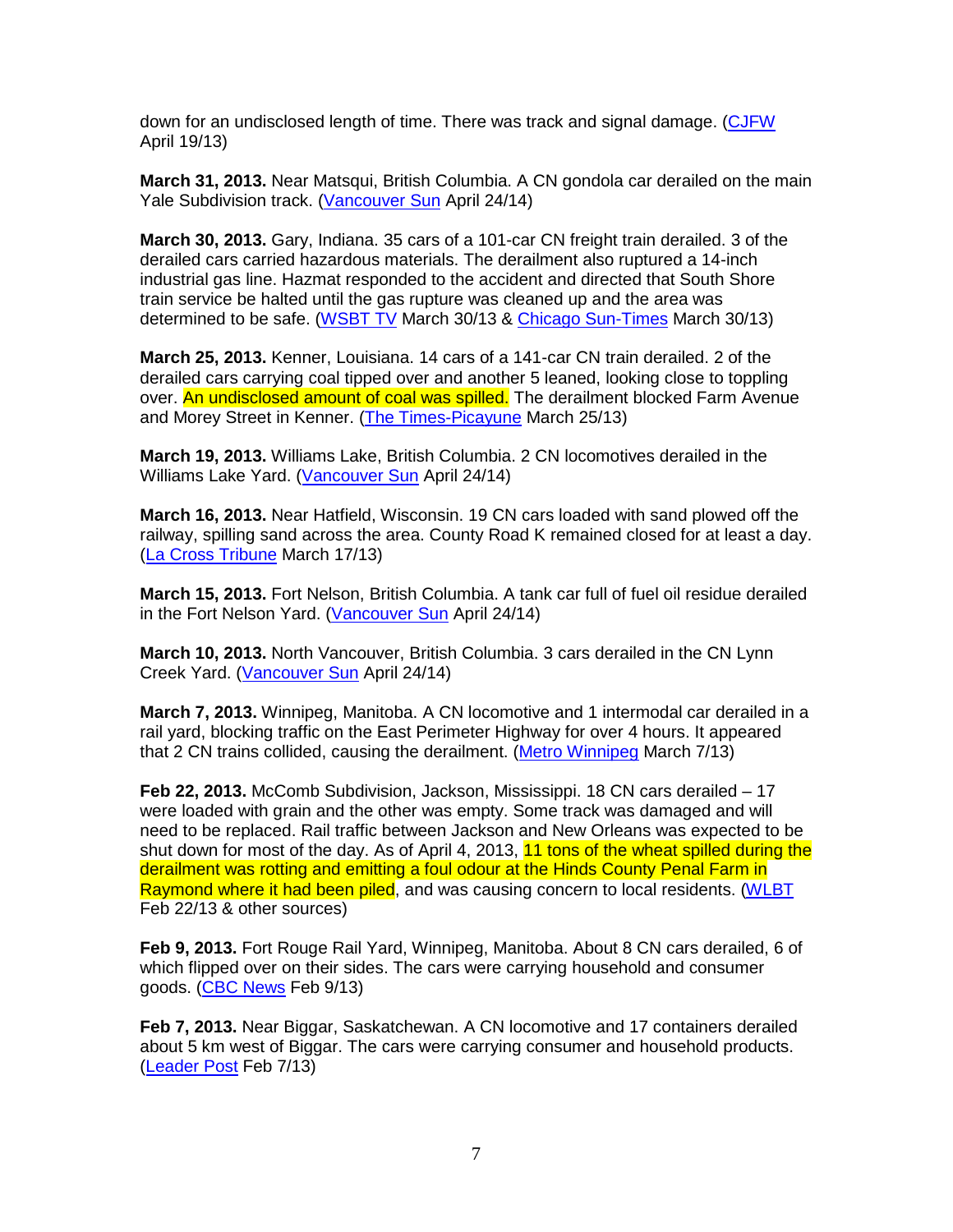**Jan 30, 2013.** Prince George, British Columbia. More than 3,000 litres of diesel fuel spilled from a punctured CN locomotive fuel tank in the Prince George rail yard. (Vancouver Sun April 24/14)

**Jan 25, 2013.** Kaukauna, Wisconsin. Diesel fuel spilled from a CN locomotive's fuel tank punctured by a portion of track beside the main line that had been pushed up by frost. At least 1,200 gallons of fuel spilled for about a mile along the track. Options considered for clean up included using a chemical that consumes fuel oil and excavating beneath the railroad bed to remove any contaminated soil. The extent of environmental damage was not disclosed. (Post-Crescent Media Jan 28/13)

**Jan 24, 2013.** Blackfoot Subdivision, near Paynton, Saskatchewan. A CN train carrying crude oil crashed into a road grader on a public crossing, killing the driver of the grader. A locomotive and 16 tank cars loaded with crude oil derailed. At least 2 of the tank cars toppled over on their sides and spilled an undisclosed amount of crude oil. (Each tank car can carry up to 650 barrels of oil.) The extent of environmental damage was not disclosed. (Canadian Press Jan 24/13, TSB Investigation R13E0015)

**Jan 22, 2013.** Thornton, British Columbia. 2 CN cars derailed in the Thornton Yard. Track and drawbar damage was sustained. (Vancouver Sun April 24/14)

**Jan 22, 2013.** Near McBride, British Columbia. 21 CN cars derailed on the Fraser Subdivision. (Vancouver Sun April 24/14)

**Jan 18, 2013.** Prince George, British Columbia. 2 cars derailed in the Prince George Yard. About 200 feet of track were damaged. (Vancouver Sun April 24/14)

**Jan 6, 2013.** Decatur, Illinois. 6 cars derailed on a dead end siding. Cars rammed through the end of the track, ending up in a heap and partly toppled down a steep embankment. 4 cars contained soybean oil, 1 was loaded with limestone and 1 tank car carried residue of an undisclosed product. (Herald & Review Jan 8/13)

**Jan 3, 2013.** South of Pemberton, British Columbia. 3 empty wood pellet hopper cars derailed while crossing a bridge, 1 toppling off the bridge and closing Highway 99 for about 2 hours. (Globe & Mail Jan 3/13)

**Dec 26, 2012.** Wainwright Subdivision, near Clover Bar Station, NE Edmonton, Alberta. 3 CN contractors were injured when they were hit by a CN freight train as they were clearing snow off rail switches. 2 were in critical condition, while the third man had relatively minor injuries. It appears the "Safety Watch" protocol was not followed. (Edmonton Journal Dec 28/12, TSB Investigation R12E0182)

**Dec 19, 2012.** The Canadian Transportation Agency ruled today that both Canadian National Railway and Canadian Pacific Railway exceeded revenue caps for the movement of western grain for the 2011-12 crop year. Both railways must pay the amount by which they exceeded their 2011-12 caps plus a penalty to the Western Grains Research Foundation. (Canada News Centre Dec 19/12)

**Dec 17, 2012.** Williams Lake, British Columbia. 2 locomotives derailed as they entered a rail yard. (Got News Network Dec 17/12)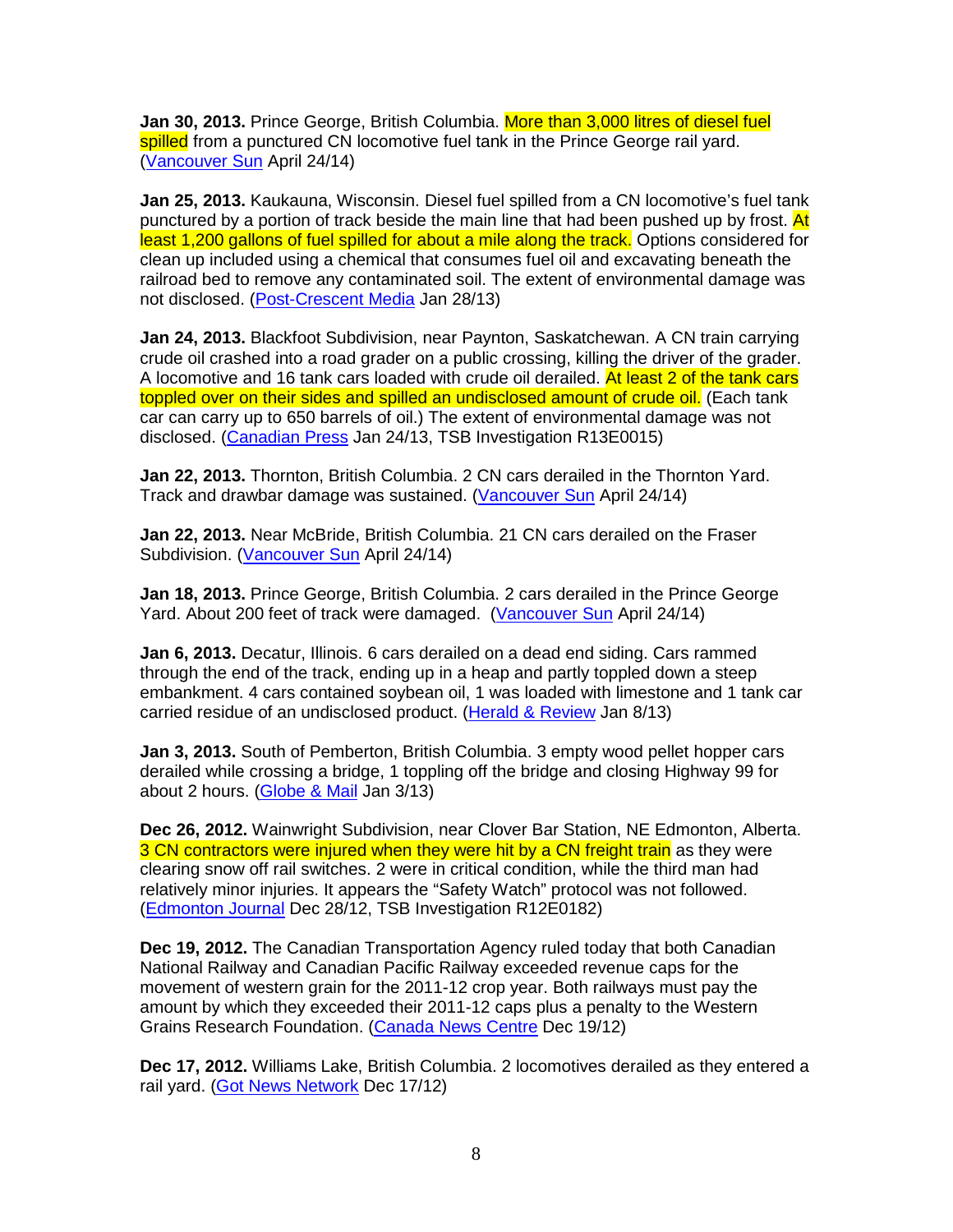**Nov 28, 2012.** About 180km north of Fort St. John, British Columbia. Workers were switching cars on and off a train in a rail yard when a fuel tank car derailed and rolled onto a CN conductor, killing him. (Canadian Press Nov 30/12)

**Nov 19, 2012.** A new Canadian National Railway "Quiet Zone" restriction in Naperville and Warrenville, Illinois will take effect today. CN trains will not be allowed to sound their horns in this quiet zone unless deemed necessary for safety purposes. Naperville and Warrenville join Aurora and DuPage County in successfully pressing for the quiet zone after residents complained about the excessive horn use by CN on the rail line they took over from Elgin, Joliet & Eastern Railway in January 2009. 33 communities along the former EJ&E Railway main line have been battling with CN over their concern about CN's aggressive approach to the EJ&E takeover. Communities have been concerned about increased rail traffic, increased noise and diesel exhaust pollution, adjacent property devaluation, and increased traffic jams at many rail crossings which have very significant impacts on emergency vehicle response times. (Beacon-News Nov 15/12)

**Nov 8, 2012.** North of Squamish Terminals, British Columbia. A 6-axle CN locomotive had its fuel tank punctured by a broken piece of track, causing about 5,700 litres of diesel fuel to spill onto the track and into the Squamish Estuary. Containment booms were used to try to limit migration of the diesel fuel in the sensitive estuary ecosystem. Concerns were expressed by local residents because the herring spawning season was close to starting and herring eggs are very sensitive to environmental contamination. About 50 feet of rail track were also torn up and the subsurface soil dug up in an attempt to remove some of the diesel fuel. A local former B.C. Rail employee placed part of the blame on CN using large 6-axle locomotives on the line whereas when B.C. Rail was operating the same line it used smaller 4-axle locomotives. He indicated the 6-axle units can't make the turns on that section of track without placing too much stress on the track. (Squamish Chief Nov 14/12)

**Nov 1, 2012.** Ontario's Superior Court gave the go-ahead today for a multi-million dollar lawsuit against CN Rail and Via Rail on behalf of most of the passengers of a fatal train derailment February 26, 2012 in Burlington, Ontario. The train was traveling 4 times faster than the speed limit while changing tracks. Arguments for the class-action lawsuit to proceed included that CN Rail and Via Rail were negligent in the derailment that killed 3 Via employees, injured 1 Via employee and injured 45 passengers. Altogether, 68 of the 75 passengers have joined the lawsuit. (Toronto Sun Nov 1/12, CBC News Oct 26/12)

**Oct 11, 2012.** Waterloo, Ontario. 4 tank cars derailed in uptown Waterloo. CN failed to notify the Region of Waterloo, which was a violation of an agreement between the 2 parties. A Waterloo Chronicle news article read, "The incident has left Waterloo residents worried, as the train was bound for the Chemtura chemical manufacturing plant in Elmira." (Waterloo Chronicle Oct 24/12)

**Sept 7, 2012.** Battle Creek Yard, Michigan. About 8 cars loaded with grain derailed and ripped up about 700 feet of track and a switch. (Railroadfan.com Sept 8/12)

**June 26, 2012.** Near Poser, west of McBride, British Columbia. 8 loaded coke cars went off the tracks. (250 News June 26/12)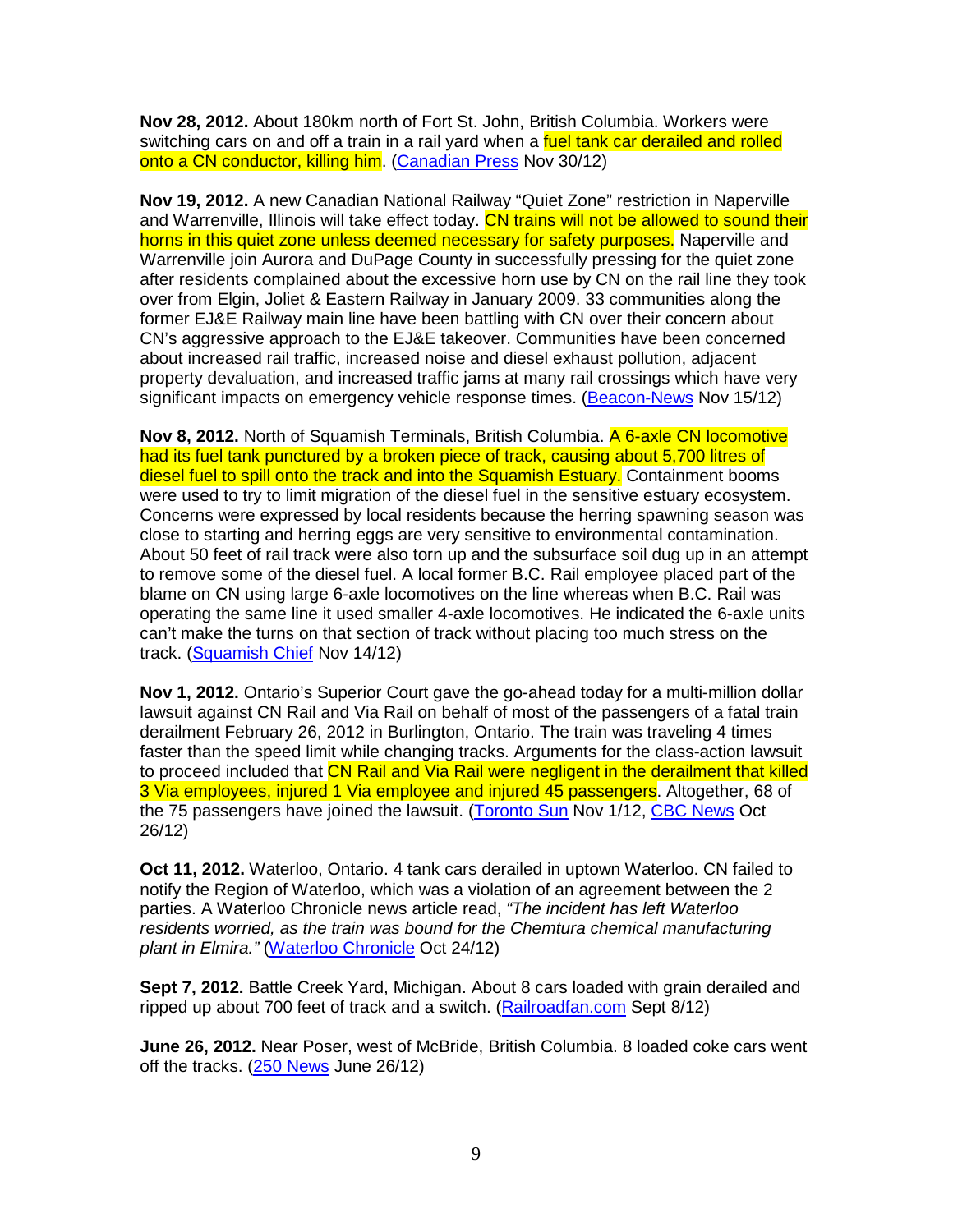**May 26, 2012.** Hixon, British Columbia. 8 empty freight cars derailed and toppled over. (250 News May 28/12)

**May 15, 2012.** Outside Oakville, Manitoba. Train derailed when it made an emergency stop. The rear wheels of 1 of the cars carrying wheat went off the rails. Sparks from the derailment started a grass fire, causing nearby piles of old rail ties to also catch fire. Highway 13 in Oakville was closed throughout the night due to the accident. (CN often leaves old discarded rail ties by the track, which creates a fire hazard.) (CTV Winnipeg News May 16/12)

**May 9, 2012.** Just outside Collins, Mississippi. About 2 dozen loaded coal cars derailed on the CN main line. A significant amount of coal was spilled. Rails and a bridge were damaged. The train consisted of 105 cars, all loaded with coal. The Collins Fire Department Chief said, "There have been multiple derailments over the years, but nothing of this magnitude or this size." (WDAM May 9/12)

**April 26, 2012.** Between Valemont & Blue River, British Columbia. A locomotive and up to 15 cars derailed due to a washout. At least 2 container cars fell into the North Thompson River. A contamination containment boom was set up on the river in an attempt to contain what was described as a *chemical slick on the surface of the water*. Crews were still cleaning up debris from the derailment over 2 weeks later. The extent of environmental damage, including from the chemical spill, was not disclosed. (Castanet News May 12/12, CFJC TV May 13/12)

**April 1, 2012.** Near Searchmont, Ontario. 11 of 34 cars derailed – 5 tank cars carrying residue and 6 cars carrying steel products. Damaged rail cars and rolls of steel were scattered in the surrounding bush. (The Sault Star April 3/12)

**March 20, 2012.** SE Calgary, Alberta. 4 cars and 1 engine derailed in CN's Ogden Rail Yard. A conductor was reported to have suffered injuries when he jumped from the train. A fuel tank on the engine was punctured and an undisclosed amount of fuel spilled onto the ground. (CBC News March 20/12)

**March 15, 2012.** 35km east of Melville, Saskatchewan. 22 empty cars derailed on CN's main line. (Leader-Post March 16/12)

**March 6, 2012.** Saint John, New Brunswick. 12 CN cars derailed. 4 of the cars carrying potash flipped on their sides, **spilling potash on the ground.** (CBC News March 6/12)

**Feb 26, 2012.** Oakville Subdivision, near Aldershot Station, Burlington, Ontario. Three Via Rail engineers were killed and 46 other people were injured when the Via Train 92 locomotive and 5 cars derailed on track owned, operated and maintained by CN Rail. The train was switching from one track to another when it flew off the tracks and collided with a building, destroying the locomotive that the 3 deceased crew members were in. The locomotive's fuel tank was punctured and about 4,300 litres of diesel fuel spilled. The train was traveling 4 times faster than the speed limit while changing tracks. A lawsuit was later initiated against CN and Via Rail by passengers who are seeking compensation for physical and emotional injury, damage to property and loss of income as a result of the derailment and crash. An Orangeville Citizen editorial read, "There should be no need to await the safety board's final report on the crash before replacing such wholly inadequate switching, something that would likely have happened many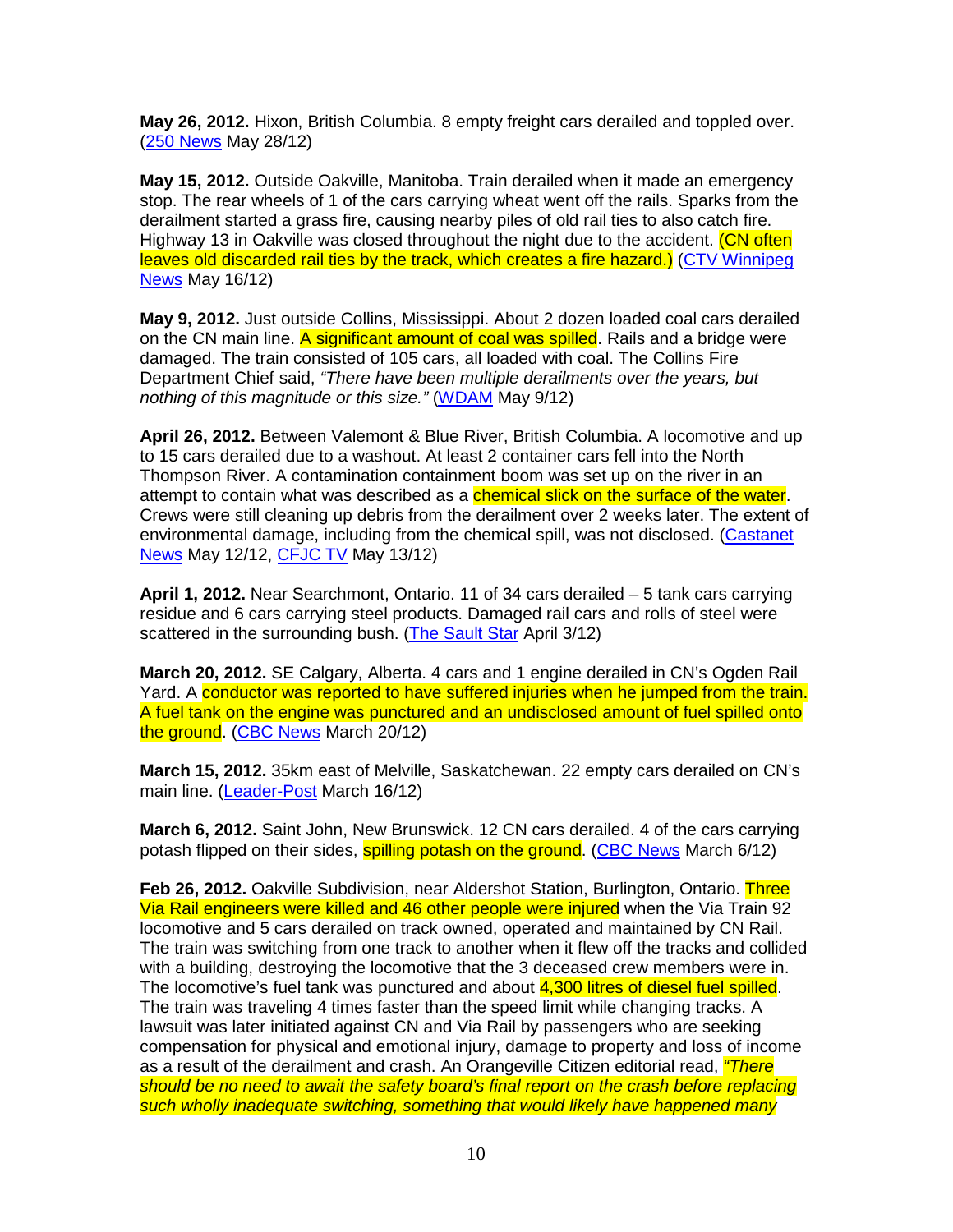years ago had the CNR not had such a cavalier attitude toward safety." The TSB slammed Transport Canada and the railway industry for not having voice recording included in locomotive data recorders, a recommendation made repeatedly by the TSB since 2003. The TSB said, "Voice recordings allow investigators to understand the environment in which crews operated and the decisions they made leading up to an accident. The lack of this information in rail investigations deprives the TSB of a key tool it needs to help make Canadians safer." The federal NDP said a positive train-control system, mandatory in the U.S. since 2008, would have prevented the accident, and having mandatory voice recorders in trains would have allowed investigators to know exactly what happened. Emile Therien, past Canada Safety Council President, said Transport Canada has relinquished its regulatory control to individual rail companies, making it more perilous to ride the rails. He said it's time for rail companies to stop monitoring themselves and for the federal government to step up to its on-the-track oversight responsibilities. (Orangeville Citizen March 1/12, TSB Investigation R12T0038)

**Feb 21, 2012.** 12km east of Smithers, British Columbia. 46 coal cars went off the track, spilling coal and damaging rail cars and rail tracks. One nearby resident said, "My property is a hell of a mess. I have property on both sides and they've made a mess of everything." (Houston Today March 3/12)

**Jan 21. 2012.** Tumbler Subdivision, 50km NE of Prince George, British Columbia. 13 CN cars loaded with coal derailed. (250 News Jan 22/12)

**Jan 21, 2012.** Near Fabyan, Alberta. 31 cars hauling grain derailed as a CN train crossed the Fabyan Bridge on the Wainwright Subdivision main track. The outside rail in a curve at the end of the bridge rolled over, causing the derailment. About 1,760 feet of track were destroyed, 17 of the derailed cars fell into the Battle River valley far below, rail cars were destroyed or sustained major damage, and there was significant damage to the bridge itself. The TSB found that loose and broken lag screws securing the track led to the derailment. As an example of the misleading information often provided by CN public affairs staff, both Julie Senecal and Warren Chandler of CN had told Star News that all 137 cars in the train were grain cars. Shortly following the derailment, a TSB investigator informed Star News that CN's information was not correct; there were only 74 cars that contained grain, while 31 tank cars contained dangerous goods residue (up to several thousand gallons in each car), 19 were empty, 5 were auto carriers, 2 carried pulp and 4 cars carried steel pipe. (Star News March 2/12, TSB Report R12E0008)

**Jan 20, 2012.** Near Hay Lakes, Alberta. 18 cars hauling plastic pellets and other general merchandise derailed. (CBC News Jan 20/12)

**Jan 18, 2012.** 16km north of Prince George, British Columbia. 11 cars in a CN train carrying lumber and pulp products went off the tracks. (250 News Jan 22/12)

**Jan 18, 2012.** Grande Cache Subdivision, Hanlon (between Hinton & Grande Cache), Alberta. CN train with 6 locomotives, 91 loaded coal cars and 1 empty car had a number of problems that eventually resulted in 13 loaded coal cars from the 13,620-ton train being left unattended on an incline with hand brakes improperly applied. The 13 loaded cars ran away uncontrolled for about 3 miles and plowed into a stationary CN train on the main line, causing 9 loaded cars and 3 locomotives to derail. 7 of the derailed cars were destroyed and the 3 derailed locomotives were extensively damaged. 1 locomotive flipped on top of another locomotive, with 2 locomotives ending up on their side. 1 crew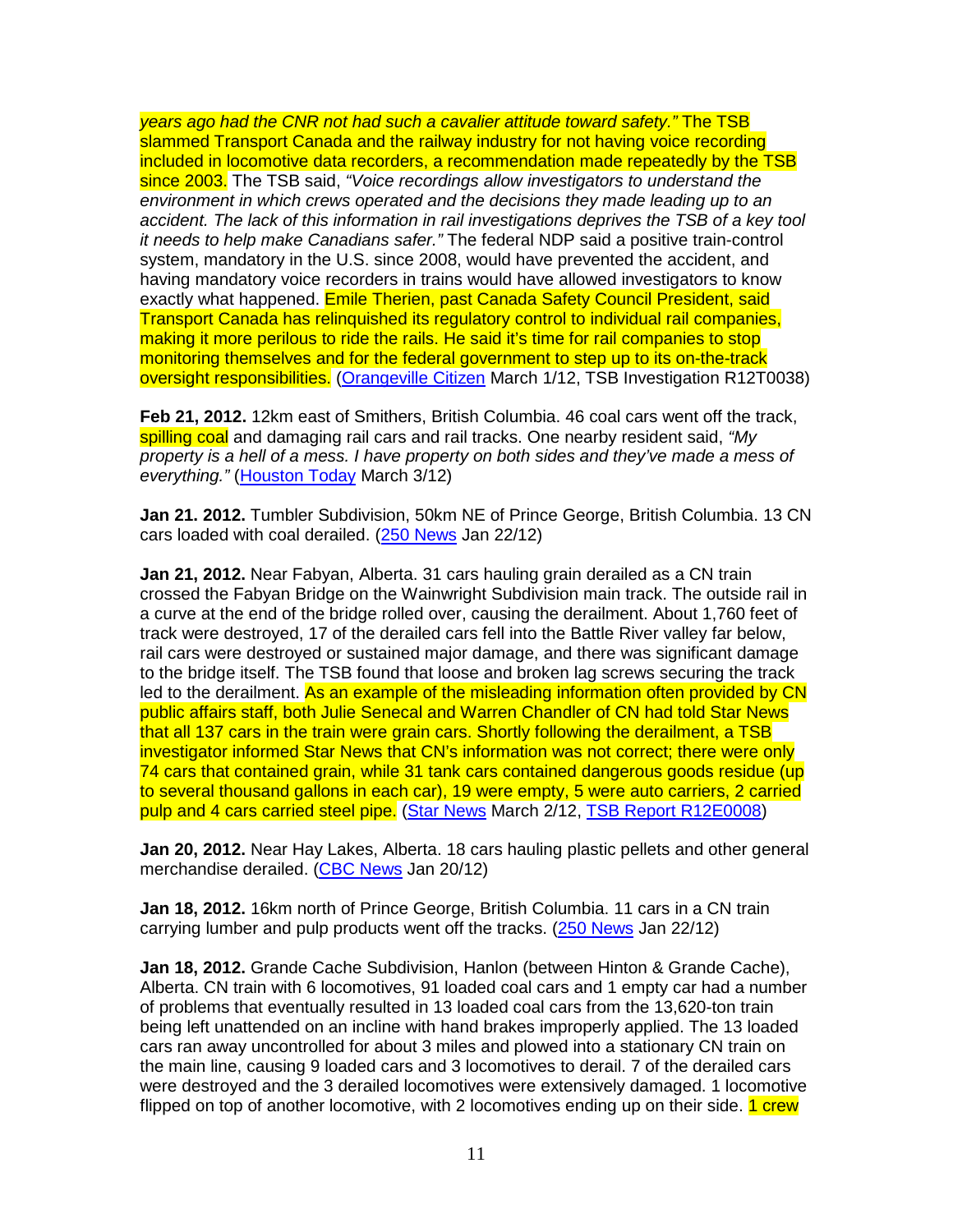member was seriously injured and taken to hospital by helicopter, while 2 crew members sustained minor injuries. At least 2,800 litres of fuel and 740 tons of coal spilled, resulting in undisclosed environmental damage. About 250 feet of track were damaged. (Canadian Press Jan 18/12, TSB Report R12E0004)

**Dec 21, 2011.** Near Caribou, British Columbia. 19 CN rail cars carrying coal derailed on the main track after a wheel gave out and caused emergency braking. The TSB criticized CN and reiterated to Transport Canada to put regulations in place for wheel safety inspections on rail cars. The American Association of Railways has set a threshold of 90,000 pounds of impact for rail operators in the U.S. to pull the train and replace wheels. Unfortunately, Transport Canada has no threshold in place even though on Dec. 1, 2011 the TSB called on Transport Canada to establish one. A similar CN derailment of 36 coal cars occurred along the same line near Fort Fraser, B.C. February 12, 2011. (Canadian Press Jan 22/13, TSB Report R11V0254)

**Oct 29, 2011.** Near Meharry, Manitoba. A CN freight train and a Via Rail passenger train approached one another on the same track, without either of the crews being aware, until it was almost too late. The trains were able to come to emergency stops within 1,500 feet of one another. An October 17, 2012 TSB investigation report determined that the rail near-miss resulted when short-cuts were made to railway operating rules and procedures. The redundancy and safeguards built into the rules are often compromised when short-cuts are taken, which increases the risk of accidents. The investigation also highlighted one of many outstanding issues on the TSB's Watchlist – the need for video and voice recorders on locomotives. The absence of such recorders has hindered many TSB investigations of rail accidents and rail near-misses, including this one. (TSB News Release Oct 17/12, TSB Report R11V0057)

**Oct 21, 2011.** Three Hills Subdivision, near Alix Junction, Alberta. A too-long freight train over 2 miles long consisting of 3 locomotives and 87 loaded cars derailed in a curve on the main track near the Ardley Bridge over the Red Deer River. The train consisted of 62 loaded double-stack intermodal cars (140 platforms) and 25 mixed freight cars. The TSB investigation found that 7 loaded double-stack intermodal flat cars (13 car bodies) derailed over a mile behind the locomotives when a sudden catastrophic failure of a rail occurred likely due to an existing defect in the rail. Several of these cars rolled down a bank and came to rest upside down. One derailed 3-unit intermodal flat car was carrying paint, paint products, sodium hydroxide, phosphoric acid and other dangerous goods. About **900 litres of phosphoric acid were spilled** and 470 feet of track were destroyed. The extent of environmental damage was not disclosed. The TSB criticized CN by indicating that their ultrasonic rail tests did not identify all the transverse defects in the older vintage rail. (TSB Report R11C0118)

**Sept 24, 2011.** Near Point-Saint-Charles, Quebec. A train exceeded the authorized speed limit at a switching crossover, causing a derailment on the main track. The TSB found that side-to-side force due to excessive speed and the sudden application of brakes caused the wheel of one of the cars to lift, leading to the derailment of 6 cars. About 650 feet of track and several track turnouts were damaged. (TSB Report R11D0075)

**July 14, 2011.** Near Waterfall, Ontario. 11 multi-platform intermodal cars carrying 86 containers derailed on CN's Bala Subdivision main track. About 6,800 feet of track were damaged or destroyed including a siding switch. The TSB reported that the derailment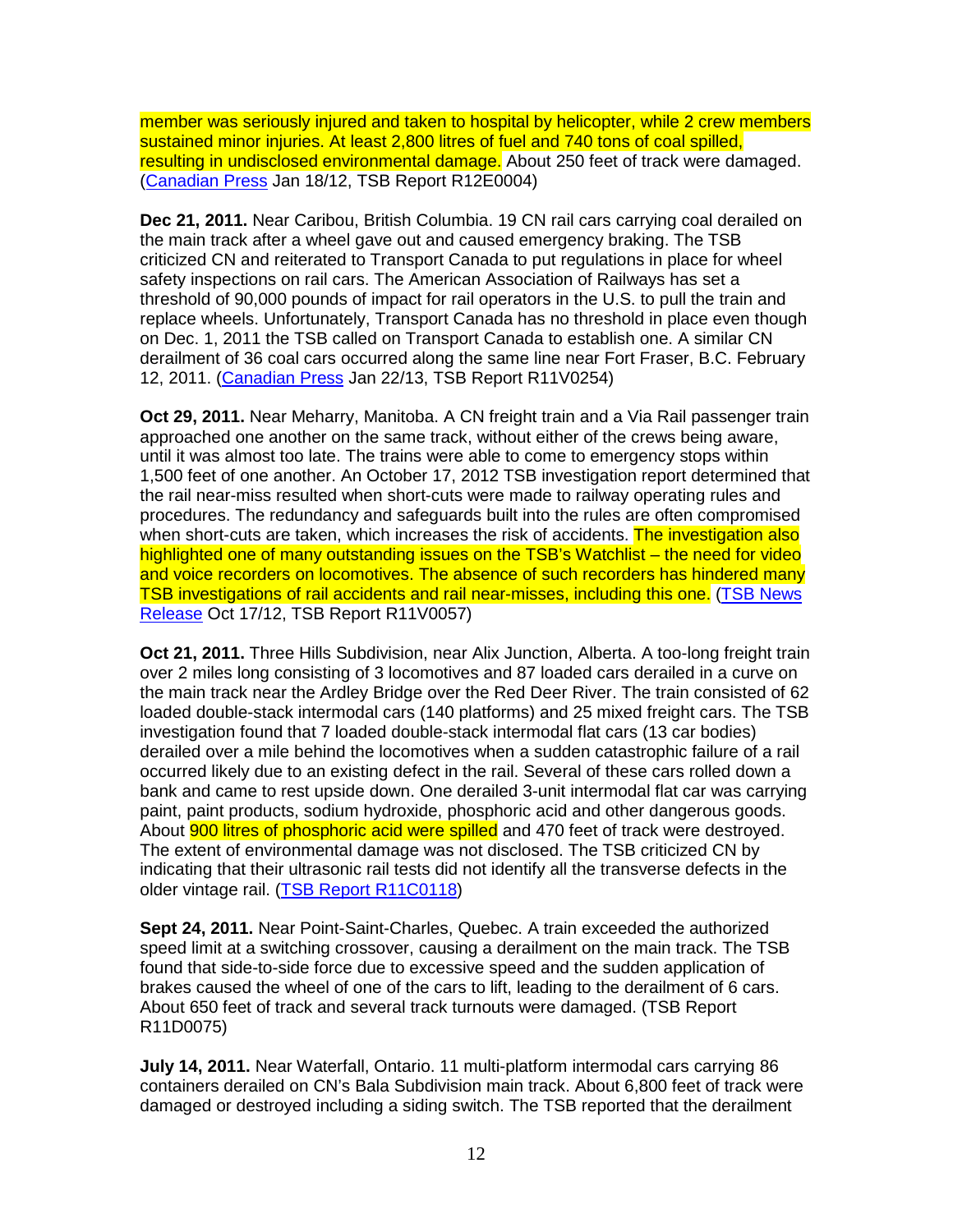resulted from the combined effects of weakened track structure, worn car components condition and strained cornering behaviour of double-stack cars. (TSB Report R11T0162)

**July 14, 2011.** Kingston Subdivision, near Durham Junction, Ontario. 2 CN workers were repairing a section of track when a Via Rail train travelling on a track next to the track the workers were repairing hit and **killed one of the workers**. The TSB indicated the inappropriate use of the "Safety Watch" protocol was considered the primary factor in the fatality. The minimum required sight line at the accident location was 2,200 feet, whereas the actual sight line was less than 800 feet. The TSB criticized CN for improper or no training regarding the "Safety Watch" procedure, and criticized Transport Canada for lax implementation of its overall responsibility for rail safety. (TSB Report R11T0161)

**June 23, 2011.** 10km south of Anzac, south of Fort McMurray, Alberta. CN train derailed and an undisclosed amount of an undisclosed chemical leaked from 1 or more of the rail cars. The extent of environmental damage was not disclosed. The Fort McMurray Fire Department, Environment Canada and Alberta Sustainable Resources were all at the scene. Few details were provided by CN officials. (CHED News June 24/11)

**June 23, 2011.** Edmonton, Alberta. 1 CN freight train collided with the tail end of a second stationary CN freight train along the main track near  $50<sup>th</sup>$  Street and the Yellowhead Freeway. The collision resulted in the derailment and toppling of 2 intermodal flat cars and 1 of the locomotives sustaining damage. As well, 6 empty containers and 2 containers loaded with waste paper and metal scrap were damaged. The TSB reported that the moving train was traveling too fast considering the short sight line distance, and that the operating crew was fatigued. (CBC News June 23/11, TSB Report R11E0063)

**June 3, 2011.** Edmonton, Alberta. A moving CN freight train collided with the tail end of a stationary CN freight train. 2 intermodal flat cars from the stationary train derailed, and the lead locomotive in the moving train was damaged. The crew in the moving train did not have a long-enough clear and direct line of sight and did not reduce train speed accordingly before it collided with the stationary train. The TSB investigation report released October 18, 2012 on the collision read, "In the absence of additional backup safety defences in signalled territory, when signal indications are not correctly identified or followed, existing defences may not be adequate to reduce the risk of collision and derailment." The TSB has had an outstanding recommendation for more than a decade regarding this problem and has identified it as an issue on its Watchlist which is a list of issues "the TSB has determined pose the most serious risk to Canada's transportation system." (TSB News Release Oct 18/12)

**May 22, 2011.** Sarnia Rail Yard, Ontario. 2 CN trains collided during switching operations in the yard. 6 tank cars carrying dangerous goods, a locomotive and 2 loaded bi-level auto carriers derailed. About 400 feet of track were damaged. Sarnia Fire and Rescue Services were on the scene and remained on site while CN crews cleaned up the mess. The TSB reported that train movement information was not properly communicated between yard coordinators and operating crews. (The Observer May 24/11, TSB Report R11T0113)

May 17, 2011. SW Strathcona County, near Edmonton, Alberta. A CN-caused wildfire burned several acres of a private conservation area – Bretona ConservAction Area. The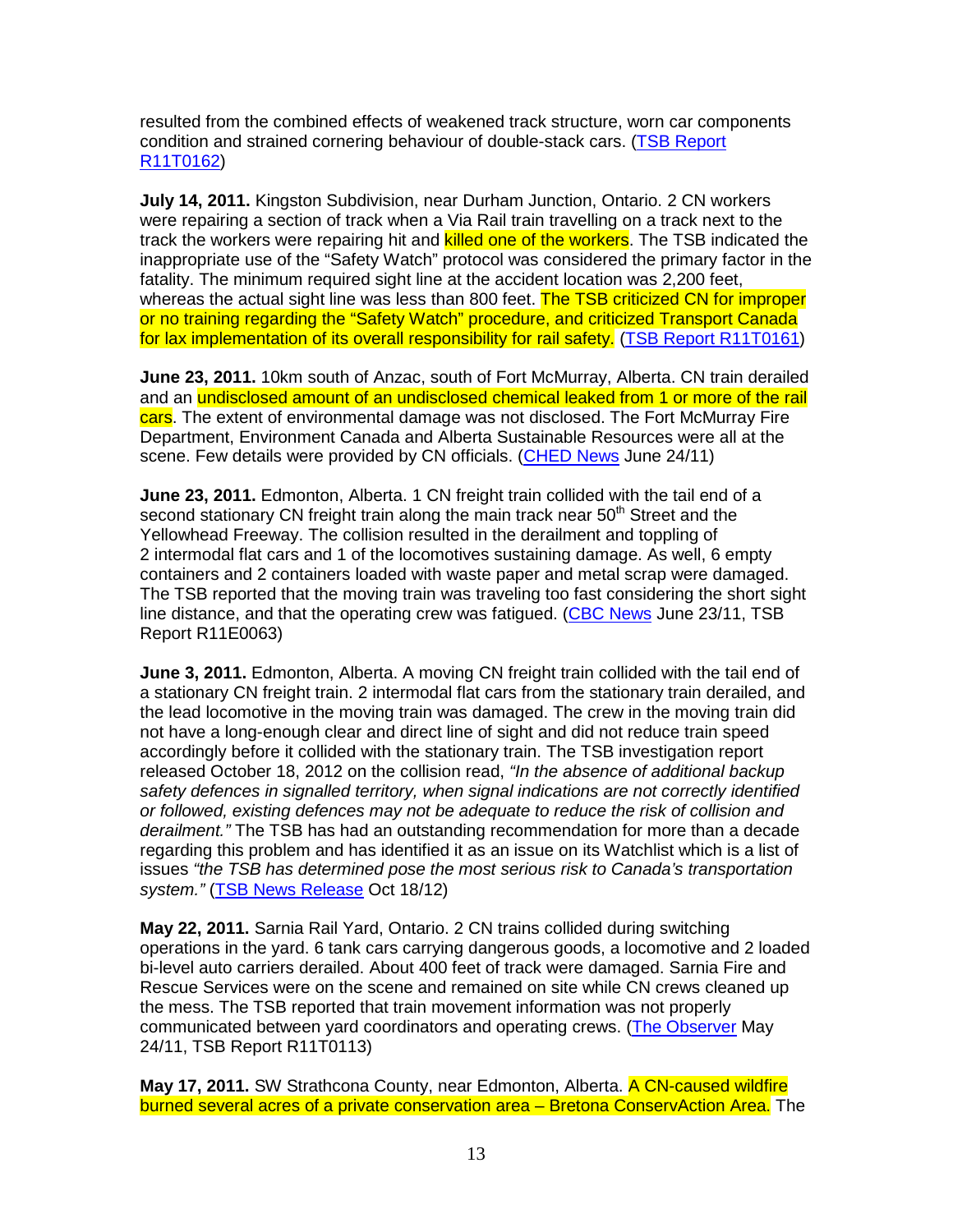Strathcona Fire Department and the landowner had to fight the fire and contain it to prevent the entire 100-acre conservation area from burning. The fire occurred only about 100m from the industrial rail yard built in 2010 as a joint project by CN, Cando Contracting Ltd. and Imperial Oil Ltd. to store 225 petroleum tank cars right next to 2 homes and 2 conservation areas. Had the fire spread into the rail yard, it would have been disastrous. CN has refused to compensate the landowner for damages resulting from the wildfire. (Railroaded News Release May 18/11)

**May 8, 2011.** Clover Bar Yard, Edmonton, Alberta. 4 freight cars jumped the tracks. CN did not share information on the contents of the derailed cars. (CTV News May 8/11)

**April 24, 2011.** Prince George CN Yard, British Columbia. A locomotive derailed and appeared to have crashed into cars that were full of coal. (250 News April 24/11)

**April 22, 2011.** Ikea (Sweden's furniture giant), Tuxedo Yards Development Corp., and Seasons (Winnipeg) JV Corp. are suing CN Rail for unspecified damages to the property where Ikea's new store was to be built in Winnipeg. More specifically, the suit claims CN has refused to remove fill and materials it dumped on the property over several decades. They also claim that while CN has removed the tracks, it didn't take away the ballast used to construct the spur track, and it also left underground drainage pipes all over the property. As well, the companies allege that when a building CN built on the site was being demolished, they found the walls contained hazardous levels of asbestos in the vermiculite insulation. The companies claim they asked CN to remove the material, but finally did it on their own when CN didn't. (Winnipeg Free Press April 27/11)

**March 31, 2011.** Symington Rail Yard, Winnipeg, Manitoba. 10 CN cars derailed and 1 of the toppled cars **spilled an undisclosed amount of gasoline**. (Winnipeg Free Press March 31/11)

**March 27, 2011.** East of Port Hope, Ontario. At least 25 CN cars in a 116-car train derailed. The derailment, considered "significant", occurred on a main line and included spills of dangerous goods - jet fuel and propane. Booms were required in an attempt to contain the spills. A fire broke out and a "Red Alert" was issued through Emergency Management Ontario. A Red Alert means there is "a major risk to health, safety and security". Families from 20 houses were forced to flee their homes. The rail corridor was also shut down. About 67,000 litres of spilled aviation fuel were eventually recovered, while about 133,000 litres made their way into the local environment including the water system, causing undisclosed environmental damage. As with many other CN derailments across North America, CN did not allow the media near the vicinity of the spill to view clean up progress. Fuel spilled during the derailment on the shores of Lake Ontario continued to come up through a swamp area 19 months later. Production on 2 private farm properties was still not back to normal. Not only the farmland near the lake was affected, but the access roadways to them as well. Clean-up has included excavating and hauling away contaminated soil. It is not known whether CN has paid compensation to the farmers for damages. (Toronto Star March 27/11, Northumberland Today April 25/11, Northumberland Today Oct 4/12)

**March 15, 2011.** A U.S. Federal Appeals Court ruled unanimously that CN must honour conditions imposed by the U.S. Surface Transportation Board on CN's purchase of the Elgin Joliet & Eastern (EJ&E) Rail Line that runs between Illinois and Indiana. The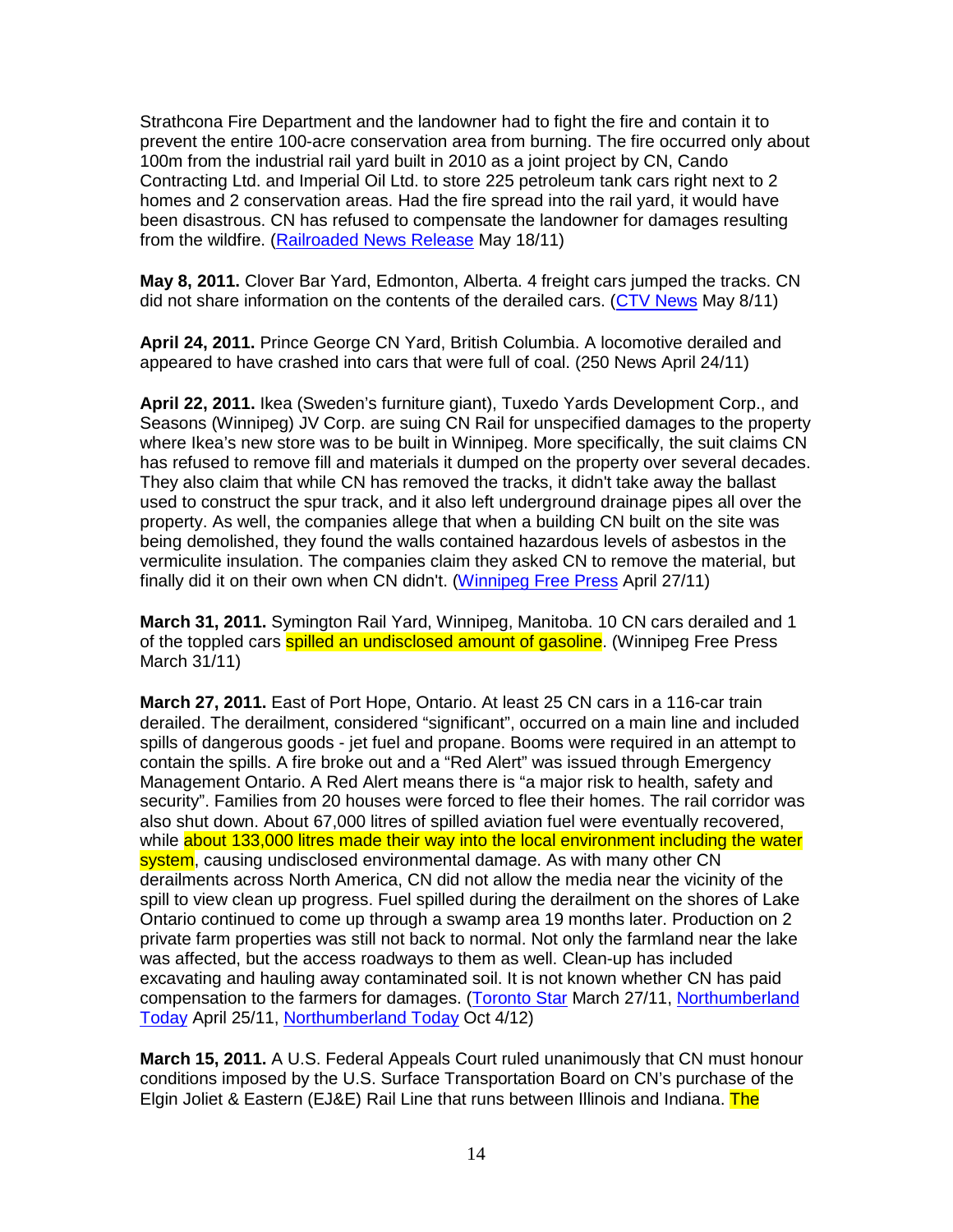decision means CN must pay \$68 million to cover the lion's share of costs in building 2 underpasses in the Chicago area to mitigate rail crossing traffic jams. CN has been battling with 33 communities along the EJ&E main line that are concerned about CN's aggressive approach to the EJ&E takeover. Communities have been concerned about increased rail traffic, increased noise and diesel exhaust pollution, adjacent property devaluation, and increased traffic jams at many rail crossings which have very significant impacts on emergency vehicle response times. (Chicago Business March 15/11)

**March 11, 2011.** A British Columbia Provincial Court convicted CN of an offence under the federal Fisheries Act. CN was sentenced to pay \$75,000 for spilling a deleterious substance – diesel fuel - into a fish-bearing river. In January 2009, Environment Canada was notified of a diesel slick near the confluence of Barker Creek and the Fraser River in B.C. Their investigation confirmed that the source was a fuel pumping station at the CN Rail Thornton Yards. (Daily Commercial News March 14/11)

**End of Feb 2011.** Kennedy Siding, Pine Pass, British Columbia. CN train carrying 16 propane cars derailed. (250 News Feb 26/11)

**Feb 12, 2011.** Fort Fraser, British Columbia. 36 of 104 loaded CN coal cars derailed on the main track. A rail car wheel fractured when a crack, which had been growing over a period of time, reached such a size that the wheel could no longer support normal service loads. 19 loaded CN coal cars went off the tracks on the same line near Caribou, B.C. December 21, 2011. (TSB Report R11V0039)

**Feb 7, 2011.** Mussey Township, St. Clair County, Michigan. 4 CN cars derailed, **spilling** ammonia nitrate, which is used as a fertilizer. CN did not disclose how much ammonia nitrate was spilled. (The Times Herald Feb 7/11)

**Jan 6, 2011.** Vernon Township, Michigan. A CN train that derailed spilled hydrochloric acid, forcing about 35 nearby residents to evacuate their homes. 12 of about 100 cars came off the tracks, including 4 that toppled over on their sides. 10 tank cars were loaded with toxic hydrochloric acid, 1 carried flammable ethanol and the other was a freight box car. At least 1 tank car with a capacity of 20,000 gallons spilled hydrochloric acid and a cloud of gas drifted into the surrounding area. Hydrochloric acid is toxic and can damage eyes, skin, lungs and other organs. Local authorities monitored air and water quality before lifting the evacuation notice. A CN public relations spokesperson refused to share information on the health of the train crew, saying it is company policy not to discuss the status of employees. CN also did not disclose how much hydrochloric acid had spilled or the extent of environmental damage. (Washington Post Jan 7/11)

**Jan 2, 2011.** 10km west of Tête-Jaune Cache, British Columbia. 33 of 113 loaded CN coal cars derailed at a bend in the track next to the Fraser River, on their way to Prince Rupert. The derailed cars slid onto the riverbank, **spilling an undisclosed amount of coal**. (Each car carries up to 1 million kg of coal.) A small marsh that drains into the Fraser River was directly impacted by the spilled coal. Crews worked several days clearing up the mess and removing all the debris. A veteran CN employee said the derailment could have been caused by any number of rail defects. (Rocky Mountain Goat Jan 5/11)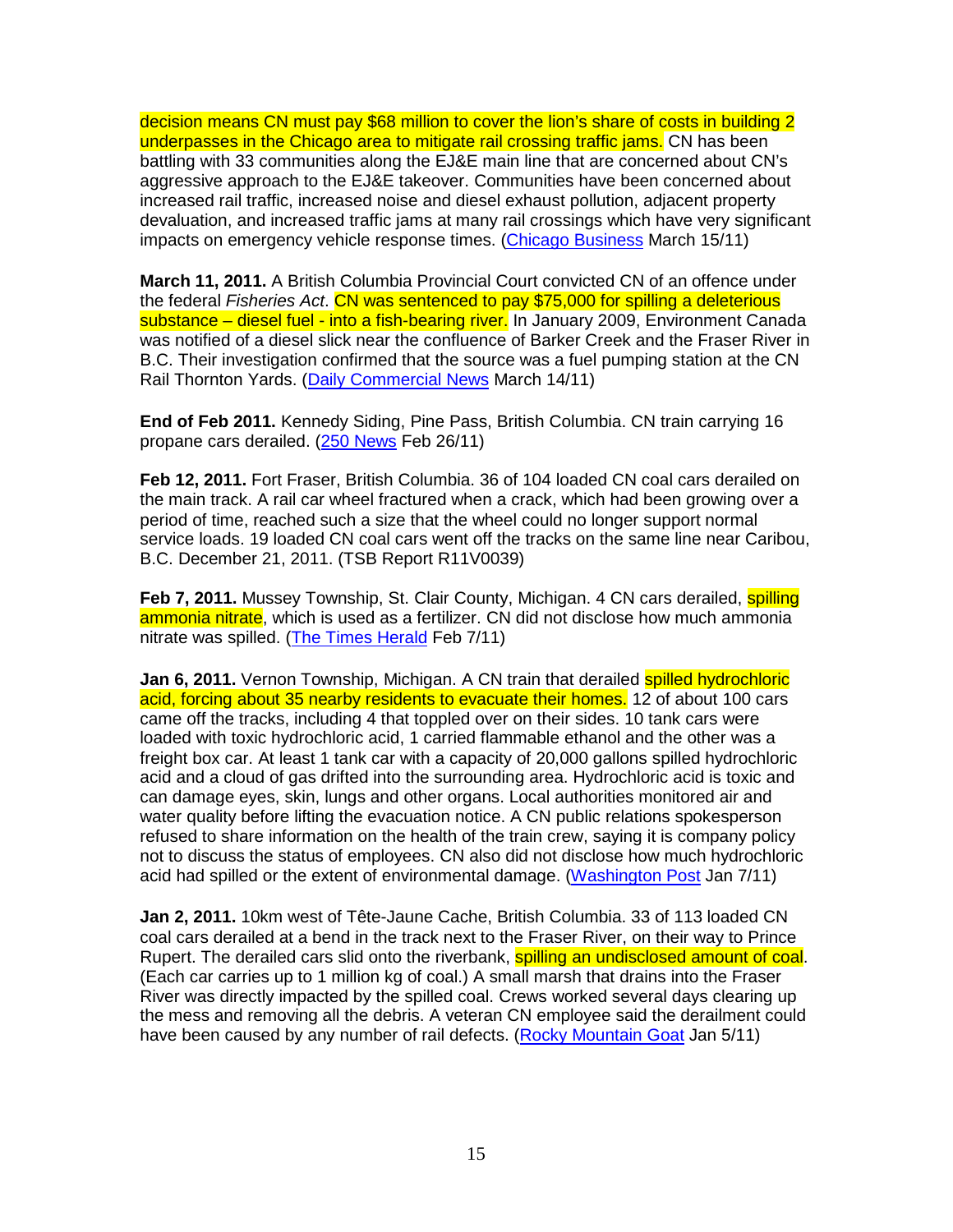**Dec 27, 2010.** Neenah Rail Yard, Wisconsin. Part of a 99-car CN train - 11 empty freight cars - derailed and 7 of them toppled over on the main line. An undisclosed length of track was damaged. (Chicago Tribune Dec 27/10)

**Dec 21, 2010.** The U.S. Surface Transportation Board fined CN \$250,000 for intentionally under-reporting train blockages at railroad crossings along the EJ&E line between Illinois and Indiana. The decision was the first fine ever imposed on a railroad by the U.S. Surface Transportation Board. The decision stated that an investigation into Canadian National's reporting of the blockages, "supports the conclusion that CN has knowingly violated the Board's orders that CN report, on monthly and quarterly bases, the date and descriptive information for each crossing blockage exceeding 10 minutes in duration." For example, U.S. Representative Judy Biggert indicated that CN had reported only 14 blocked crossings lasting 10 minutes or longer for a particular reporting period, whereas the actual number was 1,457, over 100 times the reported number. TRAC (The Regional Answer to Canadian National) stated, "The STB decision brings to light a serious flaw in how railroads are regulated." TRAC has indicated that more needs to be done to ensure that communities across the U.S. are not harmed by CN's lack of respect for U.S. citizens. (nwitimes.com Dec 21/10, several other sources)

**Dec 10, 2010.** Prichard, Alabama. At least 10 CN cars loaded with coal derailed and 3 overturned, spilling an undisclosed amount of coal and closing Highway 45. (FELA Lawyer News Dec 10/10)

**Nov 27, 2010.** Williams Lake, British Columbia. 2 locomotives derailed, disrupting traffic at a public crossing just north of a rail yard. (Williams Lake Tribune Dec 2/10)

**Nov 21, 2010.** Scotford Rail Yard, Fort Saskatchewan, Alberta. 14 CN cars fell off the track – 10 tank cars and 4 general freight cars - a short 3 months following a 43-car derailment in the same yard. Another CN derailment in the same yard April 6, 2005 involved a hydrogen peroxide spill. (Fort Saskatchewan Record Nov 25/10)

**Nov 19, 2010.** East of Vibank, Saskatchewan. 2 locomotives and 1 empty hopper car derailed, closing Highway 48 for 2 days while CN cleared the derailed locomotives and car, and repaired damages. (Regina Leader Post Nov 20/10)

**Nov 5, 2010.** SW Strathcona County, near Edmonton, Alberta. The first petroleum tank cars were moved in to an industrial rail yard joint ventured by Cando Contracting Ltd., CN and Imperial Oil Ltd. Construction of the new rail yard began June 21, 2010 and was completed by late October. Up to 225 tank cars owned by Imperial Oil Ltd. are to be stored and moved in and out of the rail yard. The rail yard was built only 68m from one home and 163m from another home, and only 30m from 2 conservation areas. This violates minimum set-back distance requirements of the Railway Association of Canada, Federation of Canadian Municipalities and CN's own policy, all of which indicate that new rail yards are not to be built within 300m of any homes. Construction and operation of the rail yard also breaches federal transportation, railway safety and environmental legislation and regulations; Alberta environmental protection and drainage legislation; Canadian Rail Operating Rules; CN environmental policies; CN community relations policies; Imperial Oil environmental policies; and, Imperial Oil community relations policies. (Railroaded News Release July 21/10, Railroaded News Release Nov 8/10)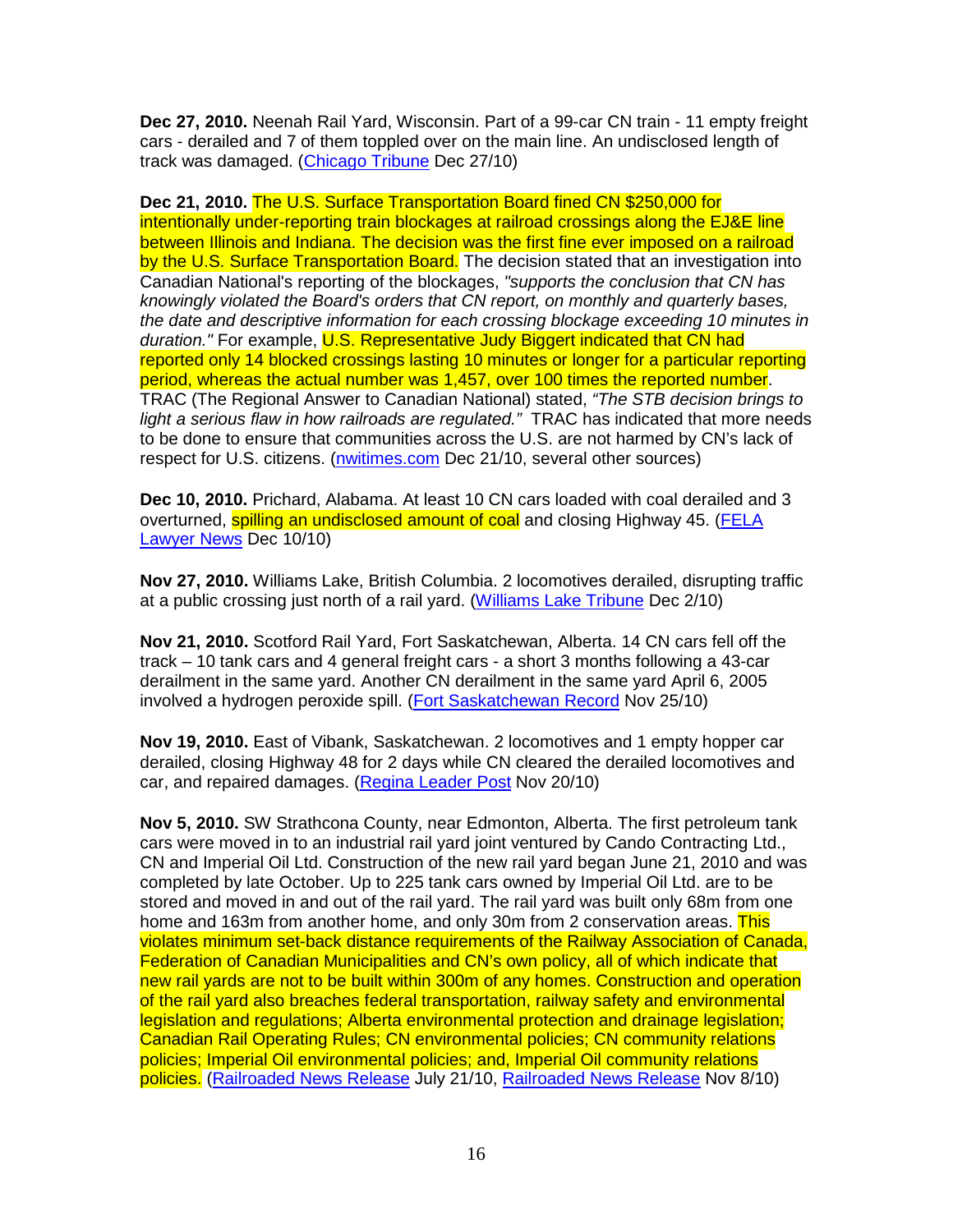**Oct 18, 2010.** Kingston Subdivision, near Lancaster, Ontario. CN train derailed 18 cars on the main track, including 6 cars containing dangerous goods. An **undisclosed amount** of sodium cyanide (solid) was spilled. As a precautionary measure, residents in close vicinity to the accident site left their homes. About 1,000 feet of track were damaged or destroyed. The train consisted of 2 locomotives at the head of the train and 122 cars (59 loaded, 63 empty). It weighed 8,350 tons and was 7,105 feet long. The train derailed due to a rail roll-over partly attributable to improperly assembling the train. (TSB Report R10D0088)

**Oct 10, 2010.** New Haven, Michigan. About 3,000 gallons of diesel fuel spilled from a CN locomotive, causing undisclosed environmental damage. (The Voice News Oct 11/10)

**Oct 8, 2010.** Parry Sound, Ontario. CN train carrying dangerous goods derailed. 19 cars fell off the tracks, 15 of them containing extremely flammable propane and fuel oil. A major emergency response included evacuations, road closures and fire crew deployment. Many rail cars and 1,000 feet of track were damaged. About 40 gallons of fuel oil were spilled. (Cottage Country Now Oct 8/10)

**Oct 2, 2010.** Near Newbrook, NW of Edmonton, Alberta. 2 locomotives and 18 cars derailed on the way from Edmonton to Fort McMurray in a 1½ mile long train with 3 locomotives and 162 cars. (Edmonton Journal Oct 3/10)

**Oct 1, 2010.** Near Falding, Ontario. CN freight train derailed 21 cars on the main track. The derailed cars included 8 loaded tank cars containing liquefied petroleum gas and 7 loaded tank cars containing fuel oil. A number of homes in the vicinity of the derailment were evacuated. The TSB found that the train was not properly assembled, braking instructions were not properly followed, and the locomotive engineer was fatigued. (TSB Report R10T0213)

**Sept 30, 2010.** Brimson, North of Two Harbors, Minnesota. 2 CN ore trains collided after one of the trains carrying 116 cars full of taconite ore left a siding and entered the main track before getting permission. It later collided with a CN train with 118 empty rail cars. 3 locomotives and 14 cars derailed, all 5 crew members from both trains were injured, and the derailment resulted in over \$8 million in property damages. The NTSB blamed the collision on the loaded train entering the main line without permission and a lax CN policy on train right-of-way communication on a route without signals. (Duluth News Tribune Feb 12/13)

**Aug 23, 2010.** Saint-Maurice Subdivision, near Clova, Quebec. 17 CN cars (16 loaded and 1 empty) derailed and about half of the cars toppled over on their sides on the main track. About 1,300 feet of track were destroyed. The derailment zone covered a distance of about 1,300 feet. The derailed equipment consisted of 10 gondola cars loaded with wood chips, 1 covered hopper car (sodium cyanide residue), and 6 covered cars carrying newsprint. The train was made up of 5 locomotives and 95 cars (90 loaded and 5 empty), it weighed 13,100 tons and was 5,640 feet long. The derailment occurred when a track slid sideways as the train was passing over it. (TSB Report R10Q0037)

**Aug 18, 2010.** Scotford Rail Yard, Fort Saskatchewan, Alberta. 43 CN tank cars carrying 7 types of hazardous goods including diesel and liquefied petroleum gas derailed, many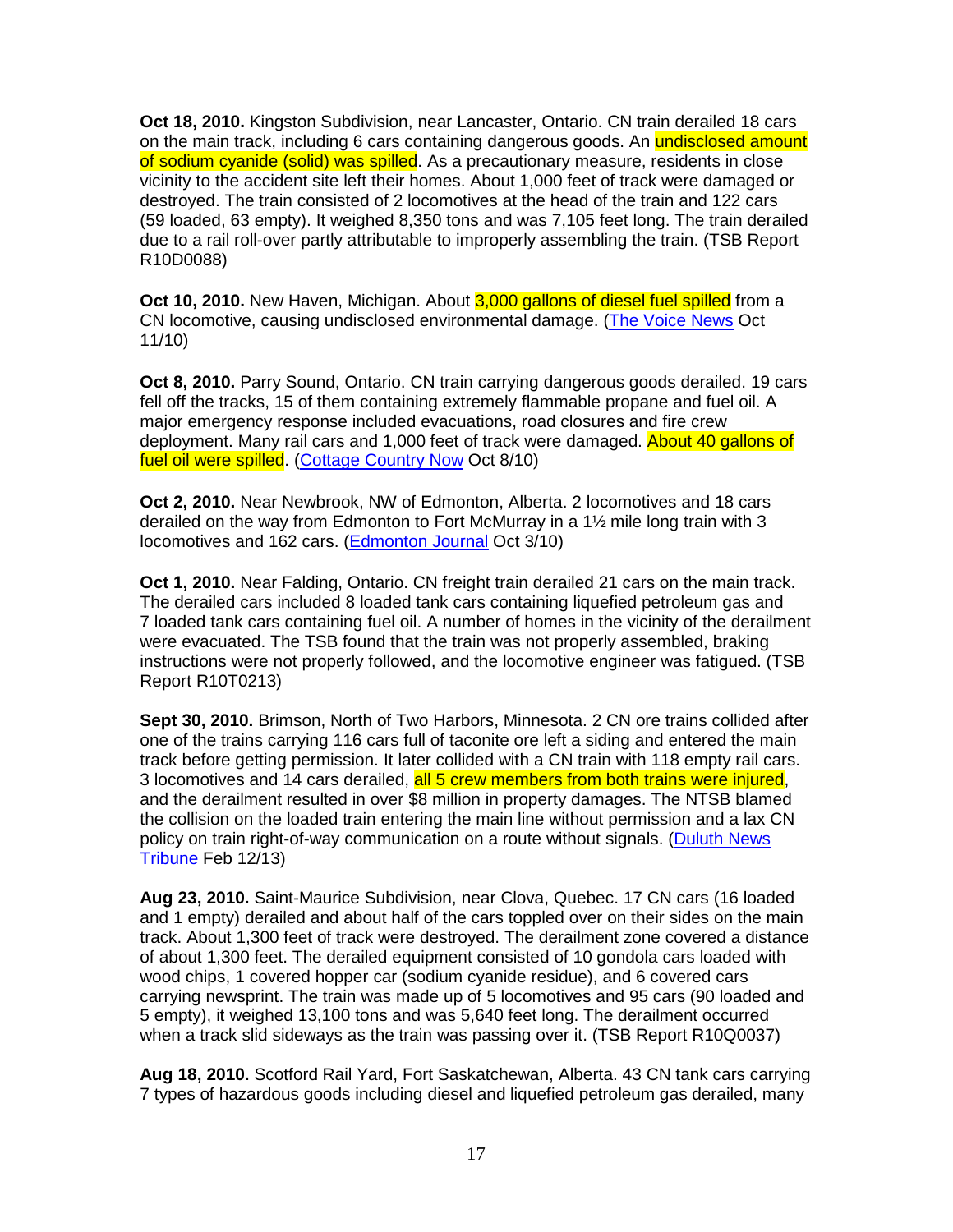of them toppling over on their sides. The derailment occurred during switching operations - 1 CN train was shoving 50 loaded and 5 empty cars in the yard when the movement collided with 46 parked empty cars on the track. It is not known whether there were any hazardous products spilled or whether there was any environmental damage, as CN staff made sure no members of the public were allowed near the site. The TSB attributed the derailment to human error and to the poorly lit rail yard during a night time operation. Other CN derailments in the same yard include one April 6, 2005 and another one November 21, 2010 (Edmonton Journal Aug 19/10, Railroaded News Release Aug 19/10, TSB Report R10E0096)

**July 31, 2010.** 15km south of Lytton, British Columbia. A water bomber crashed in the Fraser Canyon while fighting a CN-caused wildfire, killing the pilot and co-pilot. (FireFightersCloseCall.com Aug 1/10)

**July 21, 2010.** 10km east of Prince George, British Columbia. 16 CN cars loaded with coal derailed.

**July 20, 2010.** Tk'emlups First Nation Reserve, near Kamloops, British Columbia. A fire investigator is confident that a CN engine in a rail yard ignited a large grass fire on the Tk'emlups First Nation Reserve. In 2009, the City of Kamloops billed CN for \$20,000 for firefighting when sparks from a train ignited a 3-day blaze. These are just a few examples of the many fires caused annually by CN. Idling and slow-moving locomotives, such as in rail yards, pose particularly high fire hazards. (Kamloops Daily News July 23/10)

**July 6, 2010.** Jasper Yard, Jasper, Alberta. A CN freight train collided with a Via passenger train while passengers were disembarking on the station track. The passenger train was pushed to a 45° angle. The CN l ocomotive and one of the Via passenger cars were damaged. The TSB attributed the accident to human error – improper communication between the 2 crews. (TSB Report R10E0080)

**June 15-28, 2010.** Between Sarnia, Ontario and Port Huron, Michigan. About 2,000 rail tank car loads of biodiesel were moved back and forth repeatedly across the Canada/U.S. border without unloading the cars. One CN worker said, "In 25 years, I'd never done anything like it…The clerk told me it was some kind of money grab. We just did what we were told." CN made \$2.6 million from the money-making scheme. (UPI Dec 3/12)

**March 30, 2010.** Pickering, Ontario. 9 cars of a 149-car CN train stretching 9,383 feet and weighing 12,166 tons jackknifed and derailed at the Pickering GO Station on the main track. 1 car spilled a load of lumber and the fuel tank of one of the 3 locomotives was punctured and **spilled 50 litres of diesel fuel which caught fire**. Local residents were concerned about the sixth derailment in as many years along this section of track running from Whitby to Pickering. This is of particular concern to Canadians living next to railways, considering that 12% of all rail traffic carries dangerous goods, according to the Railway Association of Canada. In April 2011, the TSB issued a scathing investigation report faulting the way in which this latest train was assembled. The train was pulled by 3 locomotives, all located in the front of the train, a method the TSB has blamed for a number of other CN derailments involving these too-long and too-heavy trains. Following a similar CN derailment near Brighton, Ontario in 2009, CN had pledged to start building trains over 8,500 feet long by spacing locomotives throughout the train, a technique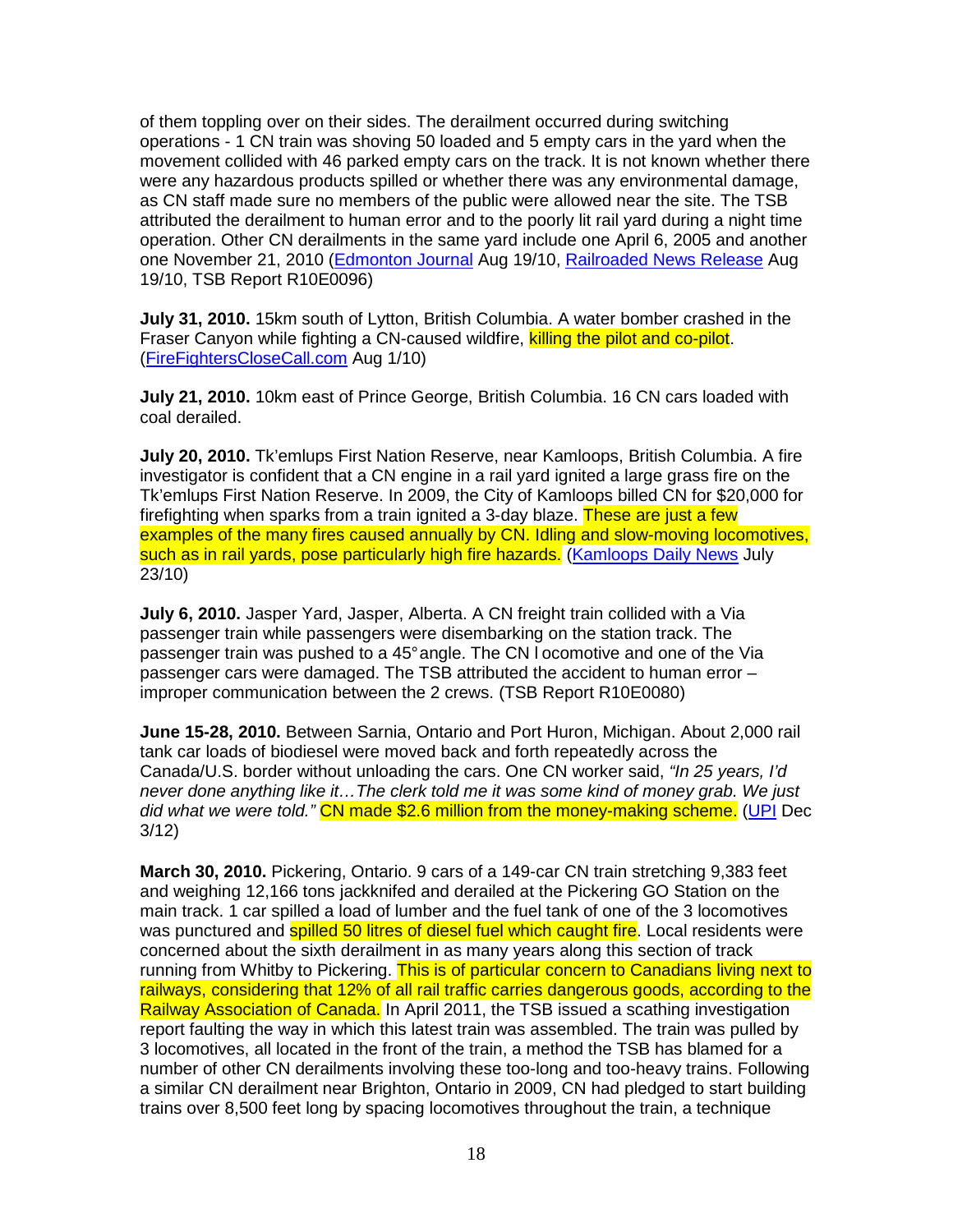known as distributing power, which cuts down on in-train forces. The TSB has investigated 10 derailments that involved longer, heavier trains and excessive in-train forces. 9 of these were Canadian National trains. CN has the lowest safety level rating, 1 or 2 on a scale of 5. One of many reasons identified for this poor safety record is the lack of dialogue by CN management with its train operators and the general strained relationship between the railway union and CN management. A "culture of fear" is known to exist within CN, and workers are reluctant to bring safety risks to the attention of their supervisors for fear of reprisal. (TSB Report R10T0056, The Toronto Star March 31/10, Financial Post April 15/11, Consider This April 21/11)

**March 2, 2010.** Morrisburg, Ontario. CN train derailed 26 cars on the Kingston Subdivision main track. The train comprised 2 locomotives and 121 cars (53 loaded, 68 empty). It was 8,703 feet long and weighed 9,641 tons. About 1,400 feet of track, including 4 crossovers, were damaged. The TSB blamed the derailment on a cracked axle and insufficient inspections by CN. (TSB Report R10T0035)

**Feb 25, 2010.** St-Charles-de-Bellechasse, Quebec. A Via Rail passenger train on CN track entered a siding track at excessive speed resulting in 2 locomotives and 6 passenger cars derailing on the main track. 2 locomotive engineers and 5 passengers were injured. A house, garage and 6 motor vehicles were destroyed. Via passenger cars and siding track were also extensively damaged. About 3,000 litres of diesel fuel spilled from the derailed train, causing undisclosed environmental damage. The TSB reported the following factors as contributing to the derailment: snow accumulation, poor visibility, misinterpretation of the advance switching signal, and safety deficiencies related to medical testing for employees (slow transfer of medical information for locomotive engineers hired by Via Rail from CN and other railways). When the TSB investigation report was released March 6, 2012, **TSB officials said Canadians have reason to fear rail** safety because the rail industry and Transport Canada refuse to recognize the necessity of maintaining and in many cases improving rail safety measures. (CTV News March 6/12, TSB News Release March 6/12, TSB Report R10Q0011)

**Feb 9, 2010.** MacMillan Yard, Toronto, Ontario. 2 CN cars derailed in the yard during switching operations. 1 of the cars, a tank car, broke into 2 sections and spilled its entire load of about 57,000 litres of ferric sulphate – a hazardous corrosive liquid - along the roadway and adjacent tracks. The extent of environmental damage from the spill was not disclosed. 3 additional cars were damaged. The TSB reported that the tank split in 2 due to a small fatigue crack at a weld seam that should have included a reinforcing pad. (TSB Report R10T0020)

**Dec 5, 2009.** Rivers Subdivision, near Spy Hill, Saskatchewan. A CN freight train derailed 36 cars on the main track, including 22 tank cars loaded with dangerous goods – liquefied propane, benzene, plastic pellets. An undisclosed quantity of dangerous goods was subsequently spilled, resulting in a fire which initially involved 34 of the cars and burned for 6 days. All residents within a 1.6-kilometre radius were evacuated. About 400 feet of track were destroyed. The extent of environmental damage was not disclosed. The train consisted of 2 locomotives at the head of the train and 168 cars (142 loaded, 26 empty). It weighed 12,423 tons and was over 2 miles long. The TSB determined the probable cause of the accident was the sudden failure of a rail that had persistent surface defects. (TSB Report R09W0252, several additional sources)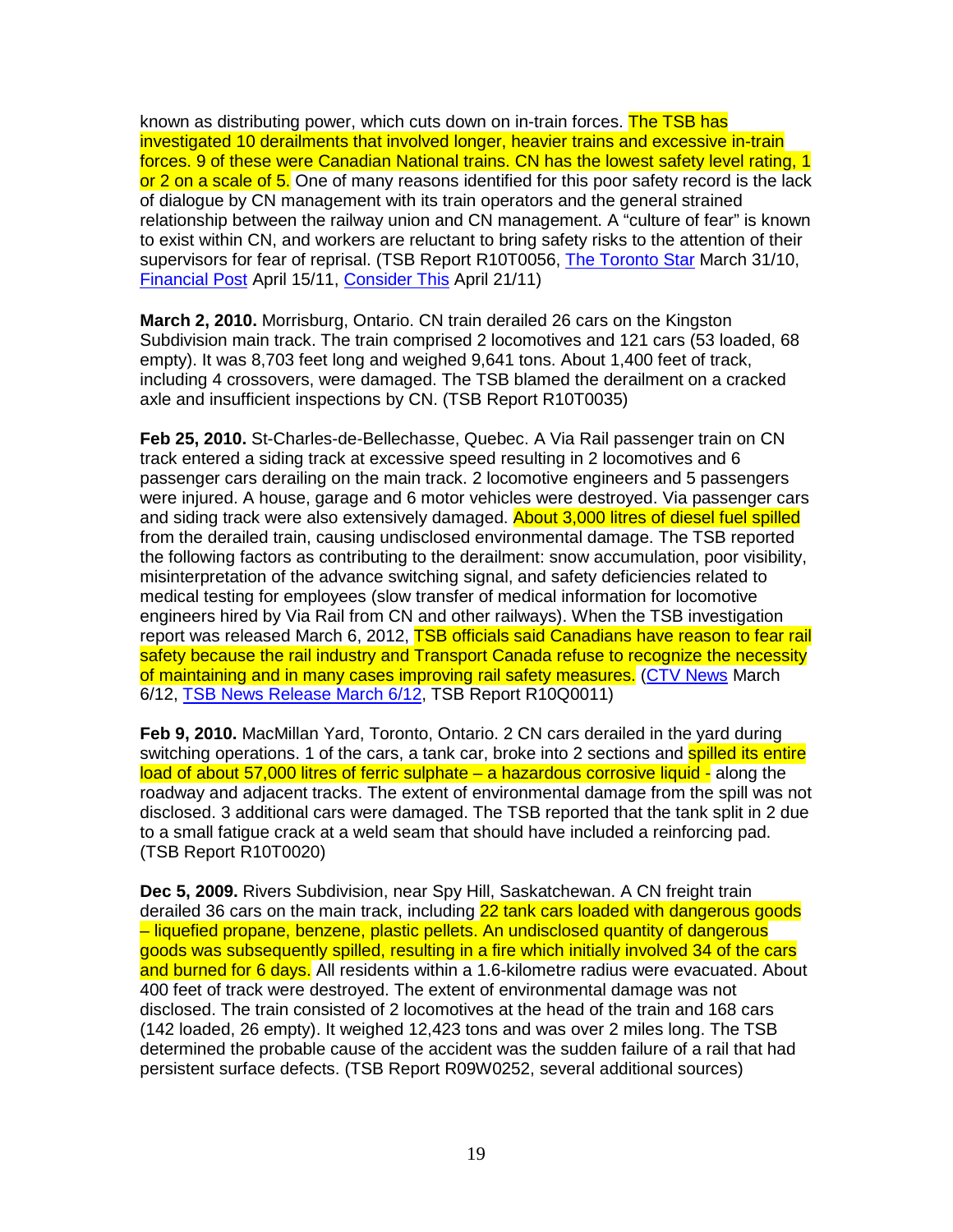**Nov 21, 2009.** Lac-St-Jean Subdivision, Sainte-Tite, Quebec. A CN train derailed 10 cars (5 loaded and 5 empty) on the railway bridge across des Envies River. About 200 feet of the main track were damaged and one span of the bridge was destroyed. The train consisted of 2 locomotives and 11 cars (5 loaded and 6 empty). It weighed 1,250 tons and was 850 feet long. The derailment was caused by a fatigued rail on the bridge that had developed numerous defects over time. (TSB Report R09Q0047)

**Nov 17, 2009.** Yale Subdivision, near Komo, British Columbia. A CN freight train consisting of 1 locomotive, 45 loaded cars and 13 empty cars struck a debris slide of rock, mud and trees on the main track that derailed the locomotive and 3 cars loaded with copper concentrate. The train struck the slide, rode up and over it and came down on the other side where the locomotive rolled over onto its side. The first 3 cars behind the locomotive jackknifed and derailed. About 833 gallons of fuel were spilled from the locomotive, which overturned on its side, resulting in undisclosed environmental damage. The locomotive engineer sustained contusions and a laceration to his right leg. The conductor suffered a fractured right thumb and contusions. Both were taken by ambulance to the hospital in Hope. The train weighed 6,394 tons and was 3,519 feet long. (TSB Report R09V0235)

**July 17, 2009.** Limoilou Yard, Quebec City, Quebec. 5 CN tank cars derailed. A turnout and about 180 feet of track were damaged. Aviation fuel, which is extremely flammable and explosive, spilled from one of the tank cars. A safety perimeter was established around the derailment area. The Dufferin-Montmorency Highway and neighbouring public roads were closed to traffic. The derailment occurred when a track in one of the yard switches rolled over due to the lateral forces exerted by the heavy tank car wheels. (TSB Report R09Q0030)

**June 28, 2009.** Redditt Subdivision, Jones, Ontario. A CN train collided with the tail end of another CN train which was stopped on the main track. As a result of the collision, the 4 intermodal cars (six platforms in total) from the stationary train and the 3 locomotives from the moving train derailed. The locomotive engineer from the moving train was transported to hospital with injuries. The TSB reported miscommunication between the rail traffic controller and the operating crew of the moving train. (TSB Report R09W0118)

**June 19, 2009.** Cherry Valley, Illinois. 19 of 74 tank cars carrying flammable ethanol, derailed at a highway railway crossing where cars waited for the train to pass. 13 of the derailed cars were punctured, causing the ethanol to spill which exploded into a huge fireball. The train, hauling a total of 114 cars, was carrying about 2 million gallons of ethanol. One 44-year-old woman waiting at the railway crossing burned to death, and 9 to 11 others were injured (reports vary). The dead woman's husband was burned but survived and her 19-year-old pregnant daughter was injured and lost her baby. 600 nearby homes were evacuated due to the intensity of the ethanol fire. About 60,000 gallons of ethanol spilled into a creek that flows into the Rock and Kishwaukee rivers, killing a minimum of 72,350 fish, many of which were game species. The Illinois Attorney General found CN Rail responsible for what was characterized as the single-largest fish kill that was not natural in the history of the state of Illinois. Monetary damages were estimated to total \$7.9 million. The NTSB investigation found a washout of the tracks, a failure of CN's emergency communications, and inadequate design of the tanker cars all contributed to the derailment and severity of the accident. The NTSB report released in February 2012 contained many more criticisms of CN. Associated Press research of U.S. statistics revealed that ethanol tank cars have been breached in at least 40 serious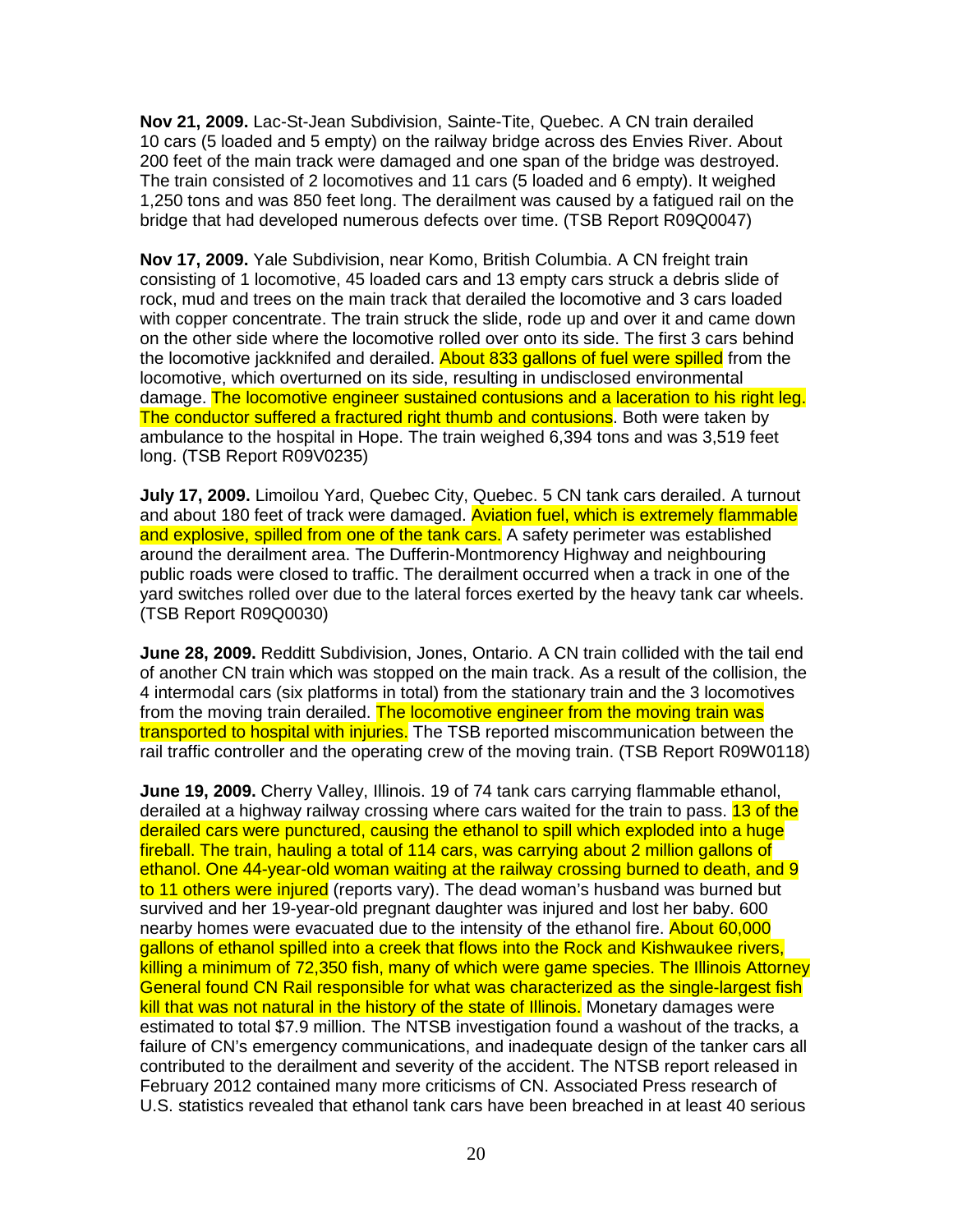accidents between 2000 and mid-2012. An Illinois District County Court ordered CN to pay US\$36 million to settle 2 negligence lawsuits that revealed Canada's largest railway was negligent in the operation, maintenance and supervision of the train and track. (Associated Press Sept 12/12, Rock River Times June 6/12, NTSB Report RAR-12-01)

**May 22, 2009.** CN Walker Yard, Edmonton, Alberta. A fire broke out in the rail yard and was contained within about an hour. Generally, rail yards pose high fire risks because extremely flammable diesel fuel, oil, grease and solvents leak and drip all over the ground from locomotives and rail cars. As well, tank cars carrying flammable products often ignite during derailments and spills in rail yards. (Edmonton Sun May 23/09)

**May 19, 2009.** Becancour, Quebec. A stub sill was reported broken on a tank car loaded with chlorine at a chemical plant. (A stub sill is part of the frame which connects the tank cars.) Based on this particular type of fault, the TSB warned, "that tens of thousands of faulty railway cars may be in operation, hauling dangerous goods across Canada". (TSB Report R09W0016)

**March 21, 2009.** Kingston Subdivision, near Brighton, Ontario. 6 of 137 CN rail cars were ripped off the main track - 3 carrying hazardous materials - after the train, which stretched nearly 2.7km, came to an unexpected and abrupt stop. This forced some of the heavier loaded cars in the back of the train to crash into some lighter empty ones closer to the front, causing the knuckle on the 107<sup>th</sup> car to break. CN and others have been realizing significant cost savings by increasing the length and weight of their trains, and by improperly assembling them, but at the same time this practice is compromising safety. As a result of the increasing number of derailments of too-long, too-heavy and improperly assembled trains, the federal government launched a 2-year study in an attempt to develop regulations to address the problem. (TSB Report R09T0092)

**Feb 13, 2009.** Allanwater Subdivision, Robinson, Ontario. A CN freight train derailed 2 locomotives and 29 cars on the main track. The derailed cars included a load of sodium chlorate and 2 loads of propane. The derailed cars struck an 800-gallon wayside propane tank that fuelled a switch heater, puncturing it and igniting an explosion and fire. The fire engulfed most of the derailment site, including approximately 15 of the 29 derailed cars. 2 tank cars of lard and a carload of lumber were consumed in the fire. Several bulldozers and large backhoes were brought to the accident site to contain the fire and to work on restoring the rail line. The heavy equipment spread the damaged rolling stock about the site and covered it in snow in an effort to extinguish the fire, which burned for about 24 hours. The train consisted of 2 locomotives at the head of the train and 94 cars. It weighed 10,386 tons and was 6,061 feet long. The TSB was unable to determine the cause of the derailment because the wrecking and restoration work had commenced without TSB consent. (TSB Report R09W0033)

**Jan 14, 2009.** Near Dugald, Manitoba. A faulty stub sill went undetected, allowing a tank car loaded with 51,500 pounds of flammable liquid propylene to separate from the rest of the train before coming to a stop. (A stub sill is part of the frame which connects the tank cars.) In a scathing report issued August 25, 2010, the TSB said the lack of formal protocols to record and report stub sill failures may prevent other broken parts from being found before the next accident. The TSB warned "that tens of thousands of faulty railway cars may be in operation, hauling dangerous goods across Canada". The TSB continued, "Approximately 41,000 cars within the North American tank car fleet are equipped with this model of stub sills, and approximately 35,000 of them are in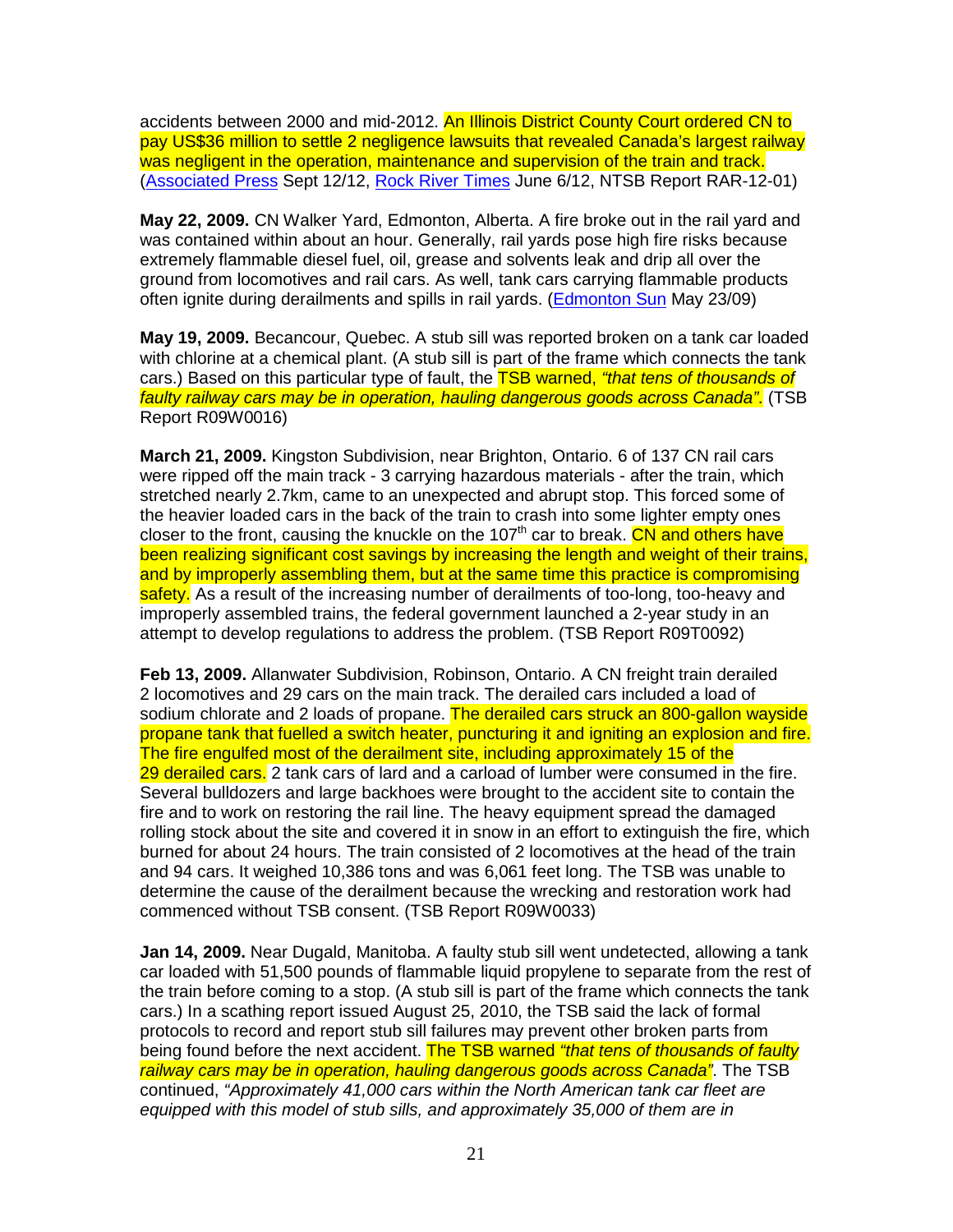dangerous goods service…These numbers are alarming and must not be ignored." Adding to the concern, Transport Canada, the regulator, was either unaware of, or had limited information regarding, stub sill failures so the problem has gone undetected. The TSB strongly suggested Transport Canada take the lead in coordinating with the railway industry and other North American regulators on the issue of reporting stub sill failures. (This does not appear to have been done.) Adding to the risk, the TSB said today's trains are longer and heavier than ever, making them more difficult to control. Alarmingly, stub sills manufactured according to older design criteria may be more susceptible to failure in the current operating environment of longer heavier trains. Prior to the mid-1990's, an average train in main-track service was about 5,000 feet long and weighed 6,000 to 7,000 tons. Following the privatization of CN in 1995, some of the trains are now over 12,000 feet long and weigh more than 10,000 tons. (TSB News Release Aug 25/10, TSB Report R09W0016)

**Dec 31, 2008.** Drummondville Substation, near Villeroy, Quebec. 33 CN cars derailed on the main track - 7 tank cars with residue, 6 empty box cars and 20 loaded covered hopper cars. 2 main-track turnouts were damaged. A switch heater gas line was severed, causing about 2,000 gallons of propane gas to leak into the air. About 500 feet of track were destroyed. The train consisted of 3 locomotives and 115 cars (70 loaded and 45 empty), weighed 10,800 tons and was 7,000 feet long. The local fire department was advised by local residents of the accident, arrived on the scene shortly thereafter, and established a safety perimeter, evacuating about 70 residents from the area. Passenger and freight train service were suspended for several days. The TSB reported that the train derailed when the switch heel block joint failed under the weight of the train, and that a simple wrench test would have detected the loose switch bolts. (TSB Report R08Q0028)

**Dec 18, 2008.** Edson Subdivision, Peers, Alberta. A CN freight train weighing 9,444 tons and 8,244 feet long derailed 48 of its 147 cars on the main track. The derailed cars included 16 loaded hopper cars, 7 loaded centre beam bulkhead flat cars, 3 loaded box cars, 12 empty covered hopper cars, a loaded gondola, and 9 tank cars carrying residue. The first 6 derailed cars had left the track on the high side of a curve. The following 42 cars were derailed on both sides of the track. About 1,715 feet of main track were damaged. The TSB reported that, as the train was travelling through the curve, the high rail likely broke under the 21st car or one of the adjacent cars due to heavy loads and inservice forces. (TSB Report R08E0150)

**Oct 21 & 22, 2008.** Symington Yard, Winnipeg, Manitoba. 3 CN cars derailed in the yard on October 21. On October 22, a CN mechanical crew was cleaning up the derailment site. While one of the clean up crew members was monitoring a crane that was lifting a derailed car, the employee was struck by a locomotive that was in switching operation right next to the derailment work site. The employee, who suffered a broken wrist, a facial laceration and a bruised knee, was taken to the hospital. The TSB questioned why CN decided to resume normal switching operations so quickly and so close to the derailment site where clean up activities were underway. This resulted in reducing the physical space available to the clean up crew and, therefore, the level of protection. The locomotive struck the employee because the physical space required to conduct re-railing activities was insufficient. (TSB Report R08W0219)

**Oct 1, 2008.** Near Hamiota, Manitoba. 11 empty cars of a 153-car CN train derailed, causing major damage to both the rail lines and the cars. (TCRC76 Oct 2/08)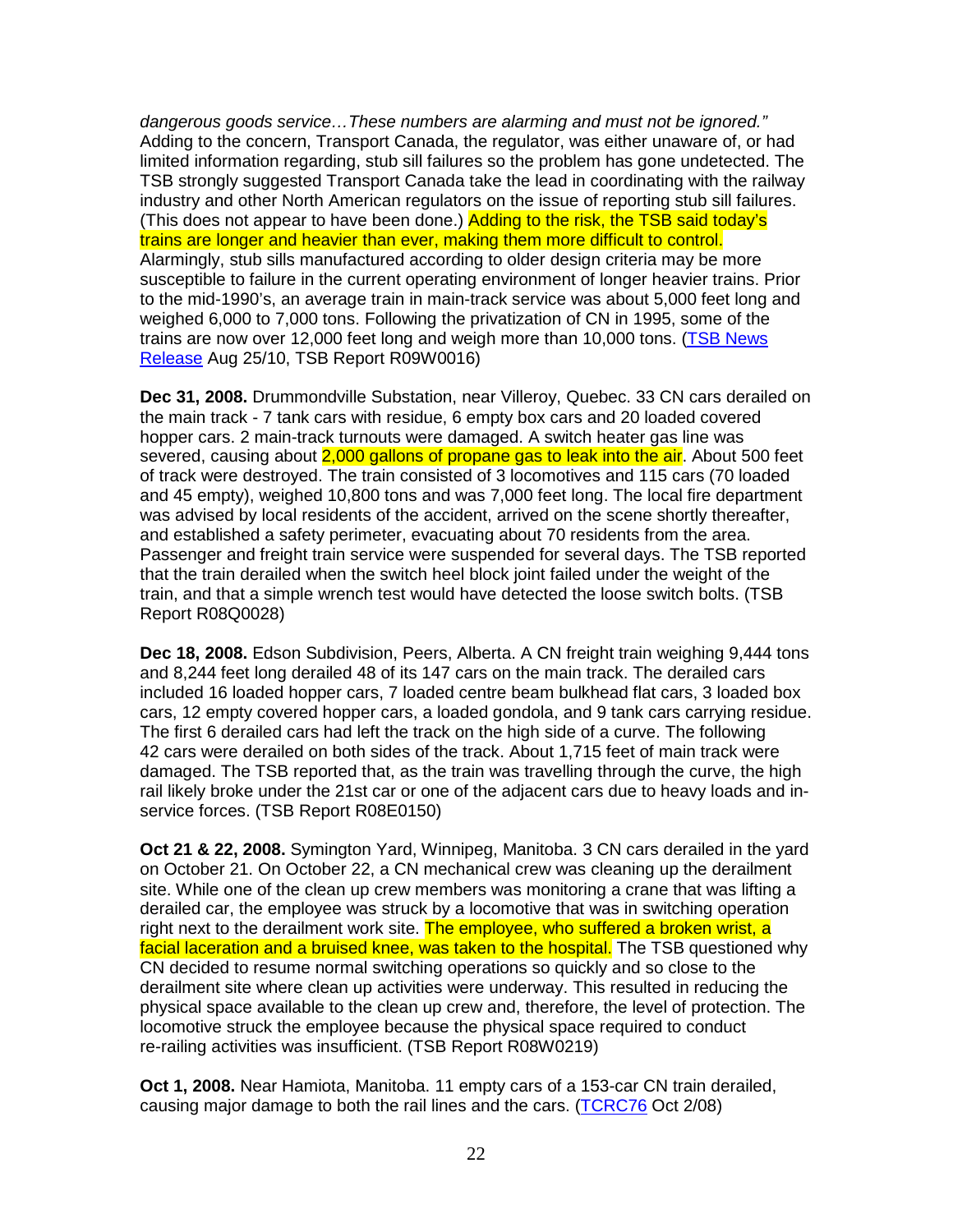**July 3, 2008.** CN Bedford Subdivision, Halifax, Nova Scotia. A Via Rail train was moving westward exiting a loop track. At the same time a CN train was reversing eastward toward Halifax Ocean Terminals. In an area where sightlines were restricted due to the curvature of the track and a rock cut, the 2 trains collided. As a result of the collision, 2 locomotives, a baggage car and 5 coaches of the Via train were severely damaged. There was also some track damage. (TSB Report R08M0063)

**June 23, 2008.** Wabamun, Alberta. A stub sill on a tank car completely severed from the car during normal CN train operation. The car was scrapped with, unfortunately, no record of the stub sill failure which could have helped fix the problem on many other tank cars carrying dangerous goods. (A stub sill is part of the frame which connects the tank cars.) Based on this particular type of fault, the TSB warned, "that tens of thousands of faulty railway cars may be in operation, hauling dangerous goods across Canada". (TSB Report R09W0016)

**May 2008.** Standing Committee on Transport, Infrastructure & Communities released its report on Rail Safety in Canada. The report was particularly critical of CN's carrying out of safety standards and manner of reporting safety issues. The Committee wrote, "Due to the frequency of rail accidents in Canada in the last few years, notably in British Columbia, Alberta, Ontario and Quebec, there is a concern that the rate of accidents is on the rise. The repercussion from these accidents has been severe in terms of human fatalities and environmental damage." The Committee remained concerned about both the increase in main track derailments and the need for better rail safety generally across the country. There is a lack of accountability by both Transport Canada and the railroads with regard to rail safety. Transport Canada is not accountable enough in enforcing safety regulations, ensuring the implementation of safety procedures is more consistent across the country, conducting safety audits and making safety audit results public. Transport Canada needs more resources and needs a more hands on approach to rigorous inspection programs and to enforcing safety regulations. The railways, particularly CN, were criticized for the lack of meaningful management-employee consultations, poor crew training, poor employee fatigue management, and poor prioritizing and carrying out of safety procedures. The Committee also criticized Transport Canada and the railways for the serious delays in implementing the Safety Management Systems, developed 7 years earlier. On a scale of 1 to 5, with 5 being the optimal level, CN was at level 1 or 2, CP at 3 and Via Rail at 4 in terms of progress to properly implement the Safety Management Systems. CN employees were reluctant to report safety violations, for fear of reprisals from the company, and stated they were working within a "culture of fear". The fear of discipline for reporting safety violations was viewed by CN employees as a major deterrent to reporting such violations. The Standing Committee developed 14 recommendations to address the above-mentioned shortcomings. (Standing Committee Report May 2008, Maclean's July 7/08)

**Feb 18, 2008.** Oakville Substation, Aldershot, Ontario. 20 CN cars derailed including 5 residue tank cars - 3 containing sulphuric acid residue and 2 containing sodium hydroxide residue. There was significant structural damage to a neighbouring industrial building. The train consisted of 3 locomotives and 139 cars (79 loaded, 43 empty, and 17 residue tank cars). It weighed 11,908 tonnes and was 8,027 feet long. The TSB reported that a rail car wheel broke while the train was moving through a curve in the track. The wheel was defective and had been deteriorating for some time. The TSB said without an appropriate quality assurance process for inspecting wheels, derailments will continue. (TSB Report R08T0029)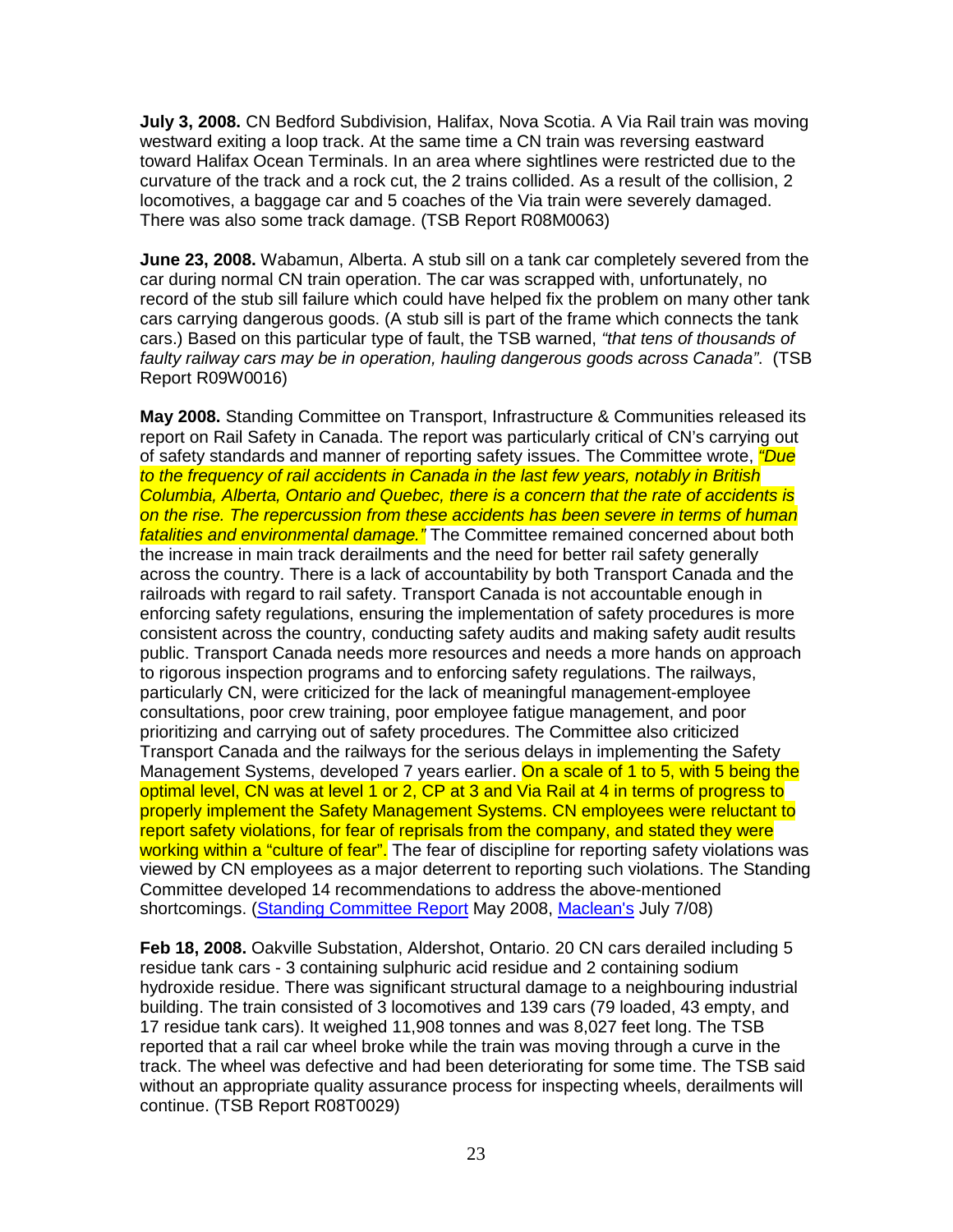**Oct 30, 2007.** Malport, Ontario. A CN freight train derailed while stopping to set off a block of intermodal cars. The train consisted of 4 locomotives at the head of the train and 131 cars (59 loaded and 72 empty), was 7,839 feet long and weighed 7,810 tons. 32 cars derailed and about 2,500 feet of track were destroyed or damaged. The TSB investigation determined that weakened track rolled over, initiating the derailment. The derailment actually consisted of 2 separate derailments, an initial one involving only 2 cars, and then a subsequent one that resulted in other derailed cars continuing to spread rail until the added drag finally brought the train to a stop. (TSB Report R07T0323)

**Oct 27, 2007.** Edson Subdivision, Peers, Alberta. A CN train did not stop prior to a stop signal on the main track and collided with a second CN train that was entering the siding. As a result of the collision, the locomotives and 22 cars of the train that could not stop derailed; 10 other cars were damaged but did not derail. 5 cars on the train that was hit derailed and 4 other cars were damaged but did not derail. The TSB reported that the locomotive engineer in the train that failed to heed the stop signal was fatigued. The report said despite previously-acquired knowledge on employee fatigue, the countermeasures that CN had in place were ineffective. In view of the severity of the accident and the availability of other crews at that location, consideration should have been given to relieving the crew from the train that missed the stop signal. (TSB Report R07E0129)

**Sept 17, 2007.** Halton Subdivision, MacMillan Yard, Toronto, Ontario. A CN train remotely controlled by Beltpack and consisting of 67 loaded cars and 30 empties sidecollided with the tail end of a second CN train. 2 locomotives and 2 cars from the remotely controlled train derailed. 6 cars on the other train derailed and/or sustained damage, including 2 special dangerous goods tank cars containing chlorine gas. Both of these cars were severely damaged. About 3,785 litres of diesel fuel spilled from the derailed locomotives and seeped into the ground. About 3,000 litres of diesel fuel were reported to have been recovered and 4 tons of contaminated soil was removed. The extent of environmental damage was not disclosed. The remotely controlled train weighed 9,054 tons and was 5,914 feet long. The TSB reported that the new conductor operating the train by Beltpack remote control had inadequate training and experience for switching long, heavy trains by remote control. The TSB also indicated that the train was actually too long and too heavy to be operated by remote control at all. (TSB Report R07T0270)

**Sept 17, 2007.** 48km east of Terrace, British Columbia. 29 of 99 grain cars derailed on CN's northern B.C. main line. (Business Edge May 10/07)

**Aug 4, 2007.** Chetwynd Subdivision, CN Yard, Prince George, British Columbia. During a switching operation in the yard located on the banks of the Fraser River, a CN train remote controlled by a Beltpack and pulling 53 loaded cars struck a second CN train which was entering the yard. The remote controlled train struck a car loaded with gasoline, derailing it as well as the adjacent car also loaded with gasoline. 2 locomotives, a yard slug unit (a car that provides traction and braking effort to a locomotive) and a centre beam flatcar loaded with lumber in the remote controlled train derailed. A massive fire broke out, burning and destroying the 2 tank cars loaded with gasoline, the centre beam flatcar, as well as the 2 locomotives and slug unit of the remote controlled train. About 172,600 litres of fuel (1,600 litres of diesel and 171,000 litres of gasoline) were spilled, some of which was consumed by the fire. Water bombers were called in to help fight the fire. Health officials issued a voluntary evacuation order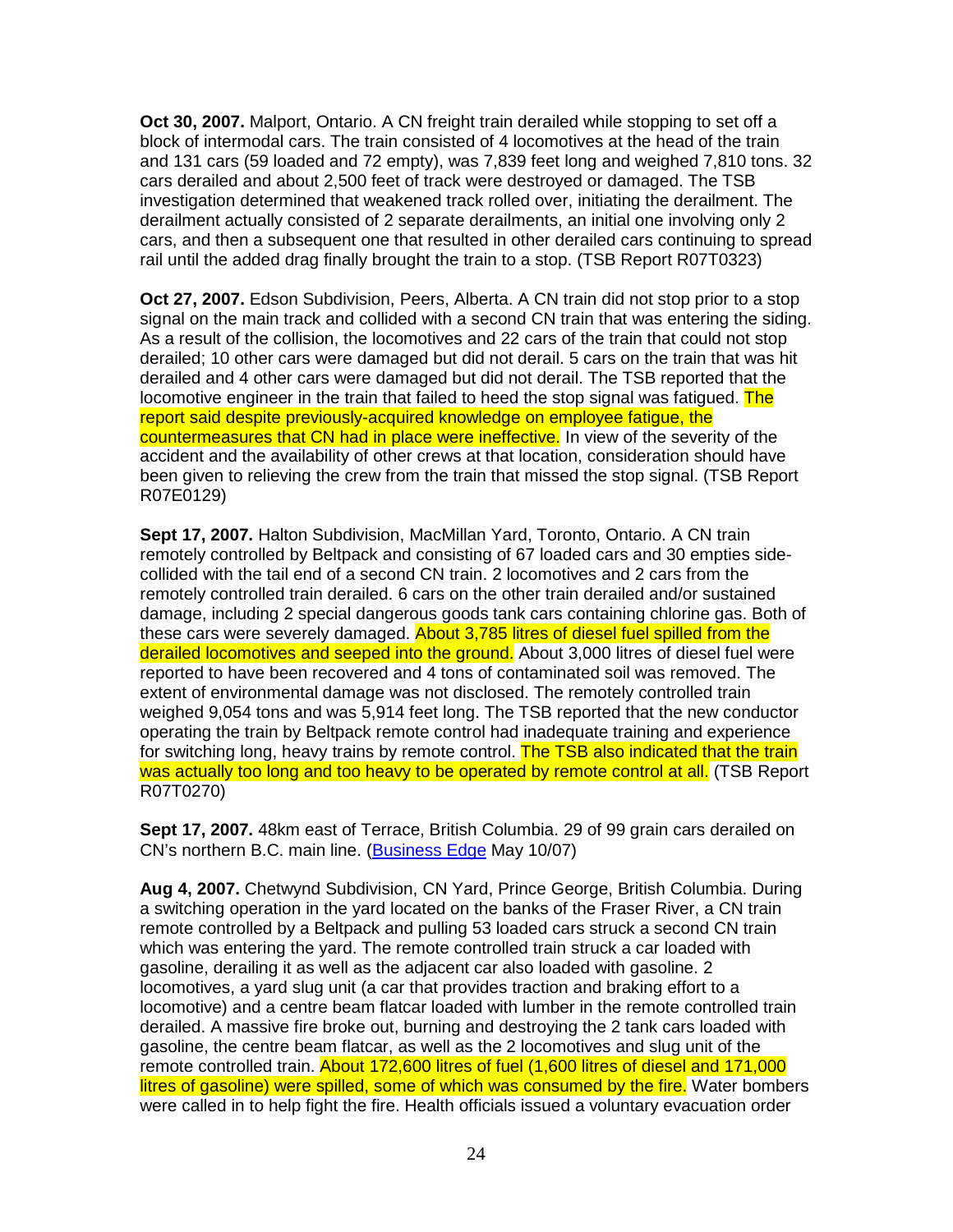for nearby residents. An undisclosed amount of gasoline also spilled into the nearby Fraser River as slicks were seen swirling downstream. The extent of environmental damage was not disclosed. The TSB investigation reported that the CN staff operating the train by remote control Beltpack were inadequately trained and had no experience switching long, heavy trains by remote control. (CBC News Aug 4/07, TSB Report R07V0213)

**April 28, 2007.** Kingston Subdivision, Cobourg, Ontario. A CN freight train derailed a Herzog track maintenance machine and 21 empty multi-level cars on the main track. During the derailment, the fuel tank on the Herzog maintenance unit was punctured, spilling about 9,084 litres of diesel fuel. The fuel ignited, setting fire to the Herzog unit and about 1,000 feet of track structure, including the Burnham Street level crossing. The local fire department responded and extinguished the fire. The train consisted of 3 locomotives at the head of the train and a mix of 84 empty and loaded cars. It was 9,602 feet long and weighed 9,000 tons. The TSB investigation determined that the marshalling of the train, with placement of a car equipped with non-standard couplers at the head-end of a train with significant trailing tonnage, was a contributing factor to the accident. A quote from the TSB report read, "CN's train design planning system does not take weight distribution within the train into consideration when the train service plan is produced. In comparison, other Canadian railway companies require that freight trains be made up…with the loads marshalled closest to the locomotives to reduce the probability of undesirable track/train dynamics occurrences." The TSB also wrote, "Despite a recent derailment under similar circumstances where Canadian National investigators were made aware of the unique coupler design of the Herzog machine, the machine was allowed to be marshalled in trains without additional restrictions." (TSB Report R07T0110)

**March 29, 2007.** North of Huntington, Quebec. A CN freight train derailed 8 cars on the main track. 4 of the derailed cars were tank cars loaded with sulphuric acid (a dangerous good), 2 cars were loaded with wood products and 2 cars were loaded with paper. 6 of the cars, including 3 of the tank cars loaded with sulphuric acid, flipped over on their sides down an embankment. The train consisted of 2 locomotives and 80 cars (78 loaded and 2 empty). It was 4,771 feet long and weighed 10,382 tons. About 1,200 feet of track were damaged. In some places the track had buckled and was forced laterally up to 2 feet. The TSB reported the rail anchoring condition was poor and may have contributed to the derailment. (TSB Report R07D0030)

**March 12, 2007.** Queen's switch, Kingston, Ontario. CN freight train derailed 32 cars. (Colin Churcher's Railway Pages)

**March 7, 2007.** Chicago, Illinois. The crew of a CN train left 2 locomotives, which had only air brakes applied, on a grade at CN's Lumber Street interchange. The 2 uncontrolled and unmanned locomotives rolled about 1,789 feet along CN's track and onto Amtrack's track where they collided with the lead locomotive of a standing Northern Illinois Regional Commuter Railroad (Metra) train. About 55 passengers were aboard the eighth Metra passenger car at the time of the collision. The other 7 passenger cars were empty. 7 passengers and the Metra engineer and assistant conductor were transported to area hospitals with minor injuries. The total property damage was estimated to be \$75,766. The NTSB determined the probable cause of the collision was the failure of the CN engineer and conductor to properly secure the CN locomotives before leaving them unattended. (NTSB Report RAB-07-04)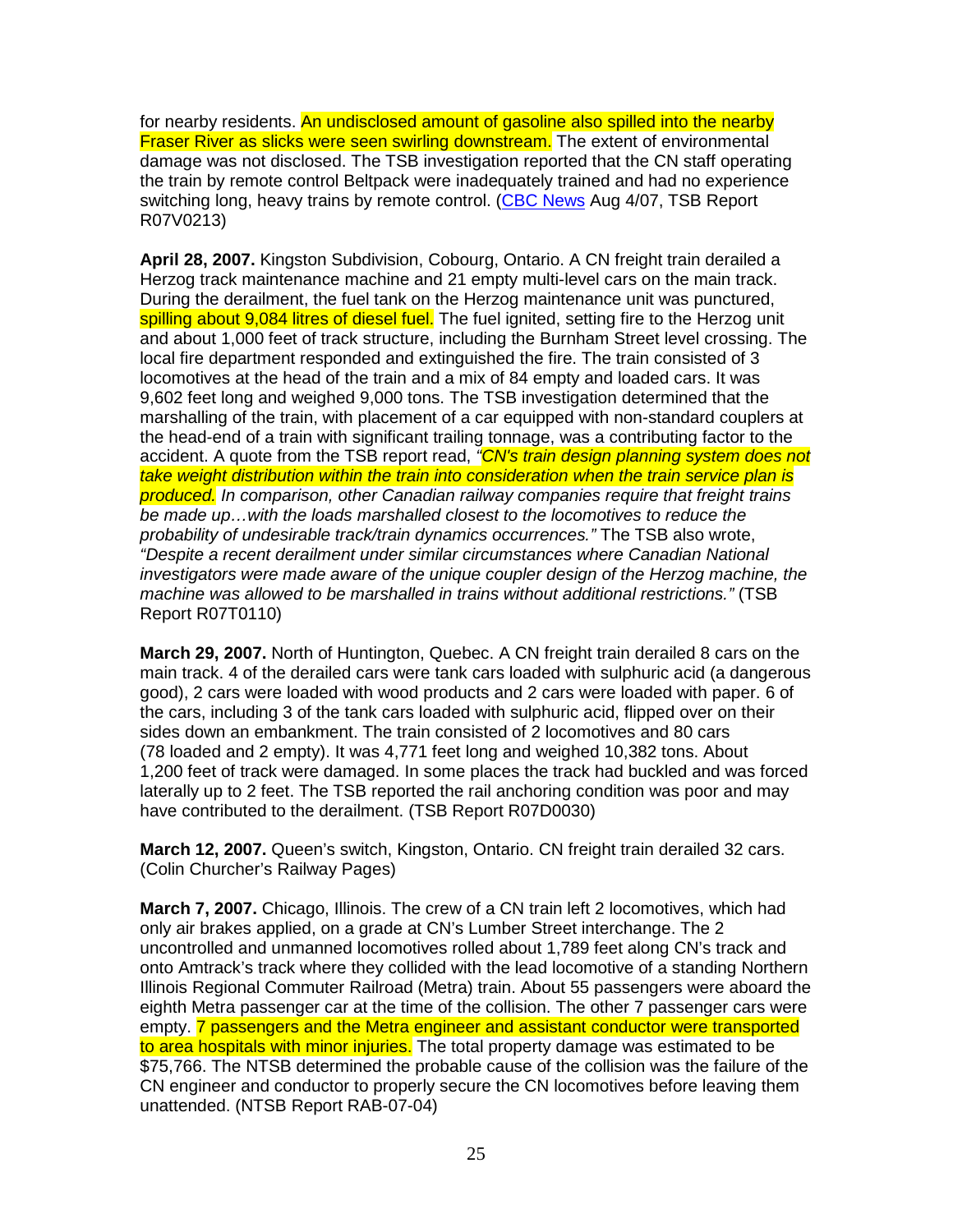**March 3, 2007.** Napadogan Subdivision, Juniper, New Brunswick. A CN freight train derailed 18 cars, including 3 dangerous goods tank cars (liquefied petroleum gas residue) on the main track. The derailed equipment consisted of 12 empty covered hopper cars, 2 tank cars that contained non-dangerous goods residue, and 3 tank cars which contained liquefied petroleum gas residue. They had detached from the train and piled up on either side of the main track. 10 of the cars were destroyed. The 3 liquefied petroleum gas tank cars experienced some jacket damage. Rail car wheel sets were strewn about the derailment site. There were more than 50 broken rails in the 14 miles between Juniper and the accident site. Damaged infrastructure included 2 switches, a hot box detector and its associated bungalow, a private crossing for a logging road, as well as 14 miles of track. The train consisted of 3 locomotives and 100 cars (42 loaded, 49 empty, and 9 with residues), weighed 7,600 tons, and was 6,850 feet long. The TSB reported the train derailed following the fracture of a wheel caused by the improper functioning of the car's air brakes due to a stuck slide valve on the service portion. (TSB Report R07M0017)

**Feb 13, 2007.** Sprague Subdivision, Symington Yard, Winnipeg, Manitoba. A CN train remote controlled by a Beltpack was accidentally made to travel westward during a switching operation when the operator meant to send the train eastward. The remote controlled train sideswiped a second CN train that was outbound. 4 empty covered hopper cars from the remote controlled train derailed. A total of 9 cars were damaged. The first 2 derailed cars were on their side, the third car came to rest at a 45° angle and the fourth derailed car remained upright. On the outbound train, 3 covered hopper cars loaded with grain and 1 empty covered hopper car were damaged. As well, a stationary empty auto rack car, which was stored on an adiacent track, was damaged. The TSB warned that greater care was required by CN operators who control trains in rail yards with remote controls. In this particular case, the operator was sitting in a motor vehicle that was travelling away from the train which made it very difficult to visually monitor the train he was operating by remote control. (TSB Report R07W0042).

**Feb 12, 2007.** Drummondville Subdivision, near Drummondville, Quebec. 8 of 105 cars in a CN freight train derailed when a knuckle on the  $75<sup>th</sup>$  car broke. 1 of the derailed cars was a tank car with aviation fuel residue. About 850 feet of track were damaged. The train was pulled by 5 locomotives all located at the front end of the train, was 7,006 feet long and weighed 10,815 tons. The TSB investigation determined that the improperly assembled train (empty cars ahead of loaded cars) contributed to the derailment. CN and others have been realizing significant cost savings by increasing the length and weight of their trains, and by improperly assembling them, but at the same time this practice is compromising safety. (TSB Report R07D0009)

**Jan 7, 2007.** Montmagny Subdivision, Montmagny, Quebec. A CN freight train derailed 24 cars (19 loaded and 5 empty) on the main track. 4 of the derailed tank cars contained sulphuric acid, a dangerous good. 1 of these cars was damaged which created a risk because it was located on a bridge over a river. The rest of the derailed cars included: 3 tank cars loaded with non-dangerous liquids, 4 centre beam flat cars, 2 automobile carriers, and 11 covered hopper cars. These cars were derailed in an accordion pattern across the main track, the station platform, and into the street behind the station. A workshop trailer owned by CN was destroyed, and the Via Rail station building and 2 inhabited houses were damaged. About 600 feet of track, a main-track turnout, numerous switch parts, the deck and the west span of the bridge over the Rivière du Sud were also damaged. The train consisted of 3 locomotives and 122 cars (72 loaded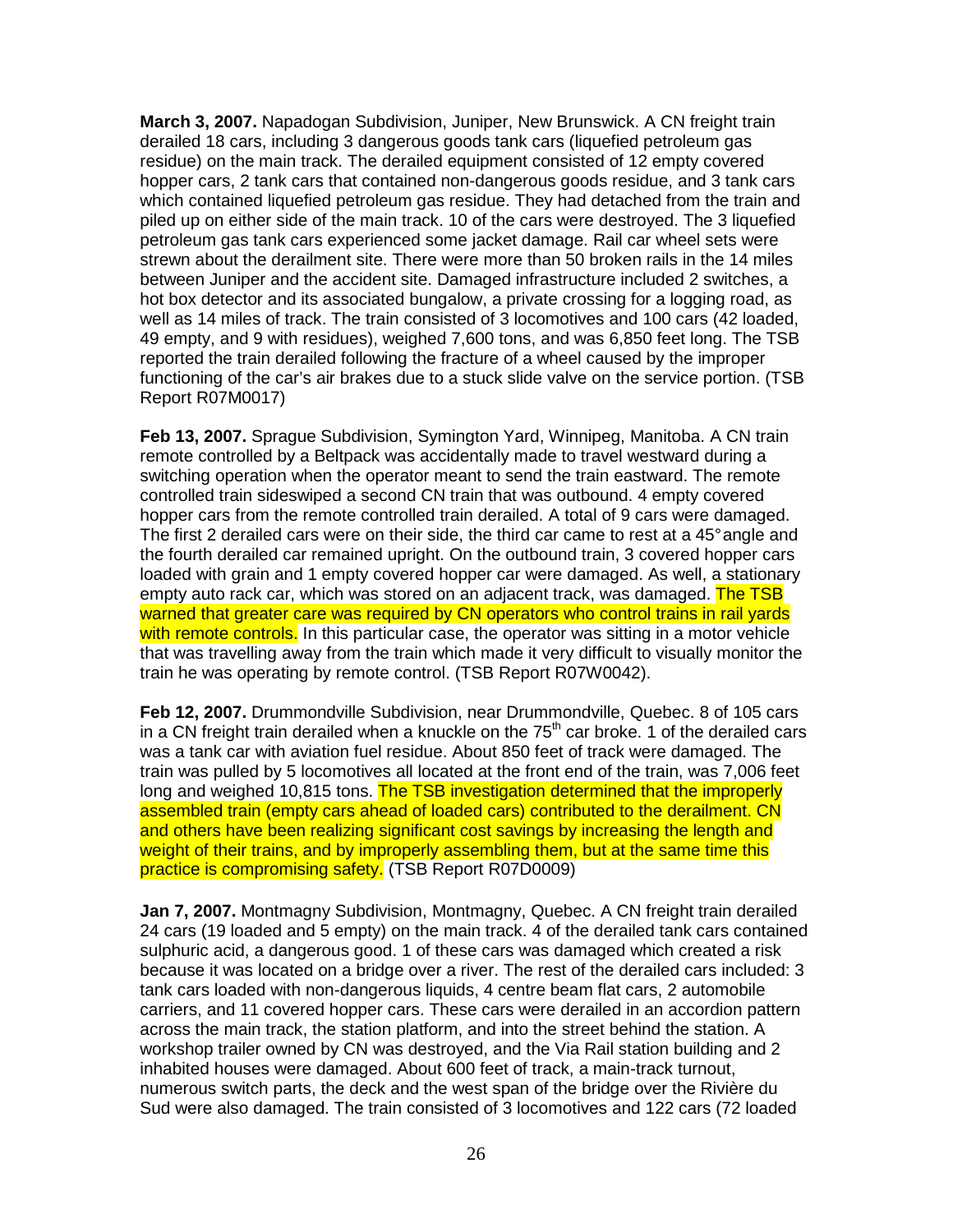and 50 empty), weighed 10,587 tons and was 8,384 feet long. The TSB reported that the train derailed when a switch point rail broke under the train. The TSB also suggested that, considering all the derailments in Canada, perhaps there is a need for tracks to be maintained at a level higher than that required by the Railway Track Safety Rules. (TSB Report R07Q0001)

**Nov 11, 2006.** Kingston Subdivision, Moira, Ontario. A spike puller operator on contract to CN was fatally injured while attempting to perform repairs to his Nordco Grabber Model A Spike Puller. The accident occurred when the right side joystick controller of the spike puller was inadvertently activated, causing the right-hand roller frame assembly to drop rapidly onto the machine operator underneath the machine. (TSB Report R06T0281)

**Aug 27, 2006.** Lac-Saint-Jean Subdivision, Chambord, Quebec. A CN freight train derailed 12 cars, 5 loaded and 7 empty, on the main track. The derailed equipment consisted of 4 gondola cars loaded with wood chips, 1 tank car loaded with a flammable liquid, 4 empty box cars, and 3 empty gondola cars. About 1,400 feet of track were damaged. The train consisted of 2 locomotives and 93 cars (20 loaded, 73 empty), weighed 4,980 tons and was 6,140 feet long. The TSB reported that the derailment was caused by wheel lift on a loaded wood chip car negotiating a curve in the track. As the car ran derailed, it damaged the track, leading to the derailment of 11 other cars. The TSB also reported on asymmetrical loading of car contents as a contributing factor. (TSB Report R06Q0096)

**July 14, 2006.** Oakville Subdivision, Mimico, Ontario. A CN freight train derailed 7 cars on the main track as it was passing over a switch. Derailed equipment fouled the 3 main tracks. The train derailed at a track buckle in an area of track that had undergone recent upgrades in the form of a new turnout installation and track resurfacing. In addition to the buckled track and damaged turnout, about 650 feet of the 3 main-line tracks were damaged during the derailment. The TSB attributed the derailment to track buckling caused by inadequate rail anchoring. (TSB Report R06T0153)

**June 29, 2006.** Lillooet Subdivision, near Lillooet, British Columbia. A CN freight train consisting of 1 locomotive and 1 car loaded with lumber derailed after losing control while descending a steep grade near Lillooet. When the crew realized the train was in a runaway situation, the conductor decoupled the loaded lumber car from the locomotive, climbed onto the car and began to make his way over the lumber to apply the hand brake located on the other end of the car. With the connection between the locomotive and the car severed, the 2 began to separate. Having separated from the locomotive by about 200 feet, the car derailed to the outside of a curve. The conductor was thrown from the derailing car and was killed. The lumber car came to rest about 1,000 feet below the rail right-of-way. The locomotive continued to accelerate. At a curve in the track, the locomotive derailed and slid about 800 feet down the mountain. The trainman was thrown from the locomotive and sustained fatal injuries. The locomotive engineer was thrown off and sustained serious injuries. The locomotive came to rest about 800 feet below the rail right-of-way. The TSB report contained many criticisms of CN and many recommendations to improve the safety of train travel in steep mountainous terrain. Brake shoe friction fade on the lumber car may well have contributed to the derailment. The TSB expressed concern that Transport Canada and CN had not followed the lead by the Association of American Railroads in improving brake shoe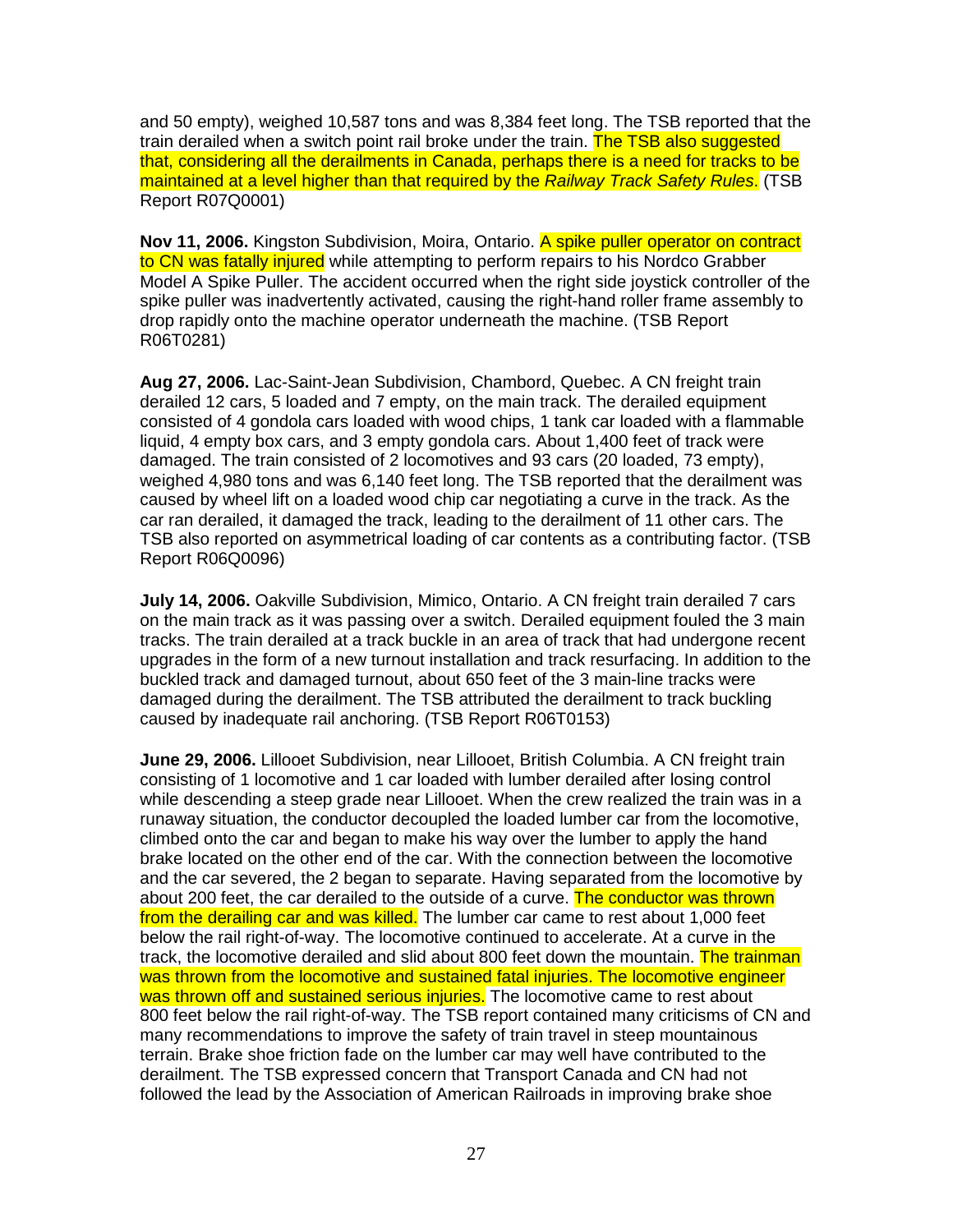design for heavier cars, and that heavier cars in Canada will continue to be operated using brake shoes designed to an older specification. CN employees had also previously raised concerns about the use of non-Dynamic Brake-equipped locomotives in steep mountainous territory such as Lillooet, but these concerns were not relayed to CN management. The TSB criticized CN for the failure of its safety management system to identify and mitigate risks in steep mountainous terrain and recommended that Transport Canada require CN to do so. Many local residents and ex-B.C. Rail employees criticized CN for not becoming better prepared for the added risks of rail travel in mountainous terrain when they bought B.C. Rail in 2004. (TSB Report R06V0136, several other sources)

**June 4, 2006.** Joliette Subdivision, Charette, Quebec. A CN freight train derailed 14 cars (10 loaded and 4 empty) on the main track, including 7 cars loaded with dangerous goods, while exiting a bridge. The dangerous goods cars included 2 cars loaded with gasoline, 3 cars loaded with fuel oil and 2 cars loaded with sulphuric acid. About 233,000 litres of hydrocarbons spilled from 3 tank cars and about 160,000 litres flowed down the river valley and into the Rivière du Loup right next to the derailment. Local fire and police departments; Environment Canada; the Canadian Forest Service; and Quebec Sustainable Development, Environment and Parks responded to the accident. Containment barriers were constructed in an attempt to slow the flow of the remaining hydrocarbons into the river. Skimmers and booms were installed on the Rivière du Loup in an attempt to collect hydrocarbons near the derailment site and downstream near the St. Lawrence River. Because the first responders arrived after most of the hydrocarbons had entered into the Rivière du Loup, only about 73,000 of the 233,000 litres of hydrocarbons were recovered. Spilled liquids continued being collected through the following winter months. The spill negatively impacted the bird and fish life along the Rivière du Loup. The train consisted of 3 locomotives and 142 cars; it was 6,760 feet long and weighed 12,290 tons. The TSB reported that rotting and otherwise deteriorating track ties and a lack of rail anchors were major contributors to the derailment and spill. (TSB Report R06Q0054)

**May 21, 2006.** Kamloops Yard, Kamloops, British Columbia. A CN train involved in a switching operation in the yard collided with an unoccupied Rocky Mountaineer Vacations (RMV) passenger train moving into the yard. 4 passenger cars derailed and the CN locomotive was heavily damaged. The CN train was 2,600 feet long, weighed 3,952 tons and consisted of 2 locomotives pulling 28 loaded and 13 empty cars. The TSB reported that the speed of the CN train and distance to the RMV train, along with the weight and lack of braking power on the trailing cars, resulted in the CN train being unable to stop before colliding with the RMV train. Although the CN train did not exceed 15 mph, the movement was unable to stop within one-half the range of vision of equipment as required by Canadian Rail Operating Rule 105. Communications between the rail traffic coordinator and train crews and between the 2 crews involved were inadequate to assist the crews in identifying each other's whereabouts. (TSB Report R06V0111)

**May 15, 2006.** Lac-Saint-Jean Subdivision, near Lac Bouchette, Quebec. A CN freight train derailed 18 cars (16 loaded, 2 empty) at a curve on the main track. The train consisted of 3 locomotives and 75 cars (72 loaded, 3 empty), weighed 8,780 tons and was 4,750 feet long. The TSB reported that the design and loading of the first 3 derailed cars contributed to the derailment and speculated that there must have been a warp in the track. (TSB Report R06Q0046)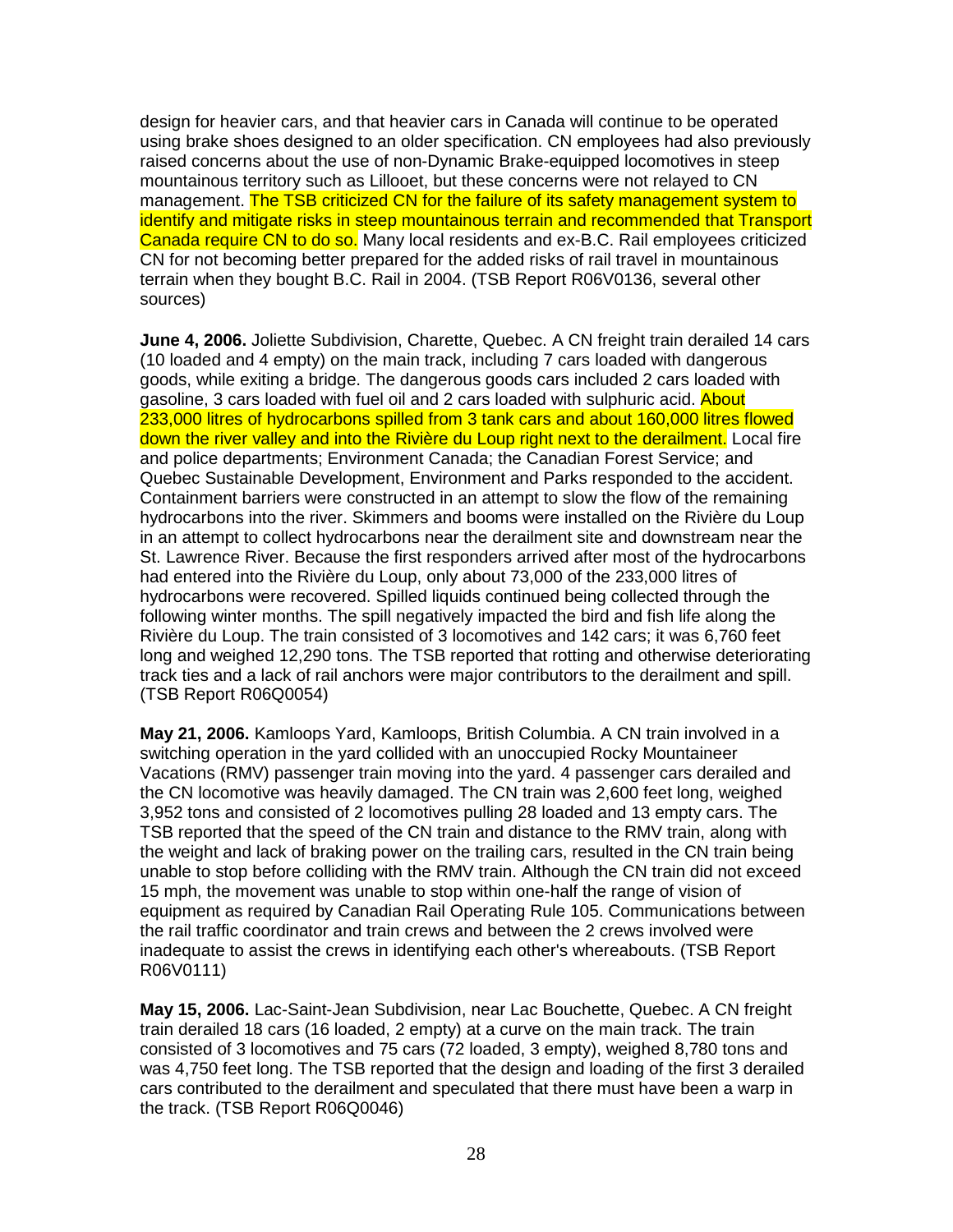**Aug 5, 2005.** Squamish Subdivision, north of Squamish, British Columbia. 9 CN Rail cars (1 loaded and 8 empty) flipped off the tracks, **spilling 40,000 litres of toxic caustic** soda (sodium hydroxide) into the Cheakamus River. The chemical compound stripped the river of oxygen and had a devastating impact on the river's fish population. All freeswimming fish occupying the river at the time of the spill were killed. More than 500,000 adult and young salmon, steelhead, trout and other fish species were killed. Fish died of suffocation from skin burns and gill haemorrhaging. British Columbia Environment staff said the spill decimated the river's fish population. Angling closures were issued on the Cheakamus and MamQuam rivers and a portion of the Squamish River in an attempt to help fish populations repopulate the sections impacted by the spill. Birds and mammals that relied on Cheakamus River salmon for food were also negatively impacted by the toxic spill. CN was assessed about \$200,000 for river clean up costs and was charged twice under the federal Fisheries Act and 3 times under the B.C. Environmental Management Act, which resulted in fines. The train consisted of 5 locomotives at the head of the train, 144 cars (3 loaded and 141 empty), and 2 locomotives behind the 101<sup>st</sup> car. It was 9,340 feet long and weighed 5,002 tons. The TSB blamed the derailment on human error, poor supervision, use of a too-long train and an improperly assembled train. (TSB Report R05V0141, Canada.com Aug 4/07, several other sources)

**Aug 3, 2005.** Edson Subdivision, Wabamun Lake, west of Edmonton, Alberta. 43 CN cars derailed along the shoreline of Wabamun Lake, spilling 1.3 million litres of heavy bunker C fuel oil that quickly spread across the lake. 100 Wabamun Lake residents blockaded the CN tracks for 5 hours to protest insufficient action by CN to contain or clean up the spill. Oil-slicked birds and other wildlife plus the oil-soaked lake shoreline became instant national news. 4 days later, CN revealed that 700,000 litres of Imperial Pole Treating Oil had also spilled into the lake. This hazardous chemical contained naphthalene and other polycyclic aromatic hydrocarbons that are highly toxic and linked to cancer. People who lived nearby were forced to evacuate their homes and cottages. Hundreds of oil-soaked birds died. Wabamun Lake is a popular angling lake, and fish were negatively impacted. CN spent an estimated \$28 million attempting to clean up the mess, with remaining costs covered by insurance. CN was forced into a compensation program for those whose properties were damaged. In May 2009, CN pleaded guilty to 3 charges, one under Alberta's Environmental Protection and Enhancement Act for failing to take all reasonable measures to contain and remedy the spill, one under the federal Fisheries Act, and a third under the federal Migratory Birds Convention Act. Fines issued by the court totaled \$1.4 million, which many Albertans did not think was sufficient, considering the magnitude of environmental damages, and considering it appeared that CN was more concerned about opening their track again than in containing and cleaning up the spilled dangerous goods. The train consisted of 3 locomotives, 117 loaded cars, 13 residue cars, and 10 empty cars. It was 8,547 feet long and weighed 15,562 tons. The TSB reported that a defective rail caused the train to fall off the tracks. (Wikipedia, TSB Report R05E0059, several other sources)

**July 31, 2005.** Val-d'Or Subdivision, Val-d'Or, Quebec. A CN freight train derailed 9 cars on the main track. 7 of the derailed cars were bulkhead flat cars loaded with logs, and 2 were gondola cars loaded with copper concentrate. 7 of the derailed cars flipped over on their sides and all 9 derailed cars were damaged. 1 wye track was destroyed, and 450 feet of main and wye track were damaged. The train was powered by 2 locomotives, and was hauling 26 loaded cars, 10 empty cars and 19 residue cars. It was 2,940 feet in length and weighed 3,800 tons. The TSB reported the accident occurred when a 25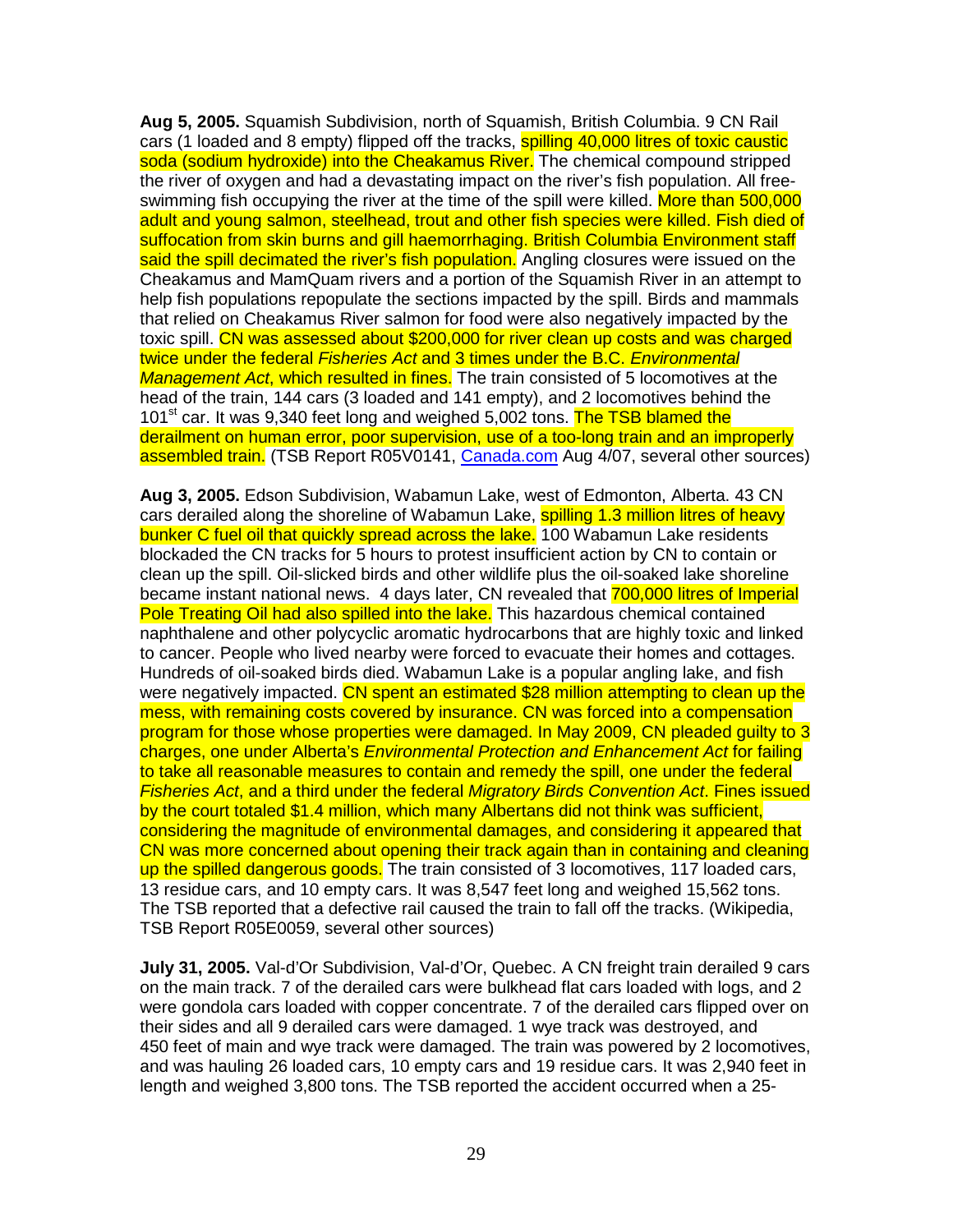year-old roller bearing on one of the bulkhead flat cars that derailed overheated and seized. (TSB Report R05Q0033)

**July 13, 2005.** Three Hills Subdivision, Sarcee Yard, Calgary, Alberta. A CN freight train derailed 2 cars in the yard, which fouled a switch and resulted in the following loaded tank car being hit by 2 locomotives of another train that was operated by Beltpack remote control. The collision punctured the tank car, spilling about 106,800 litres of aviation fuel onto the ground. Diesel fuel also spilled from one of the remote controlled locomotives' punctured fuel tanks. The extent of environmental damage was not disclosed. The 2 remote controlled locomotives also derailed. There was extensive damage to the 2 derailed locomotives, the 2 derailed cars, and another empty gondola car. Crossover switches, connecting track and about 300 feet of the yard lead track were destroyed. Calgary police and fire services controlled the site and protected against a potential fire hazard. 4 nearby businesses were evacuated as a precaution. The TSB reported that an improperly assembled train with empty cars ahead of loaded cars contributed to the derailment. Because CN did not investigate nor report to the TSB a prior, similar derailment at the same location, an opportunity was lost to review and identify safety deficiencies. (TSB Report R05C0116)

**July 10, 2005.** CN Yazoo Subdivision, Anding, Mississippi. 2 CN freight trains collided head on. The collision resulted in the derailment of 6 locomotives and 17 cars. About 15,000 gallons of diesel fuel were spilled from the locomotives and resulted in a fire that burned for about 15 hours. 2 crew members were on each train; all 4 were killed. As a precaution, about 100 Anding residents were evacuated. 7 residue tank cars containing hazardous materials were among the cars that derailed. 5 of those cars contained propylene residue, 1 contained isopropylamine residue, and 1 contained carbamate pesticide residue. 1 or more of the propylene tank cars vented due to pressure buildup from the extreme heat of the diesel fuel fire. CN provided the following cost estimates: \$9.6 million for equipment (locomotives and cars); \$65,000 for track and signals; \$316,800 for lading and environmental cleanup; and \$300,000 for wreck clearing. Property damage associated with the accident totaled \$9,665,000. Clearing and environmental cleanup costs totaled \$616,800. The extent of environmental damage was not disclosed. The NTSB determined that the probable cause of the collision was the failure of the northbound train to stop at a red signal, possibly due to crew fatigue. Contributing to the accident was the absence of a positive train control system that would have stopped the northbound train before it exceeded its authorized limits. Also contributing to the accident was the lack of an alerter on the lead locomotive that may have prompted the crew to be more attentive to their operation of the train. (NTSB Report RAR-07-01)

**July 4, 2005.** Kingston Subdivision, Prescott, Ontario. A CN freight train derailed all 51 of its cars on the main track. All of the cars toppled over on their sides. All of the cars contained hydrocarbon residue. 2 cars spilled gasoline and released nitrogen vapours. All of the cars were damaged and about 2,000 feet of main track were destroyed. The train consisted of 2 locomotives and 51 cars; the first 17 cars contained fuel oil residue and the trailing 34 cars contained gasoline residue. The train was 3,180 feet long and weighed 2,240 tons. The TSB reported the derailment was caused when a track moved out of alignment. Another contributing factor was a buckled track resulting from laying the track in cold weather. (TSB Report R05H0013)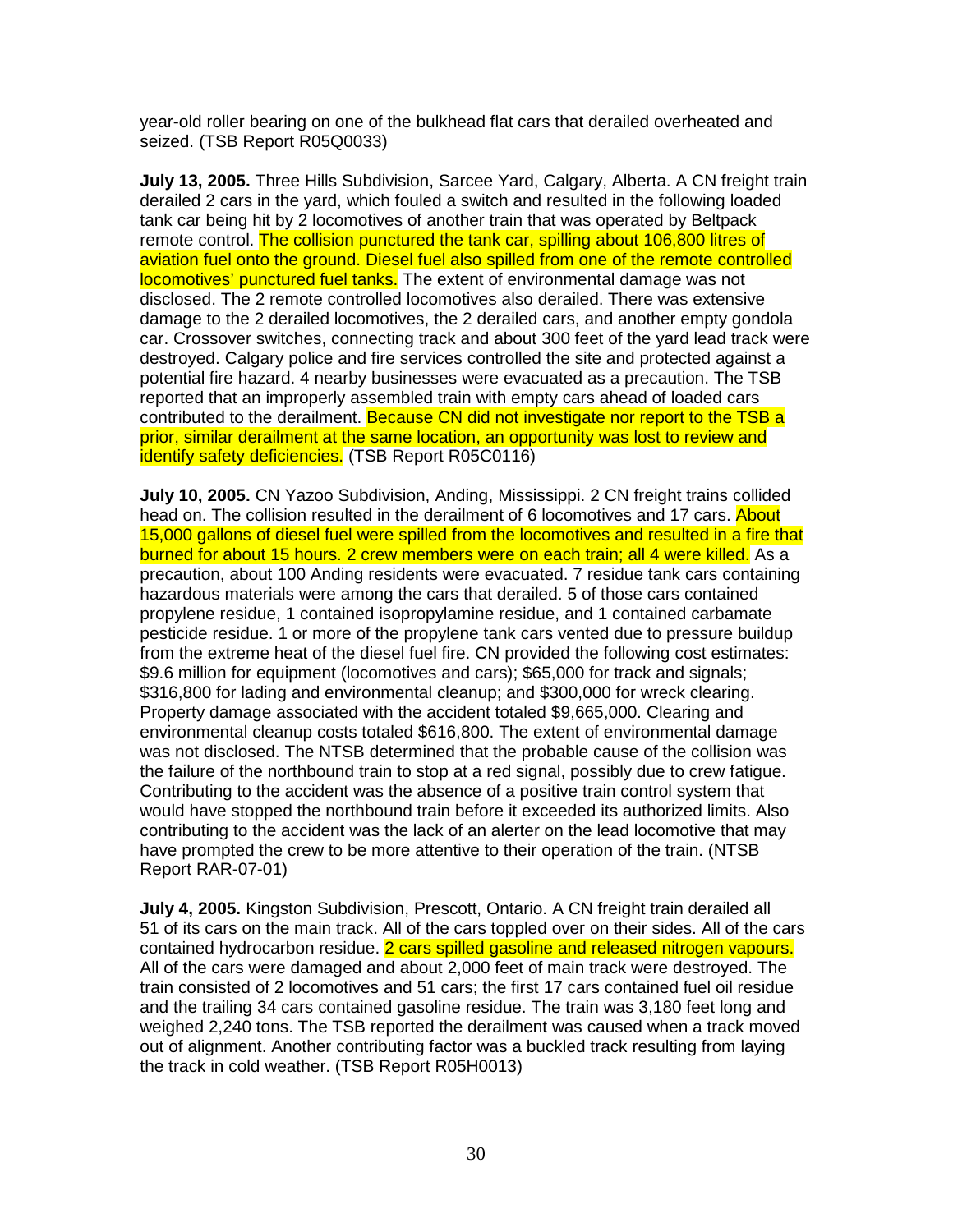**April 6 2005.** Scotford Rail Yard, Fort Saskatchewan, Alberta. An undisclosed amount of hydrogen peroxide spilled out of an overturned car when 8 CN tank cars of a 98-car train derailed. Other CN derailments in the same rail yard include one August 18, 2010 and another one November 21, 2010. (Fort Saskatchewan Record April 8/05)

**Feb 23, 2005.** Drummondville Subdivision, near Saint-Cyrille, Quebec. A CN freight train derailed 29 cars on the main track. 28 cars were destroyed and 1 car was damaged. 1 tank car carrying propane caught fire and exploded, causing major damage to a mill adjacent to the railway right-of-way. Other tank cars carrying dangerous goods including chlorine also derailed. Because of the fire and dangerous goods in the other tank cars, the area within a 1-kilometre radius of the accident site was sealed off and about 20 people were evacuated. About 600 feet of track were destroyed and about 4,000 feet of track were damaged. The train was 5,935 feet long, weighed 6,898 tons and consisted of 2 locomotives, 44 loaded cars and 45 empty cars, including tank cars containing chlorine, propane and other flammable liquids. The TSB reported the derailment was caused by a defective rail car wheel that failed, and pointed out that CN does not have a wheel impact load detector (WILD) between Halifax and Quebec, increasing the risk of wheel failure in eastern Canada. (TSB Report R05Q0010)

**Jan 12, 2005.** Letellier Subdivision, Winnipeg, Manitoba. A CN freight train derailed 10 cars including a tank car containing liquefied petroleum gas and a tank car loaded with liquid calcium chloride that overturned and spilled an undisclosed amount of its contents. The extent of environmental damage was not disclosed. 2 derailed loaded hopper cars blocked a public crossing. About 400 feet of track were damaged. The train comprised 1 locomotive, 30 loaded cars, 11 empty cars and 1 residue tank car. It weighed 4,297 tons and was 2,598 feet long. Several homes and businesses were evacuated due to the risks associated with derailed tank cars carrying dangerous goods. The TSB reported several factors that contributed to the derailment including track spacing anomalies, track out of alignment, track warp defects and roller bearing adapters that likely failed in 1 of the derailed cars. (TSB Report R05W0014)

**Nov 12, 2004.** Montmagny Subdivision, Levis, Quebec. 10 multi-platform CN container cars derailed on the main track. The cars were damaged, and 2 switches and 500m of track were damaged. The train was made up of 3 locomotives and 39 multi-platform container cars (113 platforms in all). It was 7,500 feet long and weighed 6,200 tons. The TSB reported that wheel failure caused the derailment. (TSB Report R04Q0047)

**July 25, 2004.** Bala Subdivision, Burton, Ontario. A CN freight train derailed 13 multiplatform intermodal cars carrying 88 containers. Containers carrying dangerous goods including paint and paint thinners were heavily damaged with liquid product spilling from at least one of the containers. About 2,300 feet of track were destroyed. The train consisted of 2 locomotives and 28 loaded intermodal cars. It was 5,919 feet long and weighed 5,750 tons. The TSB reported the following as contributing to the rail rollover that caused the derailment: car design, lacking rail lubrication, track fastening system, and track geometry. A local landowner whose property was damaged by the derailment was not contacted by CN. It took some time for CN to finally clean up the mess on the private land left by the derailment. (TSB Report R04T0161)

**March 17, 2004.** Lac-Saint-Jean Subdivision, Linton, Quebec. A CN train derailed 22 cars at a curve on the main track. 18 cars were destroyed, 4 cars were damaged, and about 140m of track were destroyed. The derailed cars slid down the Batiscan River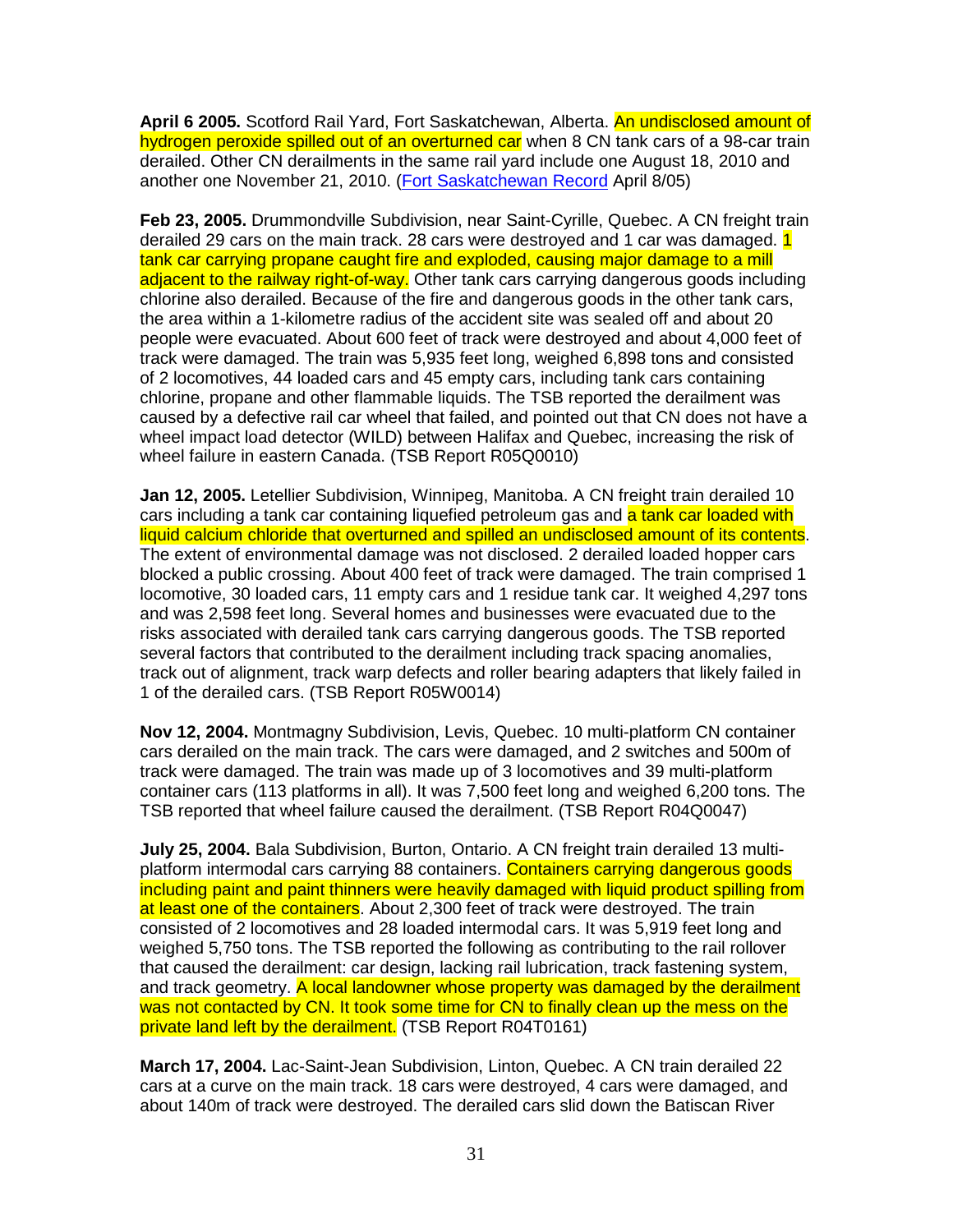bank. The train consisted of 4 locomotives and 66 cars, 56 loaded and 10 empty. It was 4,060 feet long and weighed 6,960 tons. A broken rail caused the initial derailment. (TSB Report R04Q0016)

**Feb 17, 2004.** Sprague Subdivision, Symington Yard, Winnipeg, Manitoba. A CN train operated by Beltpack remote control derailed 17 intermodal container car body platforms at a switch in the yard. The Beltpack remote control operator was controlling the train movement from inside a motor vehicle, which is routinely done at the Symington Yard. About 1,600 feet of track were damaged. The TSB reported the location of the Beltpack remote control operator inside a vehicle, well in advance of and facing away from the remote controlled train, left the train movement unmonitored and increased the severity of the derailment, which was initially caused by a switch malfunction. (TSB Report R04W0035)

**Feb 7, 2004.** Montmagny Subdivision, Montmagny, Quebec. A CN freight train derailed 27 cars on a bridge over the Du Sud River, including a pressurized tank car loaded with liquefied chlorine gas. All of the derailed cars were damaged beyond repair. About 1,500 feet of track and 2 public crossings were damaged. The entire timber deck of the bridge and the pedestrian walkway located on the north side were destroyed. 3 bridge spans were damaged beyond repair and required total replacement. The other 6 spans sustained major damage. The train was 5,489 feet long and weighed 9,102 tons. It consisted of 2 locomotives, 70 loaded and 24 empty. During the derailment cleanup and bridge repair work, traffic had to be rerouted on a temporary bypass track constructed over the river. The extent of environmental damage incurred by the derailment and subsequent repairs was not disclosed. The TSB reported that truck hunting (lateral oscillation of car between the tracks at high speeds) on one or more empty cars contributed to the derailment. The investigation was also confused by an inaccurate list of car positions within the train. (TSB Report R04Q0006)

**July 30, 2003.** Drummondville Subdivision, Villeroy, Quebec. A CN train derailed 32 intermodal platforms on the main track. 31 platforms were damaged, and 1 platform was destroyed. About 2,200 feet of track were destroyed, and another 1,900 feet were damaged by the derailment. The track underneath the last 30 derailed platforms was completely destroyed. In the zone of destruction, the majority of the ties were in poor condition, showing signs of water saturation and rot through half of their thickness. 2 farm crossings were destroyed and the third was seriously damaged. The train, an intermodal express freight train, was 9,973 feet long and weighed 9,310 tons. It consisted of 4 locomotives and 145 loaded intermodal platforms. Some of the cargo was dangerous goods. The TSB reported that the train derailed as a result of a track buckle while travelling above the speed limit over track on which maintenance work was being performed. The TSB also criticized the operators for not following proper safety procedures or CN for not conducting proper safety training. (TSB Report R03Q0036)

**May 21, 2003.** Bala Subdivision, Gamebridge, Ontario. A CN train derailed 49 cars on the main track at a highway crossing. The derailed equipment included 21 tank cars loaded with sulphuric acid, 2 empty box cars, and 26 box cars loaded with paper. About 250 tons of sulphuric acid spilled from 3 tank cars. A small fire started. An underground fibre-optic cable was severed, disrupting service for 16 hours. Some 1,700 feet of track were destroyed. Highway 12 was closed in the vicinity of the derailment area for 5 days. Some 50 people were evacuated due to the toxic nature of the spilled sulphuric acid and to ease clean-up operations. 2 firefighters suffered minor fume inhalation, and a local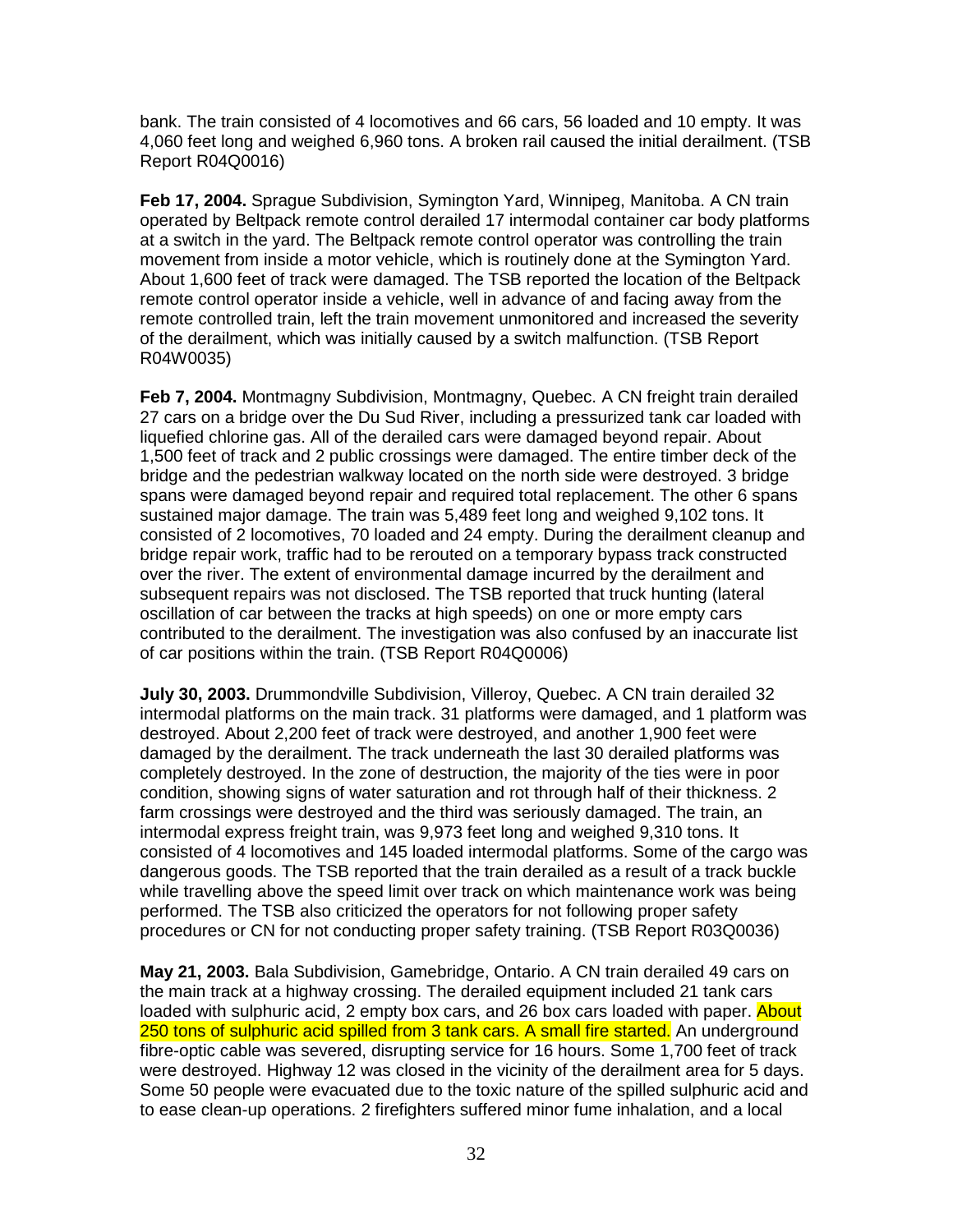citizen suffered acid burns to his feet. The extent of environmental damage was not disclosed. The train weighed 11,800 tons and was 5,889 feet long. It was hauling 103 loaded cars, 8 empty cars, and 1 residue car. The TSB reported track defects at the Highway 12 crossing and decreasing time set aside by management for proper inspection and routine maintenance. As well, the train had been improperly assembled with empty cars ahead of loaded cars. (TSB Report R03T0157)

**May 16, 2003.** Thompson, Manitoba. Several thousand hectares of land burned from a CN-caused wildfire. Suppression costs amounted to \$565,000. (Canadian Interagency Forest Fire Centre July 24/07)

**May 14, 2003.** Fraser Subdivision, McBride, British Columbia. A CN freight train derailed 2 locomotives and 5 cars loaded with lumber on a bridge on the main track. Once derailed, the locomotives toppled off the bridge, dropping about 25 feet into the gully below along the main river valley. A fire started and the bridge, the 2 locomotives, and the 5 cars and their contents were destroyed by fire. The 2 crew members, the locomotive engineer and the conductor, were fatally injured. Several acres of the surrounding terrain were damaged by the fire and by the ensuing clean-up operation. The extent of environmental damage was not disclosed. The train was 5,730 feet long, weighed 8,800 tons, and was powered by 2 locomotives. The train consisted of 85 freight cars: 68 loaded, 4 empty, and 13 residue tank cars. The complete destruction of the bridge and all its related components, the loss of the locomotive event recorder data, and lack of complete and comprehensive bridge maintenance and inspection records impeded the TSB investigation efforts. However, the TSB reported that the failure to identify the urgency and the severity of the deteriorating condition of the bridge was not recognized because of shortcomings in the inspection, assessment, planning, and maintenance process. (TSB Report R03V0083)

**May 12, 2003.** Drummondville Subdivision, Manseau, Quebec. A CN freight train derailed 17 platforms loaded with 34 containers at a curve on the main track. Most of the containers flipped over on their sides. 3 of the containers were carrying dangerous goods. There was damage to 1,000 feet of main track and 300 feet of siding track. The train was powered by 3 locomotives and consisted of 122 loaded cars. It weighed 5,190 tons and was 8,430 feet long. The TSB reported the derailment occurred when the car body on the platform of a loaded container car collapsed onto the main track, severely damaging the track structure, resulting in the complete loss of track gauge. The platform on the car collapsed due to fatigue at a high stress location where a weld was missing. There also was a discrepancy between the cars recorded as being in the train and the actual cars in the train. (TSB Report R03Q0022)

**Feb 9, 2003.** Tamaroa, Illinois. A CN freight train derailed 22 of its 108 cars. 4 of the derailed cars spilled methanol, and the methanol from 2 of these cars fueled a fire. Other derailed cars contained phosphoric acid, hydrochloric acid, formaldehyde, and vinyl chloride. 2 cars containing hydrochloric acid, 1 car containing formaldehyde, and 1 car containing vinyl chloride also spilled product. About 850 residents were evacuated from the area within a 3-mile radius of the derailment, which included the entire village of Tamaroa. 1 contract employee was injured during cleanup activities. Damages to track, signals, and equipment, and clearing costs associated with the accident totaled \$1.9 million. CN was also forced to pay nearly \$1 million to about 800 residents and businesses for lost time, food spoilage and other expenses. The NTSB determined the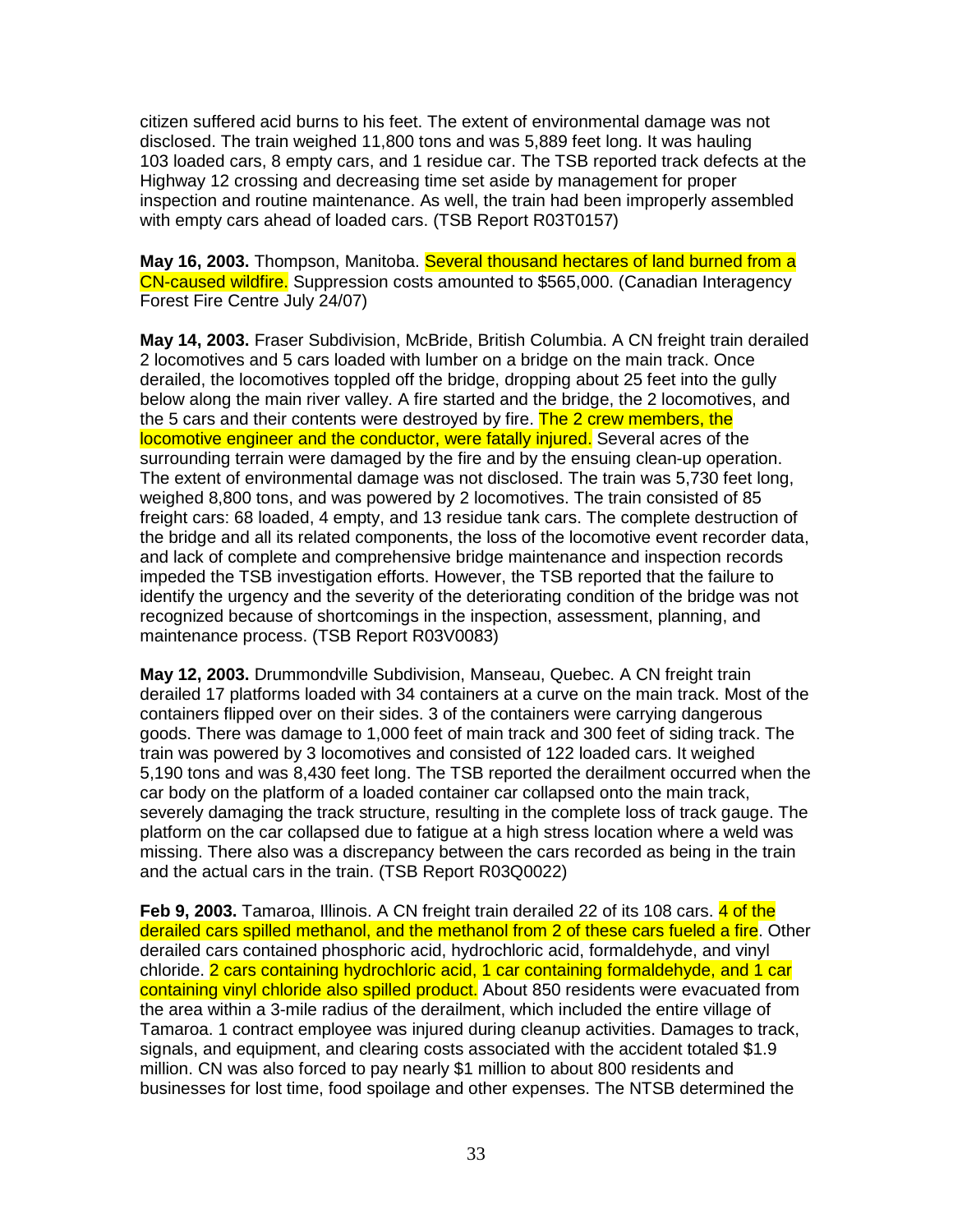probable cause of the derailment was an improper weld on a rail which progressed to rail failure. (NTSB Report RAR-05-01)

**Dec 20, 2002.** Cornwall, Ontario. 10 CN cars derailed. (Colin Churcher's Railway Pages)

**Oct 24, 2002.** Saint-Maurice Subdivision, Hibbard, Quebec. A CN train derailed 6 cars at a curve on the main track. All 6 derailed cars were damaged and 275m of track were destroyed. The derailed cars were loaded with copper ore, toppled over on their sides and slid down the bank almost falling into a lake. The extent of environmental damage was not disclosed, but based on a photo in the TSB investigation report, there was damage to the lake shoreline. The train comprised 3 locomotives and 109 cars, 34 loaded and 75 empty. It was 6,730 feet long and weighed 7,230 tons. The TSB reported a defective rail caused the derailment. (TSB Report R02D0113)

**Aug 13, 2002.** Bedford Subdivision, Milford, Nova Scotia. A CN train derailed 7 container platforms from the last 2 five-pack cars on the main track. About 2.85 miles of track were damaged. The train was 7,540 feet long and weighed 6,230 tons. The TSB reported that significant track buckle, in part resulting from higher-than-normal air temperatures, caused the tracks to move out of alignment and caused the derailment. (TSB Report R02M0050)

**July 22, 2002.** Montmagny Subdivision, Joffre Yard, Levis, Quebec. A CN train operated by remote control (Beltpack) in the yard derailed 52 cars. 51 tank cars, which contained fuel oil and gasoline residue, derailed and rolled over. An empty bulkhead flat car also derailed. 2 switches and about 3,600 feet of track were damaged. The TSB reported that heavy winds set some empty cars (without their brakes on) in motion which caused the initial derailment. (TSB Report R02Q0041)

**July 8, 2002.** Camrose Subdivision, near Camrose, Alberta. A CN freight train derailed 2 locomotives and 14 cars at a curve in the track. The train consisted of 5 locomotives, 146 loaded cars (some carrying dangerous goods), 6 empty cars, 2 residue tank cars, was 9,708 feet long and weighed 17,201 tons. The train was the longest and heaviest train the crew had ever operated on this subdivision. Derailed cars included 2 empty hopper cars right behind the locomotive, 1 empty flat car, 5 loaded intermodal flat cars, and 6 multi-platform intermodal cars. The last derailed car carried 2 containers carrying dangerous goods. The 2 derailed locomotives were damaged. All derailed cars and about 860 feet of track were destroyed. The TSB reported the primary cause of the derailment was an improperly assembled train. The presence of the first locomotive without alignment control couplers behind the operating locomotives played a secondary role in this derailment. (TSB Report R02C0050)

**July 3, 2002.** Joliette Subdivision, L'Assomption, Quebec. A CN freight train derailed 14 cars at a curve on the main track. 9 of the derailed cars flipped over, fouling both sides of the main track and siding. Softwood lumber products were strewn over the right-ofway and the adjacent private property. About 1,830 feet of main track, 660 feet of siding track and a private crossing were destroyed. A 4-inch irrigation water main was severed, and about 150 trees and seedlings were destroyed or damaged in an adjacent nursery. The train consisted of 2 locomotives, 82 loaded, 9 empty and 2 residue cars. It was 5,570 feet long and weighed 10,390 tons. The TSB reported that the higher-than-normal air temperatures buckled the track which caused the derailment. The Board pointed out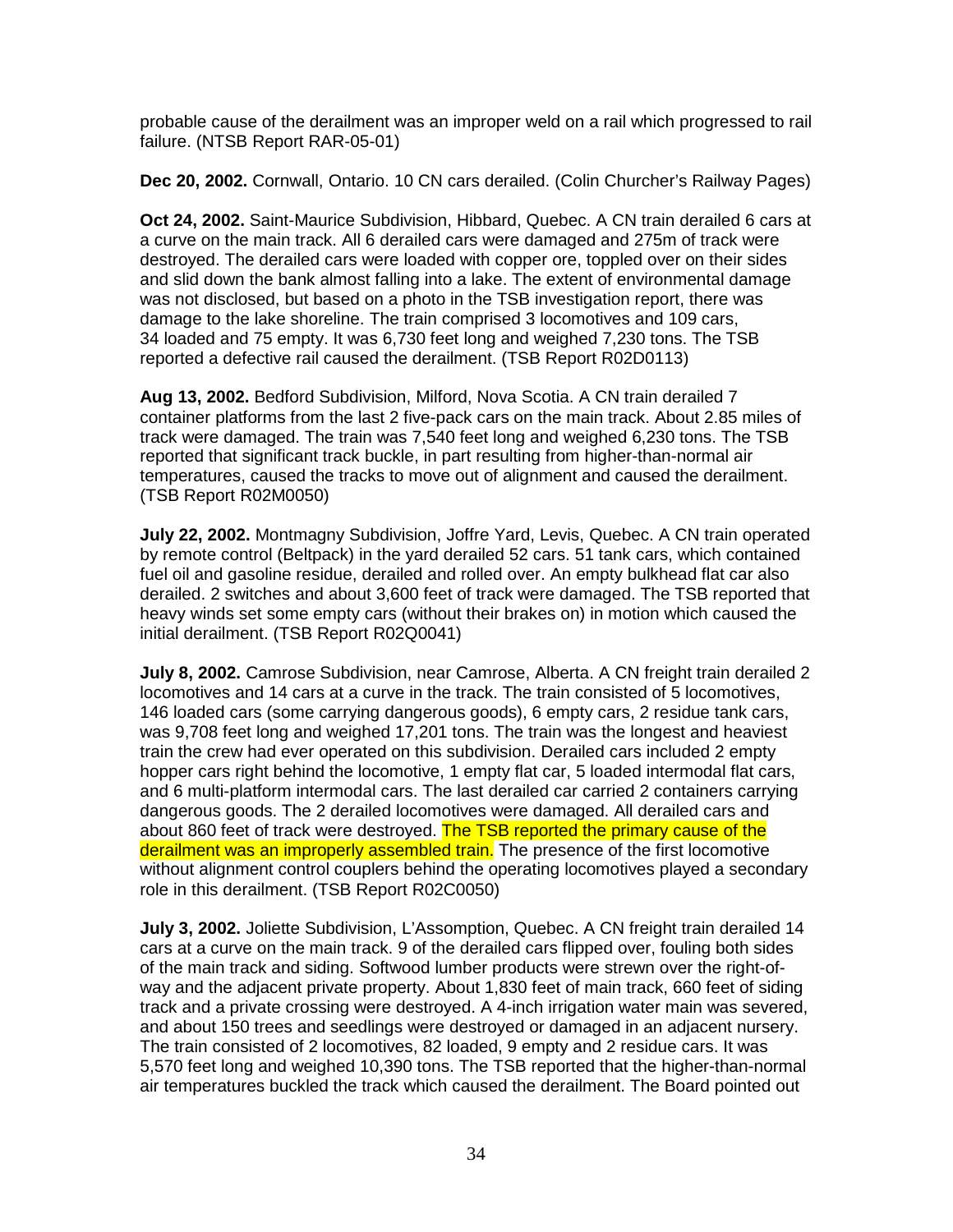that even though hot weather inspections were carried out, they were not sufficient to identify the potential for a track buckle. (TSB Report R02D0069)

**May 2, 2002.** Rivers Subdivision, near Firdale, Manitoba. A CN train derailed 2 locomotives and 21 freight cars after colliding with a loaded tractor-trailer at a public crossing. The derailed equipment included 5 tank cars carrying dangerous goods, 1 tank car carrying ethylene glycol and 12 hopper cars carrying plastic pellets. The dangerous goods products included benzene and hexene. During the derailment, 4 of the tank cars sustained multiple punctures and spilled their products which ignited and a large fire engulfed the derailed cars, burning for 2<sup>1/2</sup> days. Water bombers were brought in to help fight the fire. A fibre-optic cable was severed and the Trans-Canada Highway had to be closed. 17 of the derailed cars were destroyed. About 700 feet of the south rail, 450 feet of the north rail, and many of the ties near the public crossing were destroyed. A total of 156 people were evacuated from within a 4-mile radius of the derailment for 2 days. About 13,000 tonnes of impacted soil were excavated and removed for treatment. Water sampling conducted about 1, 2 and 3 months following the spill determined that the groundwater had been contaminated with hydrocarbons. The extent of environmental and groundwater damage was not disclosed. (TSB Report R02W0063)

**April 26, 2002.** Redditt Subdivision, Winnipeg, Manitoba. 8 cars, including 3 box cars loaded with dangerous goods, derailed on the main track as a CN freight train departed Winnipeg. The train consisted of 3 locomotives and 85 cars (76 loaded and 9 empty), was 5,412 feet long, and weighed 9,363 tons. In addition to damaged cars, about 300 feet of track, a roadway underpass, and a fibre-optic system buried in the grade were damaged. 6 homes adjacent to the main track were evacuated. An improperly assembled train contributed to wheel lift on an empty flat car and subsequent derailment. (TSB Report R02W0060)

**Feb 15, 2002.** Dartmouth Subdivision, Dartmouth, Nova Scotia. A CN train derailed 5 cars in the yard, blocking a private crossing to an electrical shop. 3 of the derailed cars were tank cars loaded with liquefied petroleum gas, and the other 2 cars were flat cars loaded with vehicles. 2 derailed tank cars contained propane and 1 derailed tank car contained butane. 1 of the tank cars loaded with propane flipped over on its side as did 1 of the flat cars. The train consisted of 2 locomotives and 15 loaded cars. It was 925 feet long and weighed 1,200 tons. About 300 feet of track were damaged, and the private crossing required repairs. About 800 Dartmouth residents were evacuated from their homes, and the Angus L. MacDonald suspension bridge, one of the 2 major bridges connecting Dartmouth and Halifax, was closed for 12 hours. The TSB reported that deteriorating rail ties contributed to the derailment. (TSB Report R02M0007)

**Nov 15, 2001.** Holly Subdivision, Clarkson, Michigan. 2 CN/Illinois Central Railway trains collided at a switch at the Andersonville Siding. One of the trains missed a red stop signal as it entered the main track and hit the other train on the main track. Both crew members of the train that was hit were killed; the 2 crew members of the other train were seriously injured. The total cost of the accident was about \$1.4 million. The NTSB determined the probable cause of the collision was fatigue by the crew whose train hit the other, and the same train was also traveling above the speed limit. (NTSB Report RAR-02-04)

**Oct 6, 2001.** Napadogan Subdivision, Drummond, New Brunswick. A CN freight train derailed 15 cars after striking an automobile at a farm crossing. 7 of the derailed cars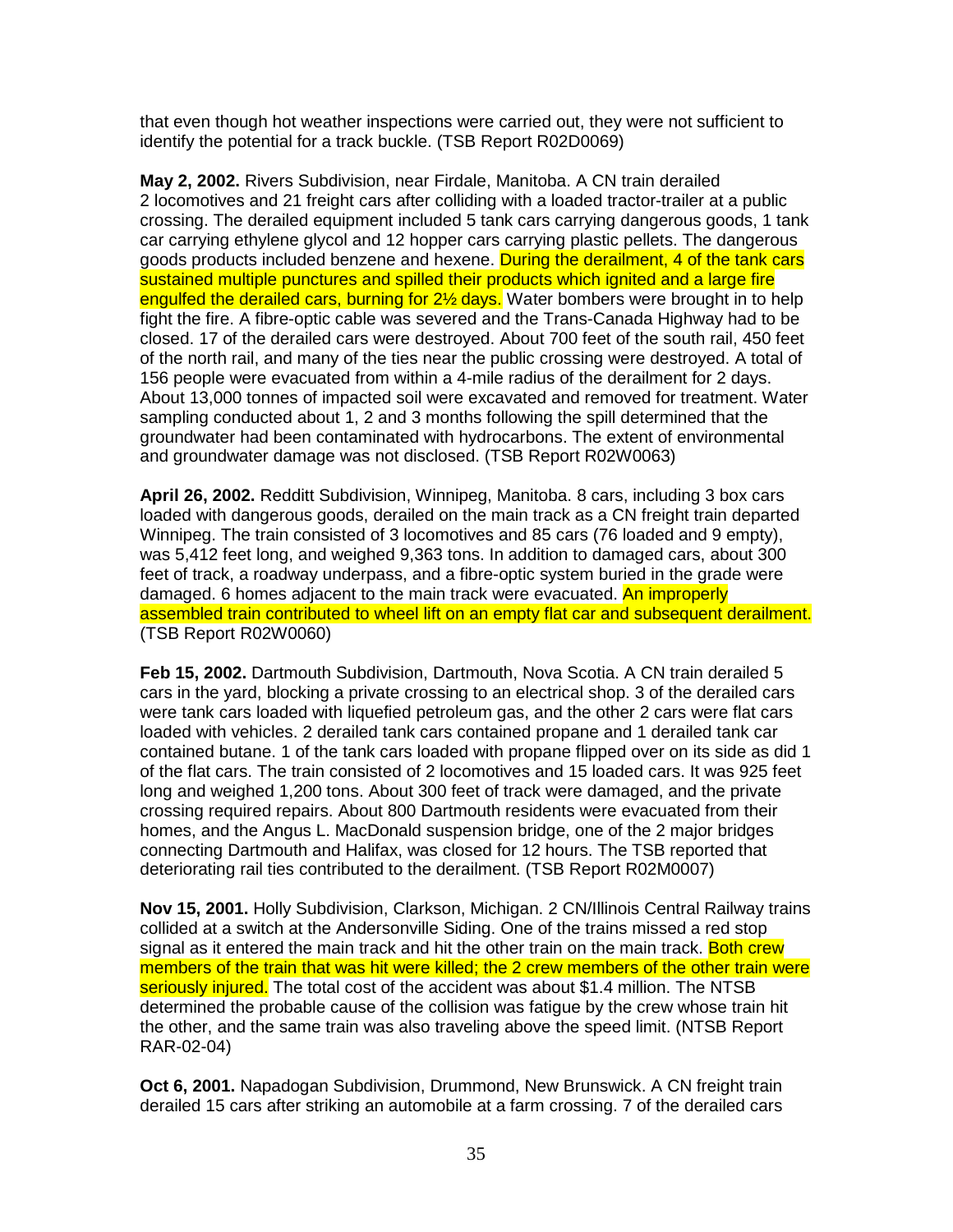were tank cars carrying liquefied petroleum gas. One of the tank cars suffered damages and **spilled butane**, resulting in undisclosed environmental damage. The train consisted of 3 locomotives at the head of the train, 130 cars (78 loaded and 52 empty), was 8,700 feet long and weighed 10,000 tons. 9 cars and about 1,000 feet of track were destroyed. The TSB investigation determined that an undesired emergency brake application occurred when the train struck the automobile, resulting in rail rollover and the derailment. (TSB Report R01M0061)

**Sept 24, 2001.** Bala Subdivision, Richmond Hill, Ontario. A CN freight train derailed 21 cars on the main track. The running gear on all the derailed cars was damaged. The general merchandise train, powered by 2 locomotives, was hauling 40 loaded cars and 20 empty cars. It was 3,000 feet long and weighed 5,100 tons. The TSB reported that a heavy bulkhead door on one of the cars had opened, swung out, contacted the side of a train passing on an adjacent track and fell onto the track, causing the derailment. The Board indicated the closing device on the bulkhead door was inadequate and should have been replaced. (TSB Report R01T0255)

**Aug 29, 2001.** Saint-Hyacinthe Subdivision, Montreal, Quebec. A CN train approaching the Turcot Yard in Montreal derailed 8 container cars at a curve in the track. 5 cars rolled down the railway embankment, and came to rest obstructing Butler Street. The train consisted of 2 locomotives and 86 cars (85 loaded and 1 empty). It was 5,900 feet long and weighed 5,200 tonnes. The TSB reported that a wheel of one of the cars climbed over a defective rail and caused the derailment. (TSB Report R01D0097)

**May 23, 2001.** Chisholm, Alberta. CN started one of the largest human-caused fires in Alberta's history that destroyed 116,000 hectares of forest plus 10 homes, a trapper's cabin, 48 outbuildings and some vehicles primarily in the Hamlet of Chisholm. The environmental impacts were devastating – an undisclosed number of mammals, birds and other animals burned, and there was significant loss of wildlife habitat. The forest industry lost about 4.5 million m<sup>3</sup> of growing timber stock and over 6,300 ha of regenerated cutblocks. The Alberta government spent \$10 million fighting the fire with 514 firefighters and an abundance of equipment. CN eventually accepted responsibility for starting the fire by running locomotives in an inappropriate manner during a high fire hazard period. (Canada.com May 31/07, several other sources)

**April 12, 2001.** Bedford Subdivision, Stewiacke, Nova Scotia. A Via Rail passenger train consisting of 2 locomotives and 14 cars, travelling on CN main track from Halifax to Montreal, derailed at a manually operated main track switch in Stewiacke. A standard CN switch lock used to secure the switch in correct position had been tampered with. As a result of this tampering, the 2 locomotives and the first 2 cars continued on the main track, but the following cars took a diverging route onto an industrial track adjacent to the main track. 9 of the cars derailed and a farm supply building, as well as the industrial track were destroyed. 750 feet of the main track and a main track turnout were extensively damaged. One of the derailed cars was destroyed and the rest were damaged. 4 occupants of the building escaped without injury prior to impact. There were 132 persons on board the train. 22 persons were transported to hospital by ground or air ambulance; 9 were seriously injured. (TSB Report R01M0024)

**Feb 15, 2001.** Drummondville Subdivision, Trudel, Quebec. A CN train derailed 25 cars on the main track. 24 cars were destroyed, and 1 car was damaged. A main-track switch, the signal system, 800 metres of track, and goods stored on the property of a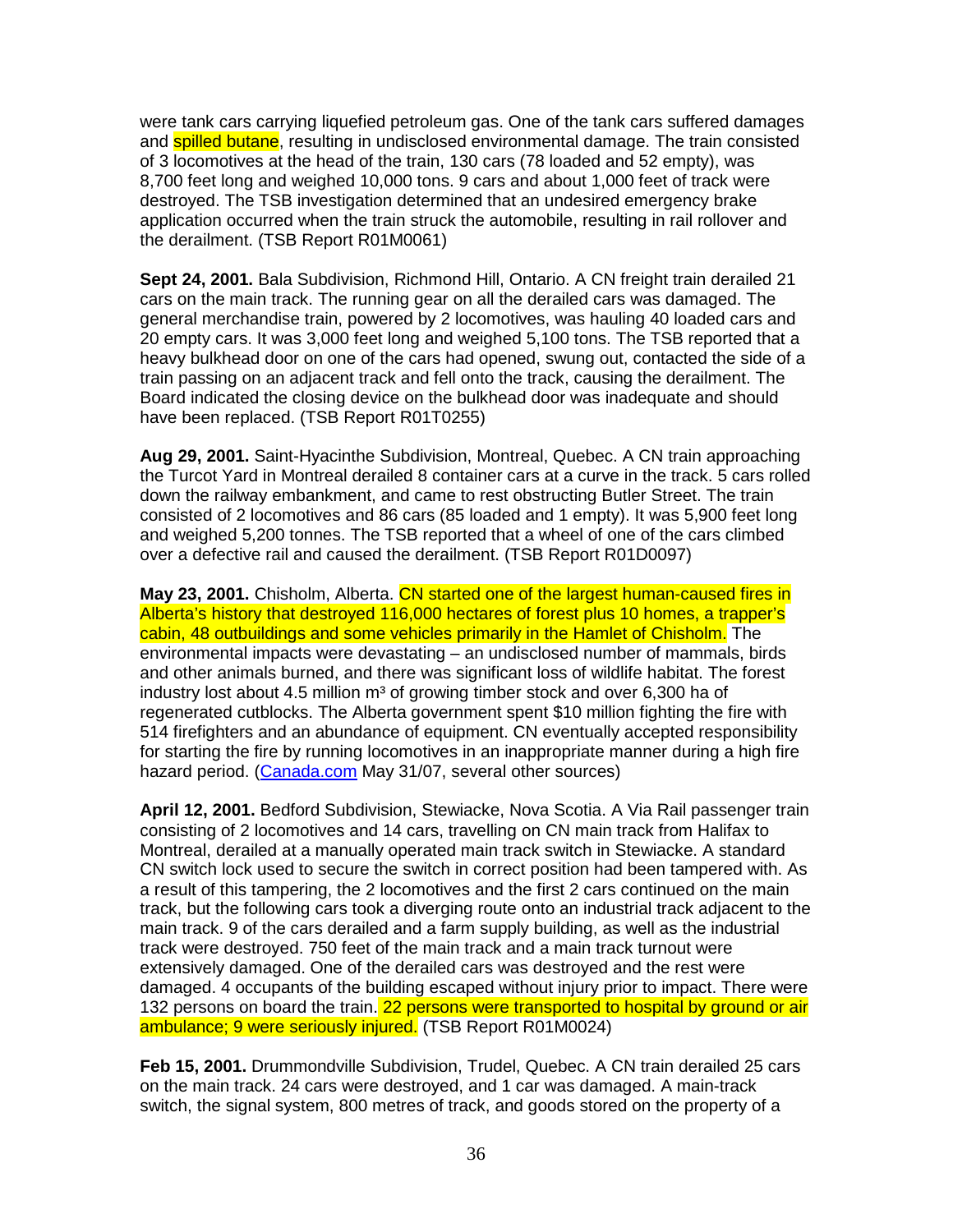construction material distributor were damaged. A signal bungalow as well as a communications tower belonging to CN were also destroyed. An underground fibre-optic cable was severed. The train was comprised of 3 locomotives and 93 covered hopper cars loaded with wheat. It was 6,043 feet long and weighed 12,158 tons. The TSB reported the train derailed as a result of a fatigue fracture in an axle on one of the cars that derailed. (TSB Report R01Q0010)

**Jan 16, 2001.** Kingston Subdivision, near Mallorytown, Ontario. A CN freight train derailed 26 cars on the main track including 2 tank cars loaded with propane. A public school was closed for a day as a precautionary measure. The train consisted of 2 locomotives at the head of the train, 149 cars (76 loaded and 73 empty), was 9,450 feet long and weighed 11,700 tons. The TSB investigation determined that improperly assembling the long train contributed to a wheel lift and the derailment. Confused communication between the locomotive engineer and the rail traffic controller also appeared to contribute to the derailment. (TSB Report R01T0006)

**Dec 11, 2000.** Kashabowie Subdivision, Shabaqua, Ontario. A CN freight train derailed 17 cars. The derailed cars included 2 loaded tank cars containing methanol, 1 that had flipped upside down and was damaged, spilling all of its contents, and the other which was leaking methanol from an unloading valve that had opened during the derailment. A total of about 100,000 litres of methanol spilled, most of which entered the Shebandowan River. Methanol is a colourless, flammable and poisonous liquid. Persons living close to the river, downstream, were cautioned not to consume water drawn from wells near the river. Water was not declared free of methanol by local health authorities for almost a month following the spill. The extent of environmental damage to the Shebandowan River's ecosystem was not disclosed. The other derailed cars included 5 loaded cars of grain, 7 empty flat cars and 3 empty box cars. The train comprised 3 locomotives, 59 loaded cars and 27 empty cars. It was 5,400 feet long and weighed 8,500 tons. The TSB reported that emergency brake pressure on a cracked defective rail caused the rail to fail, and resulted in the derailment. (TSB Report R00W0253)

**Dec 10, 2000.** Kingston Subdivision, Marysville, Ontario. A CN train derailed 2 cars in a curve on the main track. 1 of the derailed cars, a bulkhead flat car loaded with lumber, lost its load, blocking the adjacent north main track. The other derailed car was a residue tank car. The train comprised 2 locomotives, 51 loaded and 44 empty cars. It was 6,600 feet long and weighed 8,300 tons. The TSB reported that, in each track curve of the train's journey, the load of lumber shifted slightly laterally, causing the banding around the load of lumber to dig into the corners of the lumber, gradually lessening the degree of securement and allowing even greater movement as the trip progressed. Travelling in an unstable state, the lumber shifted at the curve near Marysville and the unbalanced load caused one or more wheels on the car to lift and derail, destabilizing the trailing tank car which also derailed. (TSB Report R00T0324)

**Dec 9, 2000.** Napadogan Subdivision, Blue Bell, New Brunswick. A CN freight train derailed 7 multi-platform double-stack container cars at a curve on the main track. 36 containers were spread over an area covering both sides of the main track for about  $\frac{1}{2}$ km. 11 of the containers were carrying bags of white asbestos (a hazardous material); 2 containers released product onto the right-of-way. A total of 660m of track structure was damaged. The train was powered by 4 locomotives, was 5,700 feet long and weighed 5,200 tons. The TSB reported the derailment occurred due to a rail failure at a curve in the track. (TSB Report R00M0044)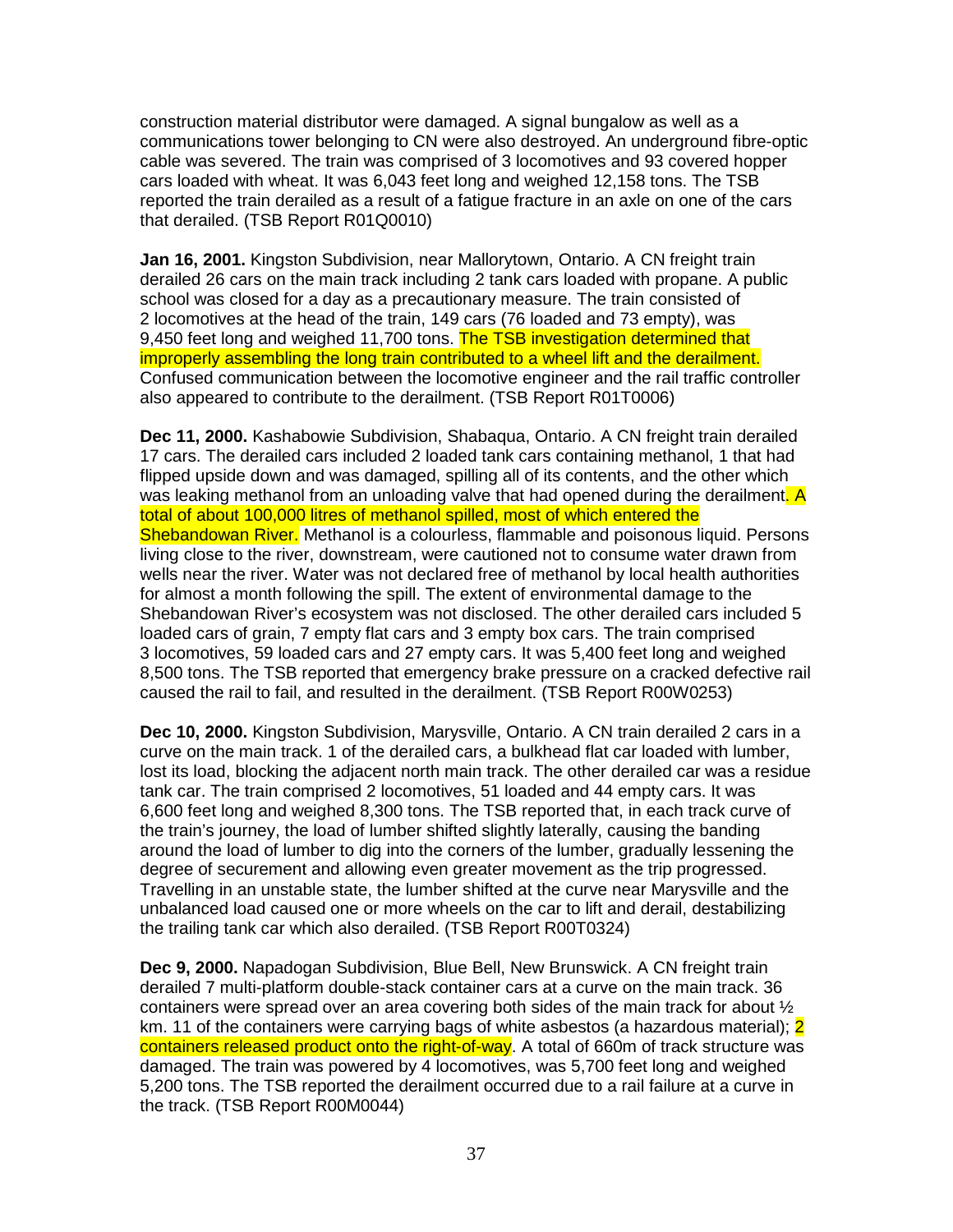**May 22, 2000.** Saint-Maurice Subdivision, Cressman, Quebec. A CN train derailed 23 cars at a curve on the main track on a bridge over the Saint-Maurice River. Derailed cars included: 13 gondola cars loaded with wood chips, 2 cars loaded with paper, 1 empty hopper car, and 7 tank cars with gasoline residue. 3 of the tank cars with gasoline residue fell into the river. 2 tank cars were punctured, **spilling an undisclosed amount of** gasoline into the river. The extent of environmental damage was not disclosed. 400 feet of track were destroyed and 2 spans of the railway bridge across the river were heavily damaged. 22 of the derailed cars were damaged and 1 was destroyed. The train consisted of 3 locomotives and 159 cars, including 128 loaded cars, 19 empty cars and 12 tank cars with gasoline or heating oil residue. The train was 9,586 feet long and weighed 15,230 tons. The TSB reported that the derailment was caused by a defective rail in the track curve. (TSB Report R00Q0023)

**May 16, 2000.** Redditt Subdivision, White, Ontario. A CN freight train derailed 19 of its 136 cars along a curve in the main track. 4 of the derailed cars contained dangerous goods. The train consisted of 2 locomotives at the head of the train, 136 cars (51 loaded and 85 empty), was 8,800 feet long and weighed 9,440 tons. The TSB investigation determined that, during throttle reduction while in a curve, the train experienced a wheel climb derailment that was a result of a number of factors including *improperly* assembling the train. (TSB Report R00W0106)

**March 10, 2000.** Rouses Point Subdivision, Brossard, Quebec. A CN train derailed 5 cars on the Massena Spur after traveling through a public crossing. 4 cars toppled over on their sides in a ditch; 3 of these contained dangerous goods. 2 of the tank cars were carrying molten naphthalene (a flammable solid), and the third was carrying creosote. The other 2 derailed cars were hopper cars. All 5 derailed cars were damaged. The track was heavily damaged over a length of about 170 feet. The train consisted of 2 locomotives and 11 cars (8 loaded and 3 empty), was about 730 feet long and weighed 1,330 tons. As a precautionary measure, the Brossard Fire Department ordered the evacuation of about 20 people in the area. The TSB reported the train spread the track gauge, and the wheels of the first derailed car dropped inside the rail near the public crossing. The fact that CN had planned to replace the rail ties indicate that CN was aware of track structure problems at this location. (TSB Report R00D0026)

**Dec 30, 1999.** Near Mont-Saint-Hilaire, Quebec. A CN Ultratrain, a petroleum products unit train linking the Saint-Romuald oil refinery with a petroleum depot in Montreal, derailed and collided with another CN Ultratrain traveling in the opposite direction on a neighbouring track. There was a violent explosion and some rail cars burned for more than 4 days, creating a smoke plume about 500m high. The 2 crew members on the train hit by the derailed train were killed. About 350 families had to be evacuated. 2 locomotives and 61 cars were damaged in the accident. About 2.7 million litres of hydrocarbons spilled and caught fire, damaging private property, public property and the environment. The Ultratrain derailed at a broken rail caused by a defective weld, causing the TSB to call into question CN's quality assurance program for rail welds. The quality assurance system in place did not detect the welds that did not meet the company's standards (mismatch between rail ends, absence of a weld tag, weld not entered in the inventory of continuous welded rail [CWR] repairs and adjustments). (TSB Report R99H0010, TSB News Release Sept 26/02)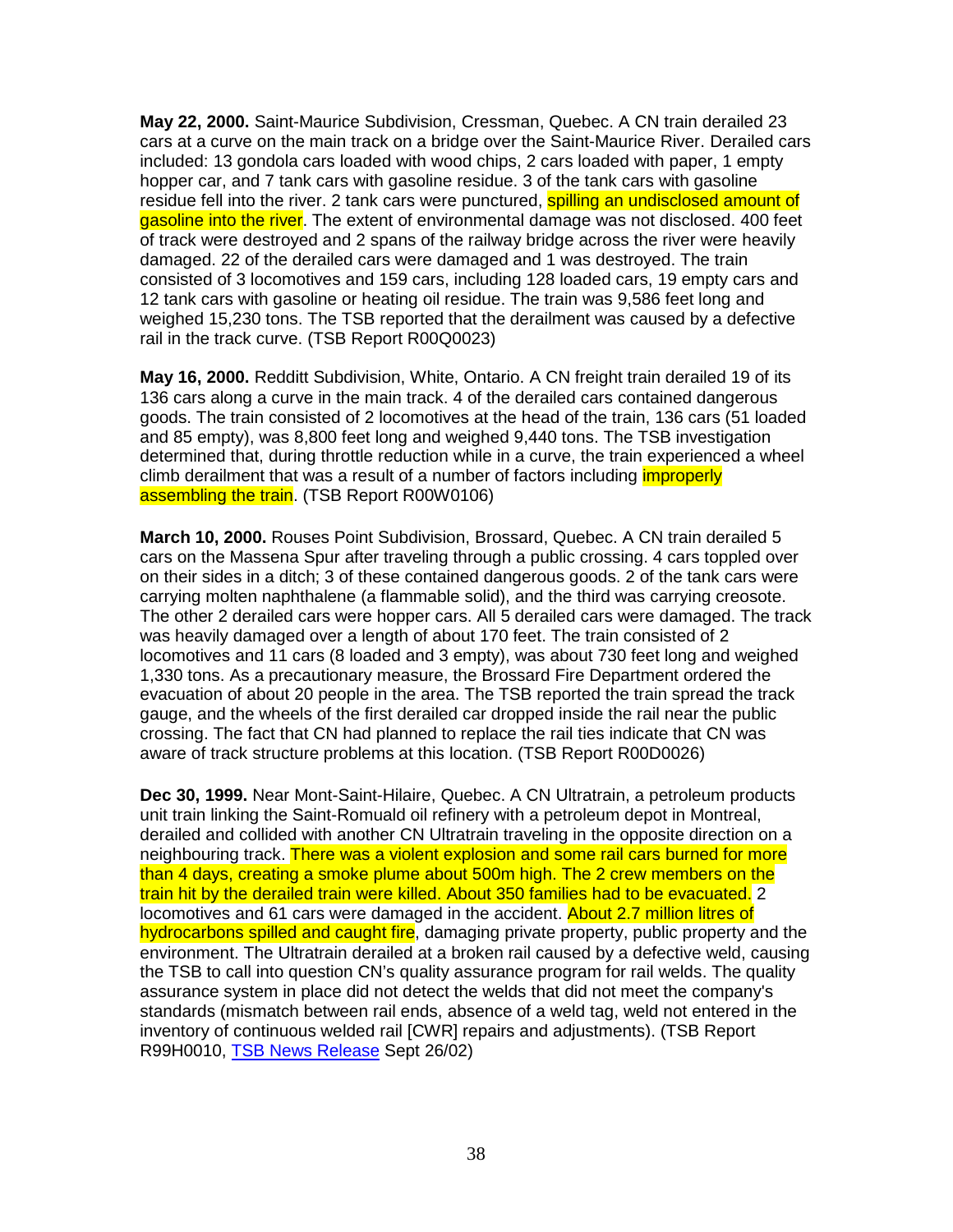**Nov 23, 1999.** Kingston Subdivision, Bowmanville, Ontario. A westward CN freight train struck an abandoned tractor-trailer at a farm level crossing. Metal parts from the trucktrailer became entangled under the wheels of the lead locomotive, resulting in the derailment of both locomotives and the following 10 rail cars, 4 of which rolled over onto their side. An eastward Via Rail passenger train struck the debris on an adjacent track and derailed, just before the freight train had come to a halt. The derailing Via train dragged the trailer portion of the truck-trailer for about 700 feet, causing the Via locomotive and the following 5 passenger coaches to derail. The jackknifing passenger train hit the derailed freight train cars. Fuel spilling from the tractor-trailer ignited and a fire started. About 6,800 litres of diesel fuel spilled from the Via locomotive and was also ignited. About 4,550 litres of diesel fuel also spilled from the lead locomotive of the CN freight train. 3 of the derailed freight cars contained liquefied petroleum gas residue and 5 of the derailed freight cars were loaded with butadiene. Minor injuries were sustained by 6 Via Rail employees and 5 passengers. (TSB Report R99T0298)

**Oct 9, 1999.** Bedford Subdivision, Bedford, Nova Scotia. A CN freight train derailed a locomotive and the first 8 cars. Some of the derailed cars flipped over on their sides and the entire derailment was spread over a distance of about 655 feet. Corn from 2 damaged hopper cars was spread over the derailment site. Over 800 feet of track were damaged. The train comprised 3 locomotives, 64 loaded and 3 empty, and was 4,580 feet long and weighed 4,470 tons. The TSB reported a damaged rail initiated the derailment. (TSB Report R99M0046)

**Sept 23, 1999.** Bala Subdivision, near Britt, Ontario. A CN freight train derailed 26 cars at a curve in the tracks at Mowat, near Britt. The train consisted of 94 cars, 54 of which were tank cars (41 of the 54 were carrying dangerous goods or dangerous good residues). The 26 derailed cars included: 19 tank cars, 2 box cars and 5 hopper cars. Of the 19 tank cars, 1 was a load of liquefied petroleum gas (LPG), 14 had LPG residues, 3 were loaded with anhydrous ammonia, and 1 was empty. The loaded LPG car and 1 of the loaded anhydrous ammonia cars were ruptured, each spilling their product and igniting, causing several fires. The loaded car of LPG exploded, projecting pieces of its tank and jacket in all directions. About 127,000 pounds of LPG and 158,000 pounds of anhydrous ammonia were spilled. A crater in the right-of-way measuring about 2m deep, 3m wide and 15m long was created by the LPG fire and subsequent violent rupture of the tank, which destroyed the roadbed and altered the physical state of the soils and other materials in the area. A box car immediately west of the LPG tank was crushed and bent 90°. About 600 feet of main track and sidi ng were destroyed, the turnout for the siding at Mowat required extensive repairs, and the nearby public crossing required minor repairs. 18 of the derailed cars were damaged, and 8 cars were destroyed. The adjacent trees, other vegetation and earth were scorched black and killed for a radius of about 200 feet by the fire ball and chemical releases. CN employees at the Mowat siding, 3 local woodcutters and 2 hunters located downwind of the accident site were evacuated due to the toxic fumes. An Ontario Provincial Police officer, a local woodcutter, and two firemen suffered minor injuries as a result of contact with ammonia vapours. The TSB reported on many deficiencies as contributing to the derailment including: deficiencies in track gauge and alignment, and improper track condition for freight train speeds they were traveling. The TSB also reported that older-design, belowstandard and defective construction of tank cars contributed to the magnitude of the ensuing fires. The total extent of environmental damage, including to the adjacent Little Key River and shoreline, was not detailed in the TSB investigation report. (TSB Report R99T0256)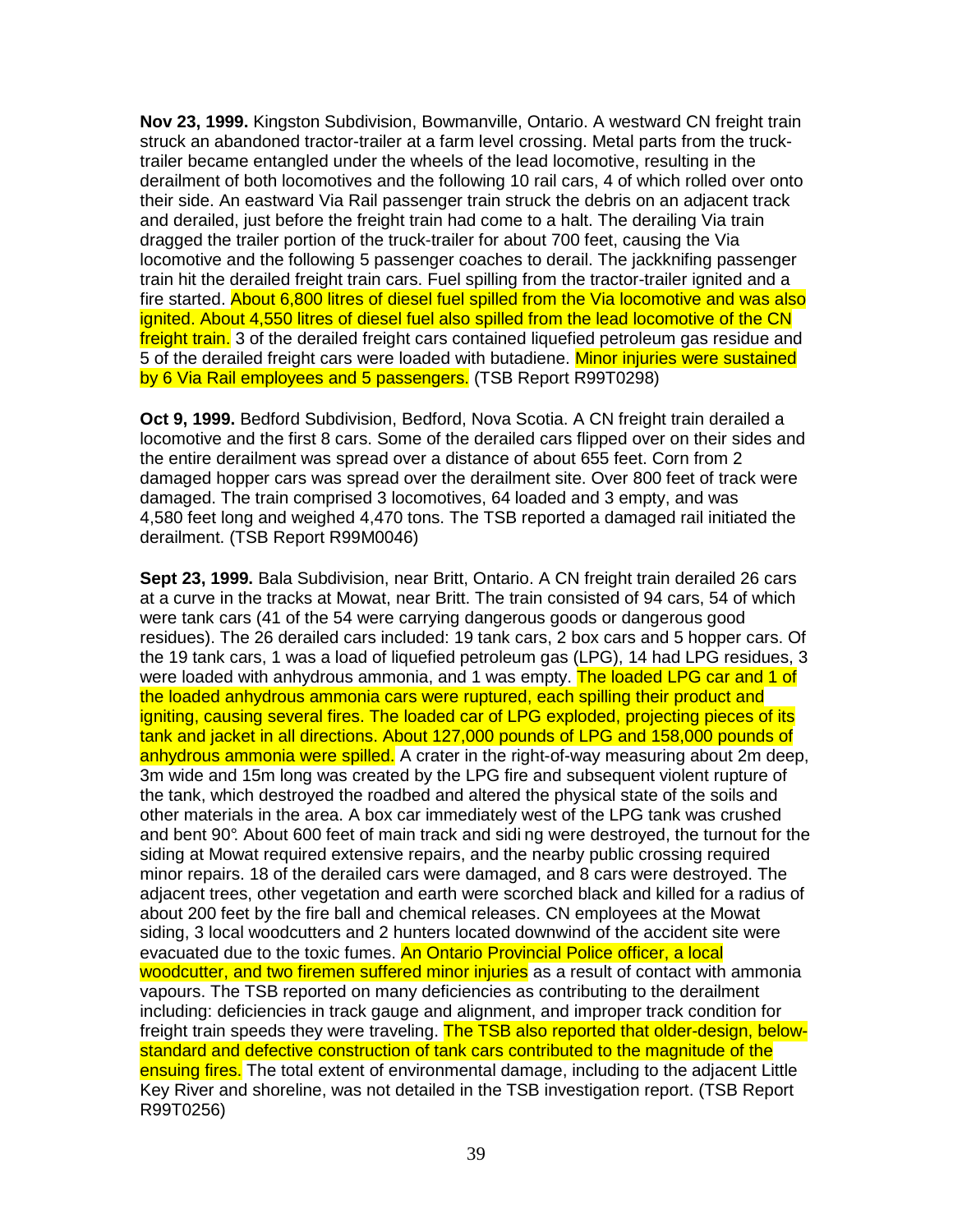**Aug 27, 1999.** Kingston Subdivision, Wesco Spur, Yard CB, Cornwall, Ontario. A CN crew was performing switching operations in the yard when 6 tank cars ran away on one of the tracks. The cars rolled for 475 feet and struck the stop block at the end of the track. 1 car derailed and its tank was punctured. About 5,000 gallons of product, a class 3 combustible liquid, spilled onto the ground. About 2,000 gallons seeped into the ground or flowed into the sewer system. The soil contaminated by the liquid was collected and hauled away for treatment. The extent of environmental damage was not disclosed. Cornwall police and firefighters immediately set up a 1,000-foot safety perimeter and evacuated customers and staff from nearby businesses. The TSB reported the evacuation caused inconvenience and economic losses for nearby businesses. (TSB Report R99D0159)

**Aug 15, 1999.** Clearwater Subdivision, Messiter, British Columbia. A CN freight train derailed 40 cars of a 100-car grain train. 2 of the derailed cars rolled into the North Thompson River. About 5,000 tons of mixed grains were spilled over the right-of-way and in the river. Most of the 40 cars sustained extensive damage. About 1,500 feet of track were destroyed and an additional 3,000 feet were damaged. The train was powered by 2 locomotives, was 5,900 feet long and weighed 11,800 tons. The extent of environmental damage to the Thompson River and bank was not disclosed. The TSB reported a defective wheel caused the derailment. (TSB Report R99V0141)

**July 14, 1999.** Kingston Subdivision, Morrisburg Station, Ontario. 16 CN cars derailed in front of the station. (Colin Churcher's Railway Pages)

**April 23, 1999.** Chatham Subdivision, Thamesville, Ontario. A Via Rail passenger train travelling east on the north main track hit an open switch, causing it to tip over and collide with stationary CN cars full of ammonium nitrate on an adjacent yard track. All 4 passenger cars and the locomotive of the passenger train derailed as well as 4 of the stationary cars. The 2 crew members in the locomotive cab were killed. 77 of the 186 passengers and crew on board were treated at the hospital. 4 people were admitted with serious injuries. About 50m of main track and 100m of the adjacent yard track were destroyed. The locomotive was damaged beyond repair and the leading 2 passenger cars sustained substantial damage. A December 18, 2012 version of the TSB investigation report identified safety deficiencies relating to the level of defenses associated with the Occupancy Control System method of train control, particularly in "dark territory," where trains are not always provided with sufficient advance warning of reversed main track switches, and to the storage of dangerous goods in rail cars for prolonged periods of time at locations adjacent to main tracks. The TSB also pointed out the need to eliminate some passenger safety hazards in a timely fashion. (TSB Report R99H0007)

**April 13, 1999.** Montmagny Subdivision, Bégin, Quebec. A CN petroleum product unit train derailed 10 tank cars loaded with gasoline on the main track. Some cars flipped over on their sides and 1 car completely toppled over landing on its top. About 230 litres of gasoline were spilled into Les Quarante Lacs (Forty Lakes), causing undisclosed environmental damage. The 10 derailed cars were damaged, as was another car which did not derail. 450 feet of track were destroyed, and another 300 feet of track were damaged. The TSB reported soft subgrade and a cluster of rotten ties as causing the derailment. Confusion of responsibilities among 3 acting inspectors may also have contributed to the derailment. (TSB Report R99Q0019)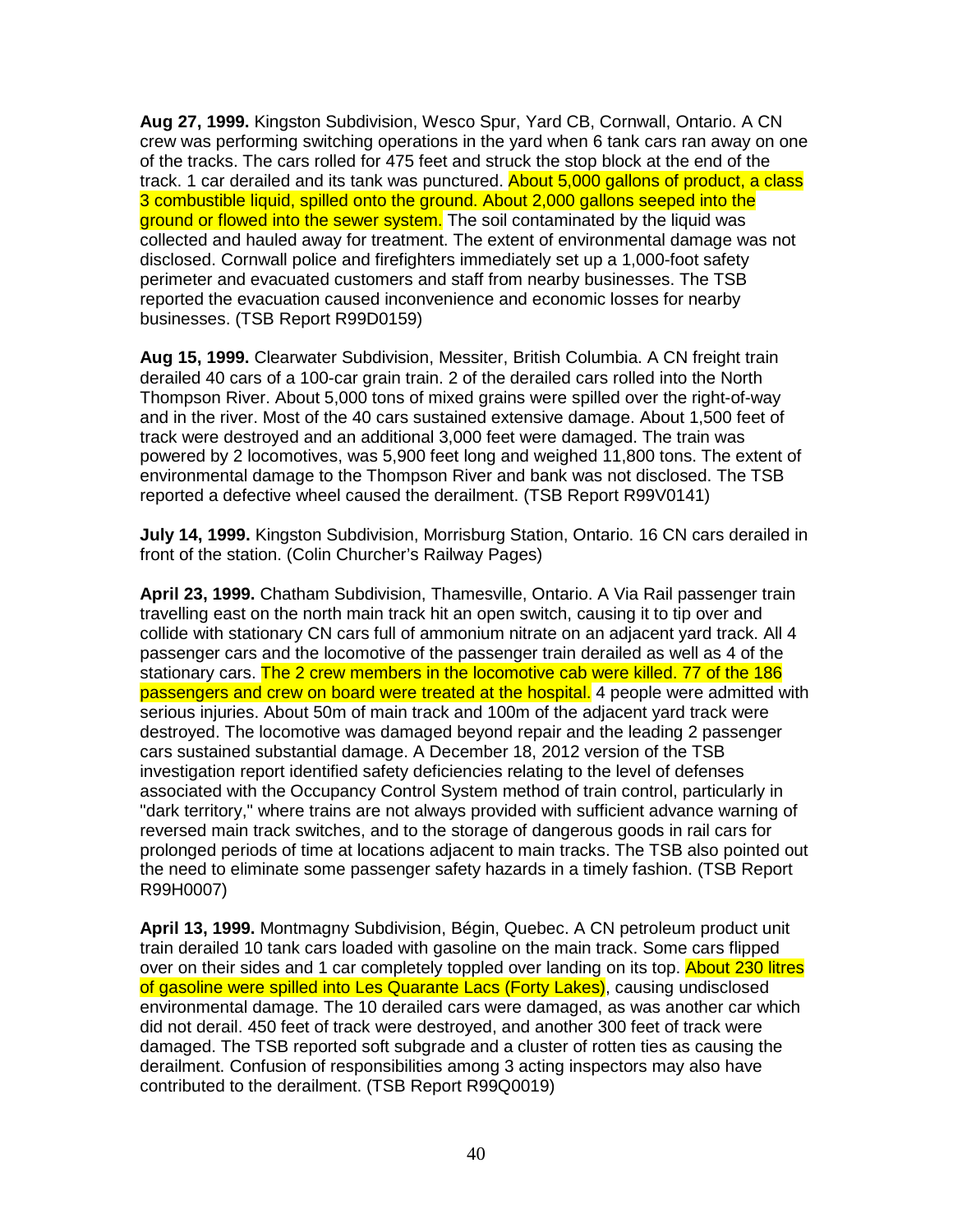**Feb 6, 1999.** Ruel Subdivision, Neswabin, Ontario. A CN freight train derailed 21 cars. The derailed cars included a tank car loaded with liquefied petroleum gas and 2 tank cars loaded with flammable benzene and dicyclopentadiene. 1 of the tank cars with the benzene mixture was punctured resulting in a fire and a total loss of product. The liquid benzene and some lumber that was strewn about the derailment site fuelled a fire that burned for several days. 16 of the 21 derailed cars were destroyed, including 3 tank cars that were involved in the post-derailment fire. 4 cars were damaged. A power switch and dwarf signal, and 500 feet of track were destroyed. In the main derailment area, 4 telephone poles were destroyed. Another power switch and a hot box detector were damaged. Total property damage exceeded \$1.5 million. The TSB reported a roller bearing on one of the cars overheated and seized, resulting in an axle fracture and the derailment. Unclear lines of authority and communication failures regarding the Wayside Inspection System (WIS) were cited by the TSB as contributing to the derailment. The TSB also reported Transport Canada has no national program to audit and monitor WISs, to ensure the safety of operating trains. (TSB Report R99T0031)

**Jan 31, 1999.** Albreda Subdivision, Jasper, Alberta. A CN runaway train on the main track entered the rail yard in Jasper and collided head on with a stationary CN train. 5 locomotives and 11 cars derailed. The 3 locomotives and 2 cars on the runaway train were extensively damaged, as were the 2 locomotives and 1 car on the stationary train in the yard. The collision damaged about 520 feet of track and 4 switches. The conductor of the runaway train received minor injuries. The TSB reported the extreme blowing snow conditions during the accident rendered the air brake system ineffective, and the crew was unaware of the condition of the dynamic braking system. The crew of the runaway train was apparently fatigued which may have affected their performance. (TSB Report R99E0023)

**Nov 26, 1998.** Halton Subdivision, MacMillan Yard, Concord, Ontario. A CN train derailed 3 tank cars loaded with anhydrous ammonia. 1 of the tank cars rolled down a 20-foot embankment and another tank car flipped over on its side. 1 of the tank cars was damaged and spilled anhydrous ammonia. The yard was evacuated and the public roadways in the area, including Highway 7, were closed for about 5 hours. The TSB reported the train derailed as a result of 2 rail breaks caused by surface and sub-surface cracking, the wear exceeding CN's allowable limits. The Board identified a safety deficiency relating to the maintenance standards and practices. (TSB Report R98T0292)

**Sept 24, 1998.** Mont-Joli Subdivision, Mont-Joli, Quebec. 25 cars from a CN train rolled downhill uncontrolled on the main track of the Matapédia Railway Company (MRC), and collided with 4 MRC yard locomotives standing on the main track in front of the station at Mont-Joli. The CN crew thought they had secured their locomotives on a grade, then left their train and went to the station to complete some paperwork. Then, both CN and MRC employees heard a loud noise. When they looked out, they realized the CN train had rolled down the hill and crashed into the MRC locomotives. 5 rail cars were damaged, 2 rail cars were destroyed, and 4 yard locomotives and several hundred feet of main and yard tracks were damaged. A tank car, which was crushed and opened by the impact, spilled some residual product into the parking lot and onto the street. A commercial truck carrying cylinders of compressed gas was crushed. The employees in the vicinity of the station immediately left. The derailed cars came to rest close to commercial and residential properties in the centre of the town. 4 automobiles parked in the station parking lot were destroyed by the derailed rail cars. There was extensive damage to the station platform, and several hundred feet of main and yard tracks, including 78 feet of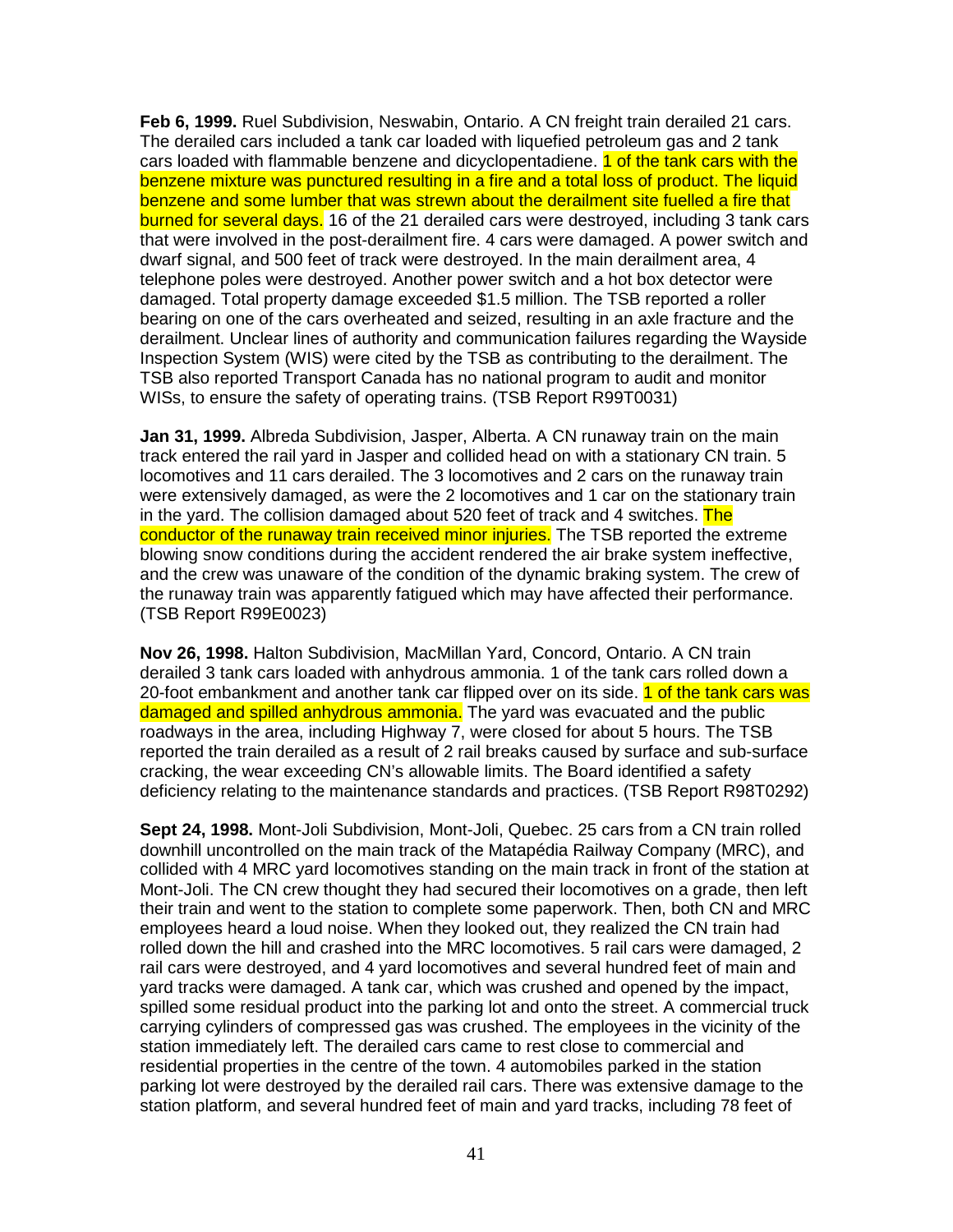rail and 34 railway ties that required replacing. The police later determined that, once the CN crew left their train unattended, 2 boys had walked over to the train and released the brakes on most of the 25 parked rail cars, causing the train to roll downhill. (TSB Report R98M0029)

**March 1, 1998.** Kingston Subdivision, Lyn, Ontario. 8 CN cars derailed, 2 of which carried dangerous goods – ethylene refrigerated liquid and alkylamines. The train derailed at a track crossover. The train was pulled by 2 locomotives and was 7,482 feet long and weighed 5,866 tons. The TSB investigation determined the derailment occurred when a rail car wheel climbed over a defective switch that was severely chipped. Proper track maintenance and inspection practices had not been followed. (TSB Report R98T0042)

**March 1, 1998.** Edson Subdivision, near Obed, Alberta. A moving CN train collided with the tail end of a stationary CN train. The lead locomotive from the moving train and the last car from the stationary train derailed and were extensively damaged. The 2 crew members in the lead locomotive of the moving train were seriously injured, and were taken from the scene by ambulance. The moving train was powered by 2 locomotives and was hauling 20 loaded and 33 empty cars. It was 3,140 feet long and weighed 3,490 tons. The stationary train consisted of 4 locomotives and 100 loaded cars. It was 6,140 feet long and weighed 13,850 tons. The TSB reported the collision occurred because the crew of the moving train did not maintain adequate vigilance and miscalculated how far away the stationary train was located. (TSB Report R98C0022)

**Nov 24, 1997.** Diamond Subdivision, Carrier, Quebec. While a CN train was proceeding from a stop signal at a siding, a tank car loaded with sulphuric acid split open, spilling its entire contents. The extent of environmental damage was not disclosed. The TSB determined that the tank car had been fabricated with a gap and missing butt weld, in variance with approved design drawings, and that it fractured under normal service loading at a pre-existing crack. The TSB has pointed out many times to CN and Transport Canada the risks associated with the frequent inferior construction of tank cars that carry dangerous goods, including oil and other hazardous products. (TSB Report R97D0253)

**May 6, 1997.** Kingston Subdivision, Coteau-du-Lac, Quebec. A CN train dropped into a depression in the subgrade on the main track and derailed 2 locomotives and 12 freight cars. The lead locomotive toppled over on its side. The fuel tanks on both locomotives were punctured and about 12,000 litres of diesel fuel spilled into the Rouge River which was only 10m from the railway tracks. Although emergency personnel placed booms and absorption materials in the river, very little diesel fuel (1,000 litres) was recovered. The extent of environmental damage, especially to the river and the river shoreline, was not disclosed. 2 crew members were injured. The train consisted of 2 locomotives and 19 loaded cars. It was 1,060 feet long and weighed 1,000 tons. The 2 locomotives and 12 freight cars were damaged, and about 270 feet of track were destroyed. The TSB reported the derailment occurred because the subgrade collapsed under the moving train as a result of weak, water-saturated clays in and around the embankment. The Board was concerned that CN maintenance and inspection employees were not apparently sensitive to the hazards posed by unusual events in bodies of water adjacent to railway embankments. The TSB also reported that locomotive fuel tanks are particularly prone to puncture and spilling of diesel fuel at derailment. (TSB Report R97D0113)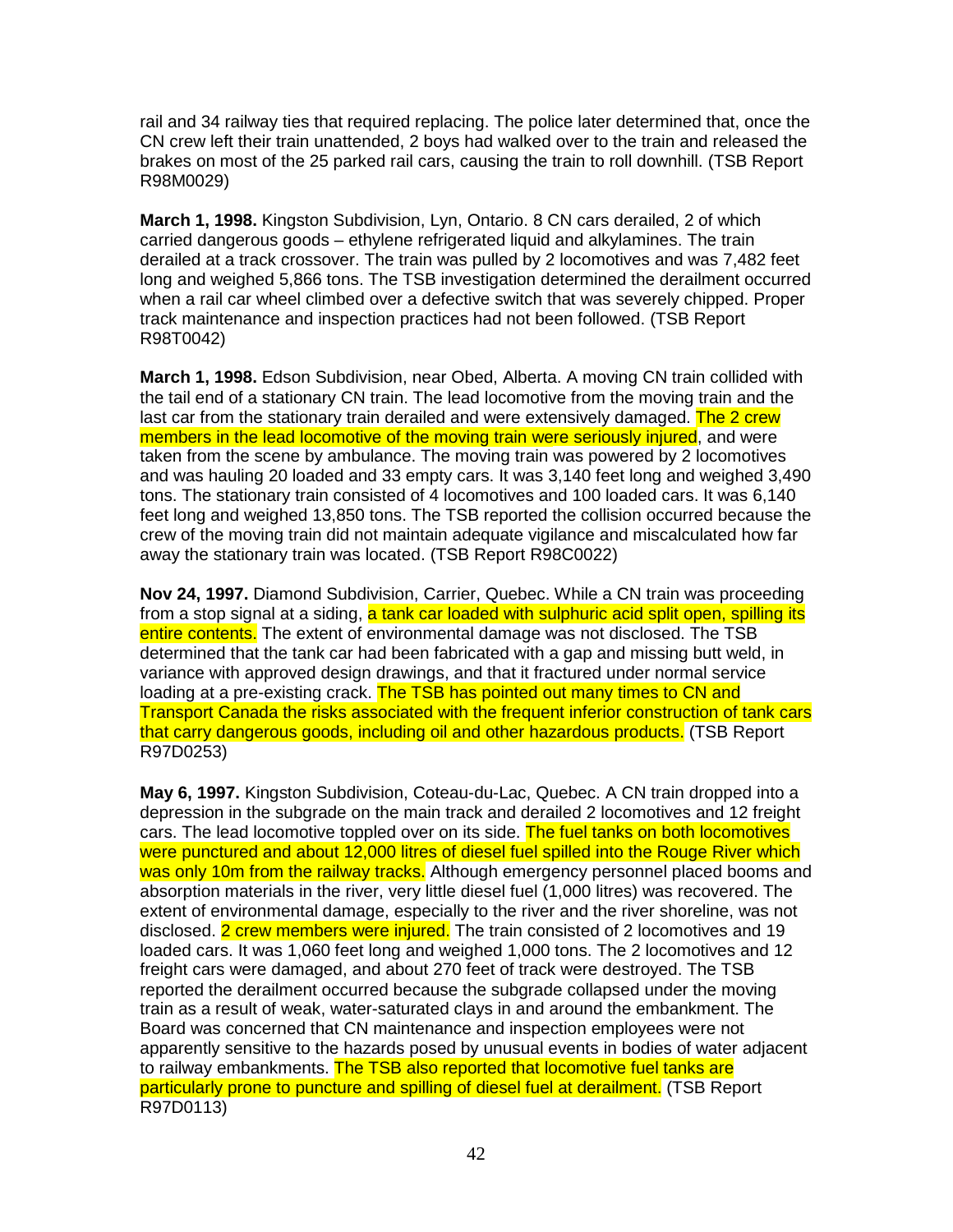**March 27, 1997.** Ashcroft Subdivision, Conrad, British Columbia. A CN train travelling from Boston Bar to Kamloops encountered a large railbed depression and derailed on the main track near Conrad. Both crew members were killed. 2 locomotives, 14 freight cars and about 1,200 feet of main track and siding were destroyed. Loaded open hopper sulphur cars stored on an adjacent siding were hit and also derailed, and some of these cars overturned and spilled their contents. Fuel spilled from the derailed locomotives and ignited. The resulting fire engulfed the derailed equipment and scattered container contents. The fire was finally extinguished March 28. Fire again erupted around the locomotives March 29 and took several hours to extinguish. The TSB ascertained that improper drainage of run-off from the adjacent Trans-Canada Highway contributed to destabilizing the railway subgrade which then collapsed, causing the derailment. (TSB Report R97V0063)

**Aug 12, 1996.** Edson Subdivision, east of Edson, Alberta. All 3 occupants in the lead locomotive of a CN freight train were fatally injured when their train, which was travelling about 54 mph on the main track, collided head-on with 20 runaway cars moving toward them at about 30 mph. The runaway cars had been left on a track in the Edson Yard with their hand brakes on, which eventually failed to hold them, causing them to move onto the main track uncontrolled. The TSB reported that, for the years 1991 to 1996, 190 runaways were reported to the TSB and in spite of repeated warnings and recommendations issued by the TSB, the problem persisted. This particular runaway situation, which ended in 3 deaths, triggered a TSB investigation with wider scope and depth. Consequently, the TSB raised serious questions about the effectiveness of standard railway operating rules, rail traffic control systems, rail safety regulatory overview, and CN's safety management programs. (TSB Report R96C0172)

**July 2, 1996.** Aberdeen Subdivision, North Battleford, Saskatchewan. A CN train was unintentionally diverted onto a spur track, and collided head-on with a stationary and uncrewed CN freight train. The locomotives of both trains were extensively damaged, and 10 freight cars derailed. The **locomotive engineer was injured** when he jumped from the train. The moving train consisted of 3 locomotives and 88 loaded cars. It weighed 10,000 tons and was 6,500 feet long. The TSB determined that the switch for the spur track was inadvertently left in the reverse position. The train was also travelling at an excessive speed, according to the TSB. (TSB Report R96W0171)

**April 24, 1996.** Hagersville Subdivision, Nanticoke, Ontario. A CN train crew was switching at the Esso oil refinery near Nanticoke, when 5 tank cars went out of control. The cars rolled southward about 2 miles, crossed over 2 public road crossings and through the Ontario Hydro thermal generating plant building. The cars continued another 600 feet to the end of the track where the 2 leading cars derailed. 1 derailed car contained sulphuric acid and the other derailed car that flipped over on its side contained sulphuric acid residue. Both derailed cars were damaged. There was substantial damage to private property, including a car mover which had been standing on the track in the Ontario Hydro building. It was pushed ahead of the runaway cars to the end of the track and was destroyed. The entrance gate to Ontario Hydro's property was also destroyed. There was damage to CN's track. The TSB determined the tank cars rolled away and derailed because they were not securely coupled during a switching operation. (TSB Report R96T0137)

**March 11, 1996.** Sussex Subdivision, River Glade, New Brunswick. A CN train derailed 22 freight cars on the main track. 16 of the derailed cars were tank cars loaded with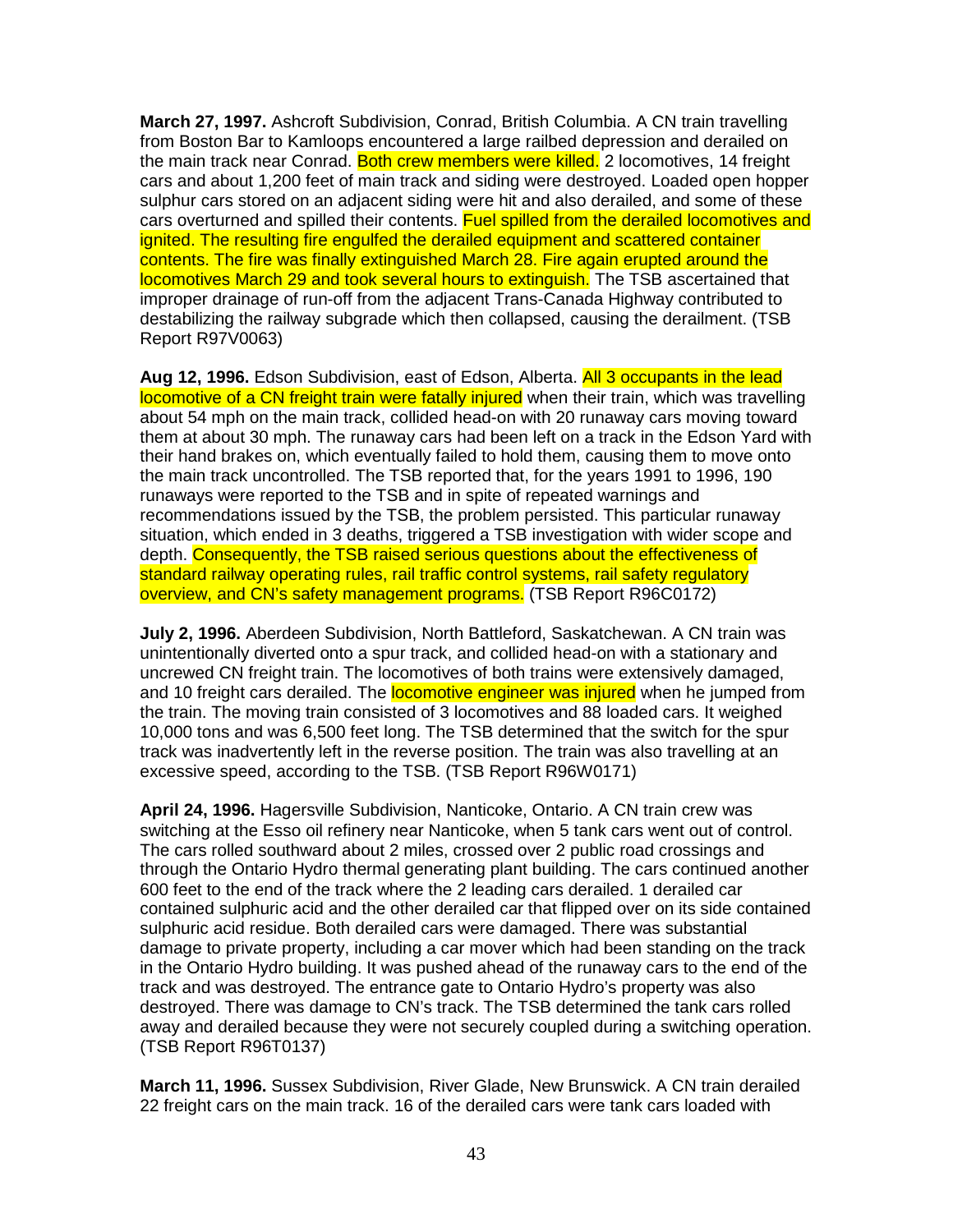various dangerous goods including gasoline, butane and fuel oil. About 455 litres of gasoline spilled from 1 tank car and butane was released into the atmosphere from 2 leaking pressure tank cars. As a precautionary measure, 8 residents in the area were evacuated. The extent of environmental damage was not disclosed. About 400 feet of track were destroyed and about 1,000 feet of track were extensively damaged. 18 derailed cars were destroyed, and the remaining 4 were damaged. The train was powered by 3 locomotives and was hauling 27 loaded cars, 17 empty cars and 9 residue cars. It was 3,200 feet long and weighed 3,500 tons. The TSB determined that a defective rail led to the derailment. (TSB Report R96M0011)

**March 10, 1996.** Saint-Maurice Subdivision, Dix, Quebec. A CN freight train derailed 27 cars. 4 of the derailed cars were residue cars, 2 contained gasoline residue and the other 2 contained diesel fuel residue. 4 of the derailed loaded gondola cars were dug into the subgrade and several other cars were piled on top of the gondola cars. The ore concentrate from the gondola cars spilled over the subgrade and covered the tracks. At least 1 of the derailed cars came to rest on a bridge deck. The bridge deck was destroyed and the girders were extensively damaged. The train consisted of 3 locomotives and 76 cars. It was 4,526 feet long and weighed 7,394 tons. The TSB was not able to determine the cause of the derailment because key rail car components and pieces of rail were missing. (TSB Report R96D0035)

**March 6, 1996.** Halton Subdivision, MacMillan Yard, Toronto, Ontario. A remote controlled CN train collided with a standing CN train in the yard, derailing 7 cars. 4 of the derailed cars rolled down a small embankment onto a paved yard roadway. A tank car loaded with ethylene oxide flipped upside down and came to rest on its top, and was extensively damaged. 2 tank cars containing petroleum product residue also derailed, 1 of them knocked over on its side. Because of the upside down tank car with flammable and toxic contents, emergency procedures were implemented. 2 yard locomotives and 7 cars were damaged, some of them extensively. About 250 feet of track and 1 crossover switch were damaged. The TSB determined that the derailment occurred because the crew running the train by remote control lost sight of the head of the train in an unsafe part of the yard. (TSB Report R96T0080)

**Feb 27, 1996.** Bécancour Subdivision, near St. Grégoire, Quebec. 59 cars from a CN train that had been left on the main track, standing unattended with no hand brakes applied, rolled away unnoticed for about 4,000 feet and struck another CN train on the Lama Warehouse Spur. The impact derailed 1 locomotive and 13 cars, 11 of which were tank cars containing dangerous goods residue. The locomotive and 2 tank cars containing caustic soda (corrosive substance) residue were knocked on their sides; and 7 other tank cars containing caustic soda residue, 2 containing chlorine (poisonous gas) residue and 2 box cars also derailed. A fuel tank on the overturned locomotive was punctured and spilled about 9,000 litres of diesel fuel. The extent of environmental damage was not disclosed. 1 box car was destroyed, 1 locomotive and 7 cars were extensively damaged, and 6 cars were damaged. About 200 feet of track were destroyed. 1 crew member was seriously injured. The runaway train weighed 3,600 tons and was 3,000 feet long. The TSB determined that the air brakes on the 59 runaway cars were accidentally released when the cars were uncoupled. Unfortunately, hand brakes had not been applied to any of the cars. (TSB Report R96D0029)

**Jan 31, 1996.** Joliette Subdivision, Charette, Quebec. 2 CN trains carrying dangerous goods residue cars collided. 2 box cars were destroyed, and 1 locomotive, 2 box cars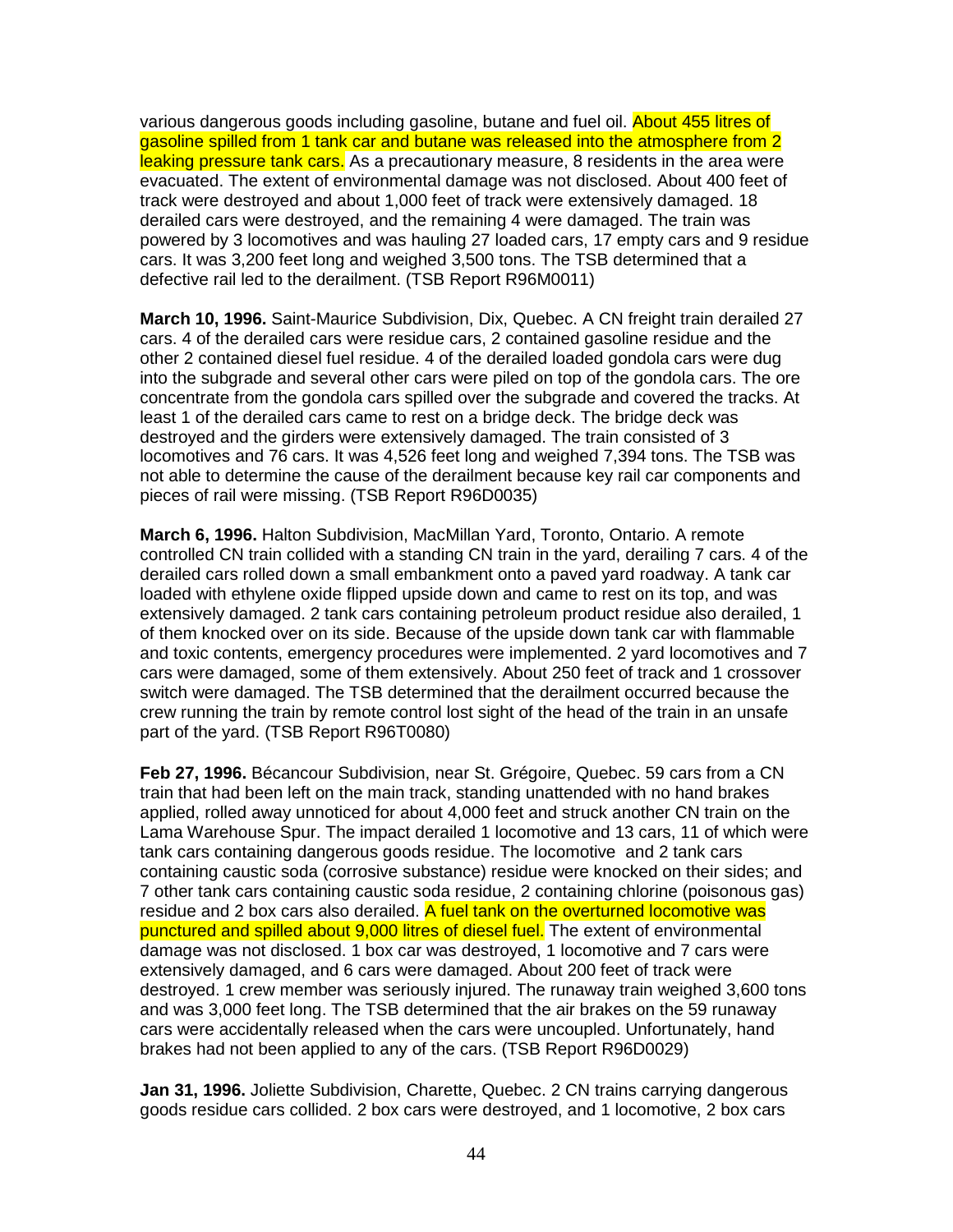and 1 flat car were extensively damaged. One of the trains comprised 2 locomotives, 60 loaded cars and 6 residue cars. The train was 3,980 feet long and weighed 6,770 tons. The other train consisted of 2 locomotives, 8 loaded cars, 28 empty cars and 3 residue cars. It was 2,200 feet long and weighed 1,830 tons. The TSB reported that the crew in the train that caused the collision and derailment should have used the automatic brake as well as the independent brake to stop their train. (TSB Report R96D0018)

**Jan 11, 1996.** Allanwater Subdivision, near Armstrong, Ontario. Opposing CN hi-rail vehicles collided in a curve. The driver of 1 of the vehicles sustained serious injuries in the collision. The driver of the other vehicle sustained minor injuries after jumping from the vehicle prior to impact. The TSB determined that the opposing hi-rails, travelling in an area of restricted sight-lines and frosty rail conditions, were operated at excessive speeds that did not permit them to stop before colliding. (TSB Report R96T0008)

**Dec 14, 1995.** Pelletier Subdivision, Edmundston, New Brunswick. A group of unattended freight cars recently uncoupled from locomotives in the Edmundston Yard rolled away uncontrolled for about 4,800 feet through a main track switch. They came to a stop with about 15 cars standing on the main track. A switch that the cars had rolled through onto the main track was damaged. The TSB reported the cars were not properly secured (hand brakes not applied) when the locomotives were uncoupled, which resulted in the cars running away downhill uncontrolled. (TSB Report R95M0072)

**Nov 5, 1995.** Sprague Subdivision, Symington Yard, Winnipeg, Manitoba. A remotely controlled CN train in the yard separated, which led to the derailment of 1 locomotive and 12 cars. The derailed cars fouled the adjacent track and were struck by another remote-controlled CN train, derailing 2 locomotives, 2 booster units and 6 cars from that train. 12 cars were destroyed, and 1 locomotive and 1 car were damaged from one of the remote controlled trains. 1 car was destroyed and 2 locomotives, 2 booster units, and 5 cars were damaged from the other remote controlled train. Some of the derailed cars toppled over on their sides and were piled on top of one another. About 600 feet of track were damaged. The TSB determined that, in both accidents, the remote control operating system did not provide the operators with safeguards and technology sufficient to ensure the safe operation of their respective trains. (TSB Report R95W0291)

**Aug 20, 1995.** Dundas Subdivision, Brantford Yard, Brantford, Ontario. A CN train derailed 3 tank cars loaded with dangerous goods (butane) in the yard. The residents of 9 nearby homes were evacuated as a safety precaution. The TSB reported the derailment was a result of the conductor not being positioned properly to control the train being shoved into the yard tracks. He also miscalculated the number of cars that would fit on a particular yard track. (TSB Report R95T0262)

**June 23, 1995.** Saint-Laurent Subdivision, Taschereau Yard, Saint-Laurent, Quebec. A CN train collided with another CN train in the yard. 1 employee was injured. The TSB determined the collision was caused by the crews from the 2 trains receiving simultaneous permission to use the same track in opposing directions (toward one another). They were both operating at speeds that did not allow them to stop as they approached one another. The TSB has repeatedly suggested that the Canadian Rail Operating Rules build in a speed safety margin to account for trains that are approaching one another. (TSB Report R95D0097)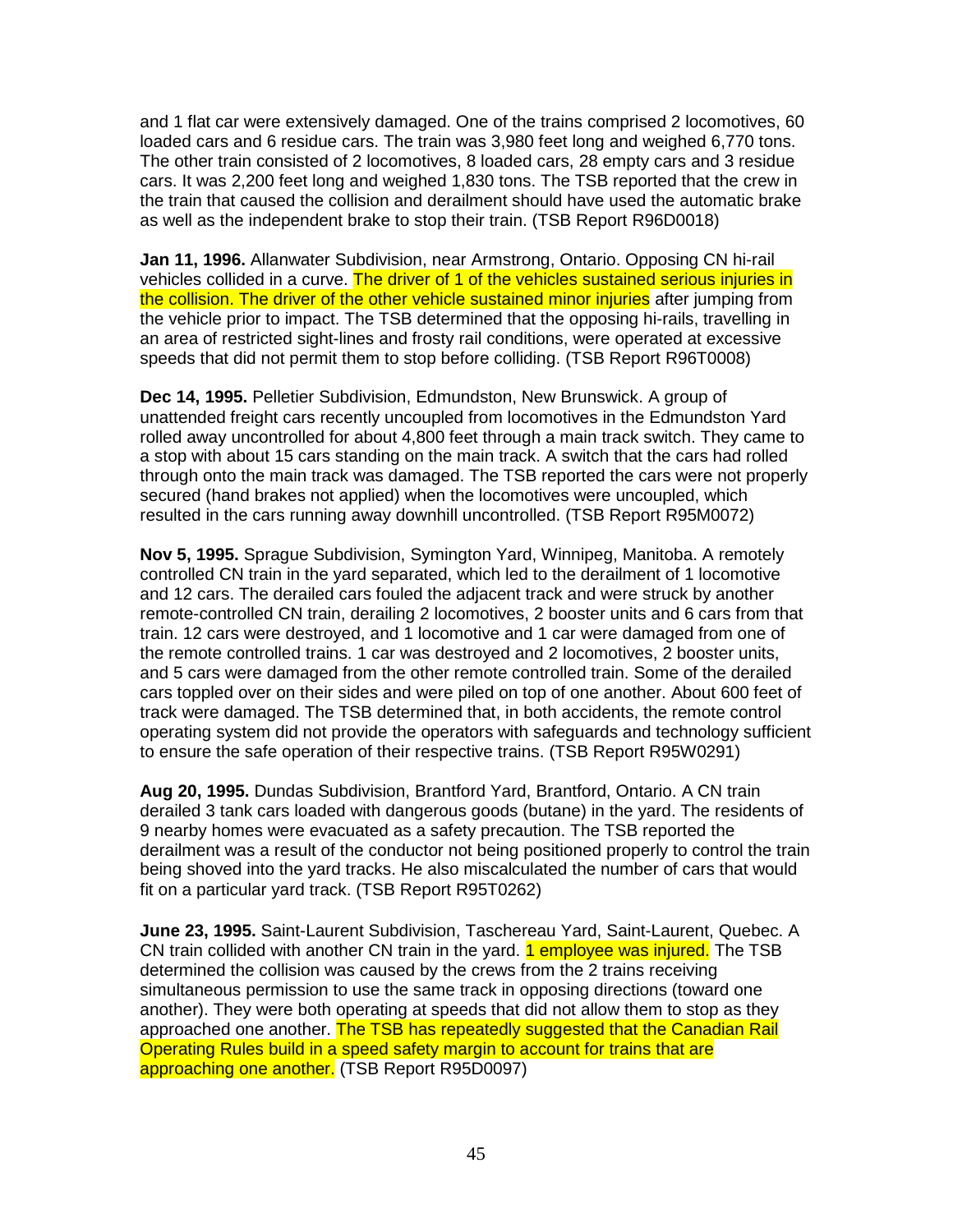**June 21, 1995.** Cran Subdivision, La Doré, Quebec. A CN freight train derailed 4 locomotives and 8 cars at a washout. About 31,800 litres of diesel fuel were spilled from the derailed locomotives. The extent of environmental damage was not disclosed. 3 cars were destroyed, and 4 locomotives and 5 cars were extensively damaged. About 700 feet of main track were destroyed. The train consisted of 4 locomotives, 3 loaded cars and 57 empty cars. It was 3,800 feet long and weighed 2,300 tons. The TSB determined the derailment was caused by a washout of subgrade and ballast resulting from a sudden surge of water from a breached beaver dam at Sarry Lake. The train was also traveling above the maximum permissible speed just before the derailment. (TSB Report R95D0093)

**June 6, 1995.** Saint-Laurent Subdivision, Langelier Spur, Saint-Léonard, Quebec. A locomotive was pushing a tank car toward a public crossing when the train hit a tractortrailer. The conductor and trainman were riding on the platform at the leading end of the tank car. Although some hand gestures were made by the trainman as the tractor-trailer approached the crossing, no one got off the train to flag and stop the truck, as required. The conductor got caught between the train and the tractor-trailer and was fatally injured. The TSB reported the collision resulted when the train crew elected not to stop and flag traffic from the ground. The absence of a flagman at the crossing permitted the tractor-trailer to approach the crossing without stopping. Ambiguous hand gestures from the trainman interpreted by the tractor-trailer driver as an indication to proceed rather than stop also contributed to the accident. (TSB Report R95D0081)

**April 6, 1995.** Napadogan Subdivision, Napadogan, New Brunswick. A CN train derailed 8 freight cars. 2 of the derailed cars were tank cars loaded with dangerous goods caustic soda. 3 of the derailed cars were damaged. About 400 feet of track and a switch were destroyed. Rail ties were severely damaged for about 150 feet. The train consisted of 3 locomotives, 51 loaded cars and 15 empty cars. It was 4,200 feet long and weighed 6,100 tons. The TSB reported the train came off the main track at an excessive speed. Track irregularities induced oscillations, and a wheel climb derailment of a covered hopper car destroyed the track and derailed 7 other cars. (TSB Report R95M0027)

**Feb 23, 1995.** Montmagny Subdivision, Saint-François, Quebec. The trailing sleeper car derailed from a Via Rail passenger train at a switch and side-swiped an empty box car. The derailed Via car sustained extensive damage and the box car sustained minor damage. About 5,460 feet of track were damaged, and 2 switches were extensively damaged. The 7 passengers occupying the derailed Via car continued their trip in forward coaches. The train consisted of 1 locomotive, 4 coaches, 5 sleeper cars, 1 diner car and 1 baggage car. There were 195 passengers and 13 service personnel on the train. The TSB reported that a switch broke, which resulted in the last Via car being diverted onto another track and derailing. Switch parts were worn. CN was responsible for maintaining the track and switches. (TSB Report R95Q0014)

**Feb 16, 1995.** Strathroy Subdivision, London, Ontario. A CN freight train collided with the rear of a stationary CN freight train. The force of the collision propelled the stationary train forward where it collided with another stationary CN freight train. The locomotive engineer and conductor in the train that caused the collisions sustained serious injuries. A total of 2 locomotives and at least 10 cars derailed. 2 cars were destroyed, 2 locomotives and 3 cars were extensively damaged, and 3 cars sustained minor damage. 400 feet of track were extensively damaged. 1 fuel tank was punctured, spilling about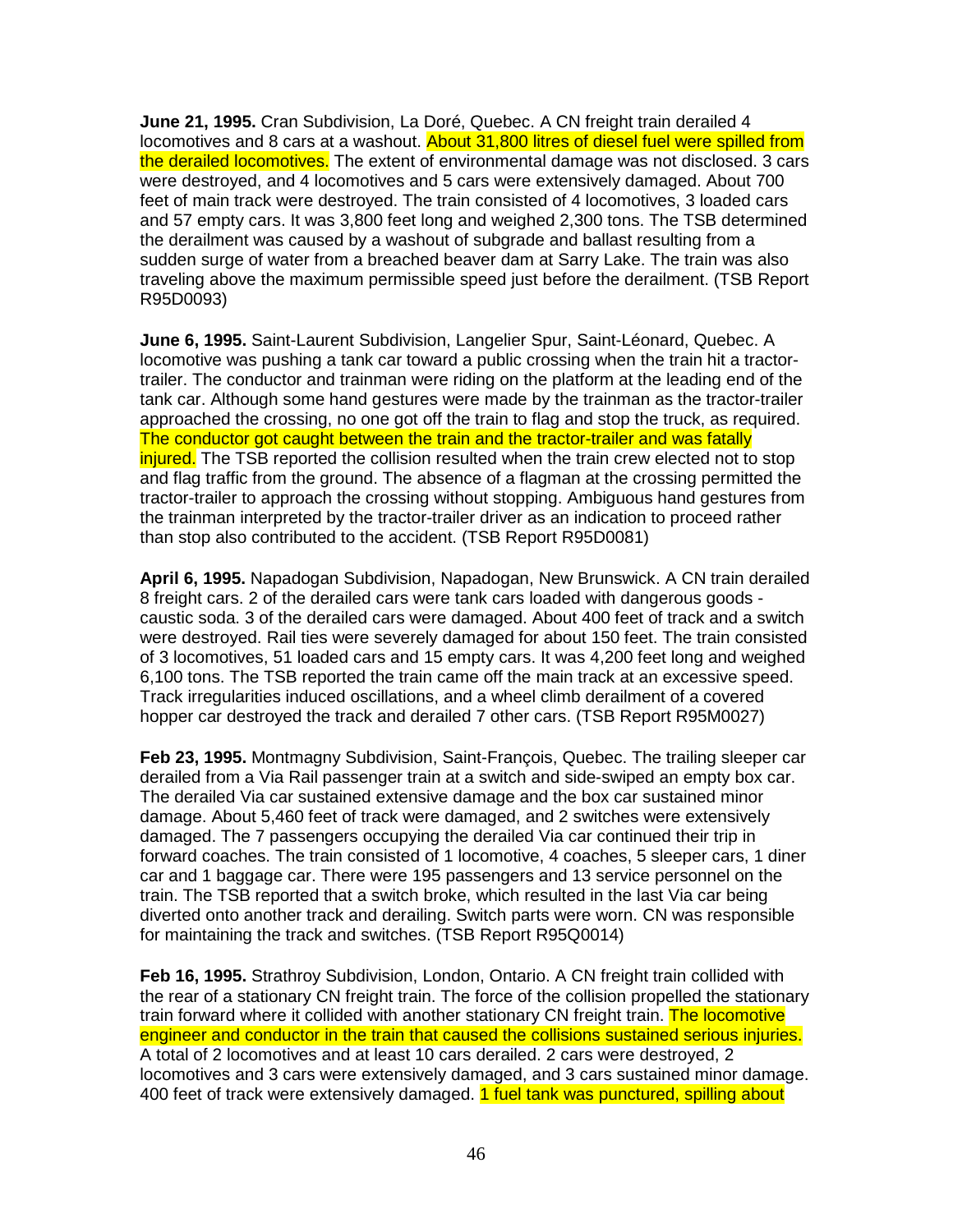500 litres of diesel fuel. The extent of environmental damage was not disclosed. The TSB determined the locomotive engineer of the moving train probably fell asleep and not only missed a signal, but did not appear to do anything to try and stop his train from colliding with the first stationary train. The conductor was not attentive to train operation and did not provide the necessary backup to the locomotive engineer. (TSB Report R95S0021)

**Jan 29, 1995.** Stamford Subdivision, near Netherby, Ontario. A CN freight train collided with the rear end of another CN freight train. The derailed units included: the 3 locomotives from the train that rear-ended the other train, and 3 covered hopper cars and the caboose from the train that was hit. The caboose and 2 hopper cars were destroyed. 3 locomotives and 1 hopper car were damaged. The train that hit the other one consisted of 3 locomotives, 53 loaded cars and 6 empty cars; and was 3,473 feet long and weighed 6,189 tons. The train that got hit consisted of 2 locomotives, 19 loaded cars and an unoccupied caboose; and was 2,011 feet long and weighed 1,793 tons. The locomotive engineer and a conductor, located in the lead locomotive of the train that was hit, were injured. The TSB reported that the collision occurred because the train that hit the other train was travelling much faster than the maximum speed permitted. (TSB Report R95T0023)

**Jan 21, 1995.** La Tuque Subdivision, Gouin, Quebec. A CN train derailed 28 cars at a curve in the track. The cars were loaded with sulphuric acid, which spilled from 11 derailed tank cars into Petit lac Masketsi and the Tawachiche River. 3 cars fell into Petit lac Masketsi, 14 lay inverted near the lake shore and 11 were lying on their sides near the track. 2 tank cars lost their entire sulphuric acid loads, 6 lost about 50%, and 3 others lost about 20%. About 230,000 litres of toxic sulphuric acid spilled and settled on the bottom of Petit lac Masketsi in about 33m of water. Provincial authorities instructed local residents not to use lake water until the contamination was "neutralized". It took over 3 months to bring the pH level of the water in the lake back to its normal level. About 725 tonnes of limestone were used to neutralize the acid. Although the TSB reported that the spill caused environmental damage, the extent of damage was not disclosed. It can be expected that the environmental damage was significant, considering the volume of toxic sulphuric acid that was spilled. This would have been devastating to fish, other wildlife and other aquatic life. (The lake is a popular fishing lake.) 22 of the derailed cars were extensively damaged and 6 were scrapped. About 2,000 feet of track were destroyed and 500 feet of track were damaged. A railway bridge was extensively damaged. The TSB determined the derailment was caused by lateral track movement, likely attributable to rotting rail ties. The Board also reported that sulphuric acid tank cars are usually loaded to the maximum allowable weight, which causes severe weight stress over a relatively short length of track. (TSB Report R95D0016)

**Oct 28, 1994.** Halton Subdivision, Etobicoke, Ontario. A CN freight train collided with the rear of a stationary CN freight train on the main track. The lead locomotive of the moving train and 2 empty hopper cars in the stationary train derailed. The TSB determined the moving train was traveling much faster than the prescribed maximum limit, and the crew was fatigued. (TSB Report R94T0334)

**Oct 19, 1994.** Lac-Saint-Jean Subdivision, Lac Edouard, Quebec. A CN freight train derailed 12 cars at a curve in the track - 7 box cars and 5 gondola cars. 6 cars were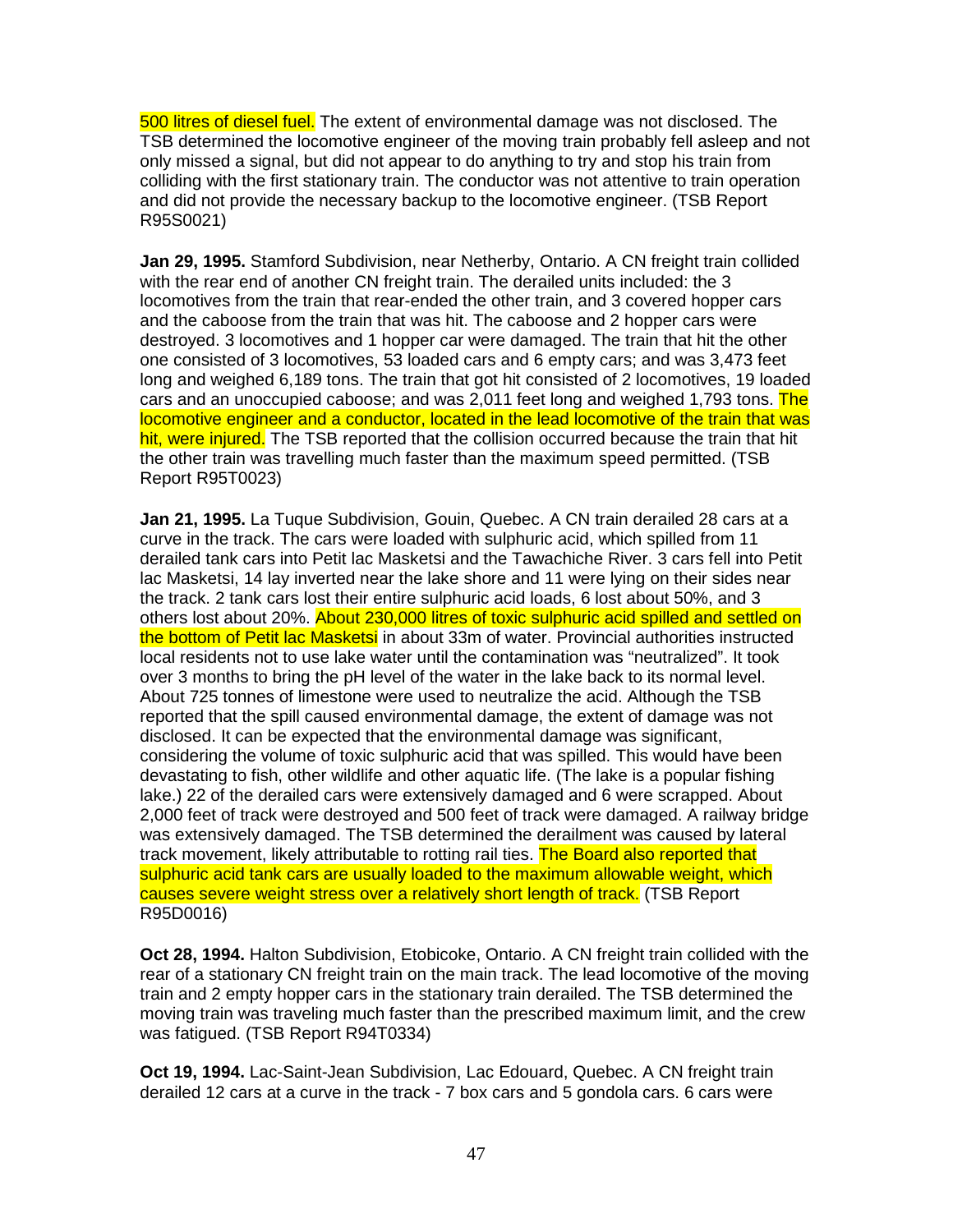extensively damaged and 6 sustained minor damage. The train consisted of 3 locomotives, 50 loaded cars and 1 empty car. It weighed 4,976 tons and was 3,482 feet long. The TSB determined that a misaligned track rolled over and caused the derailment. (TSB Report R94Q0054)

**March 6, 1994.** York Subdivision, Markham, Ontario. As a CN freight train passed through a curve, it derailed 21 cars. 18 rail cars sustained extensive damage and 3 were slightly damaged. The contents of 1 car loaded with clay were spilled throughout the derailment area. Other derailed cars carried paper products and 2 tank cars were loaded with caprolactam. About 1,700 feet of main track were destroyed and a railway bridge was damaged. The train consisted of 2 locomotives, 42 loaded cars and 50 empty cars. It was 5,320 feet long and weighed 6,600 tons. The TSB determined the derailment was a result of a rail that failed. The Board reported that the rail at the accident site was nearly worn to condemning limits, and was scheduled for replacement. (TSB Report R94T0072)

**Jan 30, 1994.** Ruel Subdivision, near Westree, Ontario. A CN freight train derailed 23 cars as the train passed through a curve. 3 tank cars containing dangerous goods spilled their product. 1 tank car full of vinyl acetate had been punctured and spilled its entire load. Another tank car loaded with vinyl acetate was damaged and was leaking. A total of about 79,000kg of vinyl acetate were spilled. A tank car loaded with methanol was damaged and spilled product. Most of the spilled vinyl acetate and methanol flowed into the adjacent bog area. No attempt was made to recover the spilled products. The extent of environmental damage was not disclosed. A tank car loaded with liquefied propane gas was extensively damaged. In total, 21 cars were destroyed and 2 cars were damaged. 500 feet of main track were destroyed and 600 feet of track sustained substantial damage. The train consisted of 2 locomotives, 65 loaded cars and 17 empty cars. Dangerous goods hauled included: liquefied petroleum gas, anhydrous ammonia, methanol and vinyl acetate. The train was 5,300 feet long and weighed 8,000 tons. The TSB reported that the derailment was a result of a failed rail. (TSB R94T0029)

**Feb 8, 1986.** East of Hinton, Alberta. One of the most lethal rail disasters in Canadian history occurred when a CN freight train ran a stop signal and collided head on with a Via passenger train. The accident killed 23 passengers and crew, and another 95 people were injured. A Commission of Inquiry indicated several human errors at the root of the accident, and investigations revealed serious flaws in CN's employee practices. (Wikipedia)

**Sept 1, 1947.** Dugald, Manitoba. A Canadian National Railway excursion train known as the Minaki Campers' Special loaded with hundreds of cottagers returning to Winnipeg failed to move onto a siding and collided with the No. 4 Transcontinental train that was standing on the main line. 31 people were killed and dozens of others were injured, most by fire breaking out in two gas-lit wooden cars on the excursion train. Only 7 bodies could be identified, 2 were likely incinerated in the blaze and another 24 were buried in a mass grave in Brookside Cemetery in Winnipeg. It remains Canada's third worst train disaster. (Wikipedia)

**Aug 9, 1941.** Montreal, Quebec. CNR passenger train #242 from Vaudreuil collided with a stationary switch engine in the Turcot Yards. The locomotive and 2 cars of the passenger train derailed. The fireman was killed and the engineer was severely burned when the boiler ruptured. 53 passengers were injured. (Wikipedia)